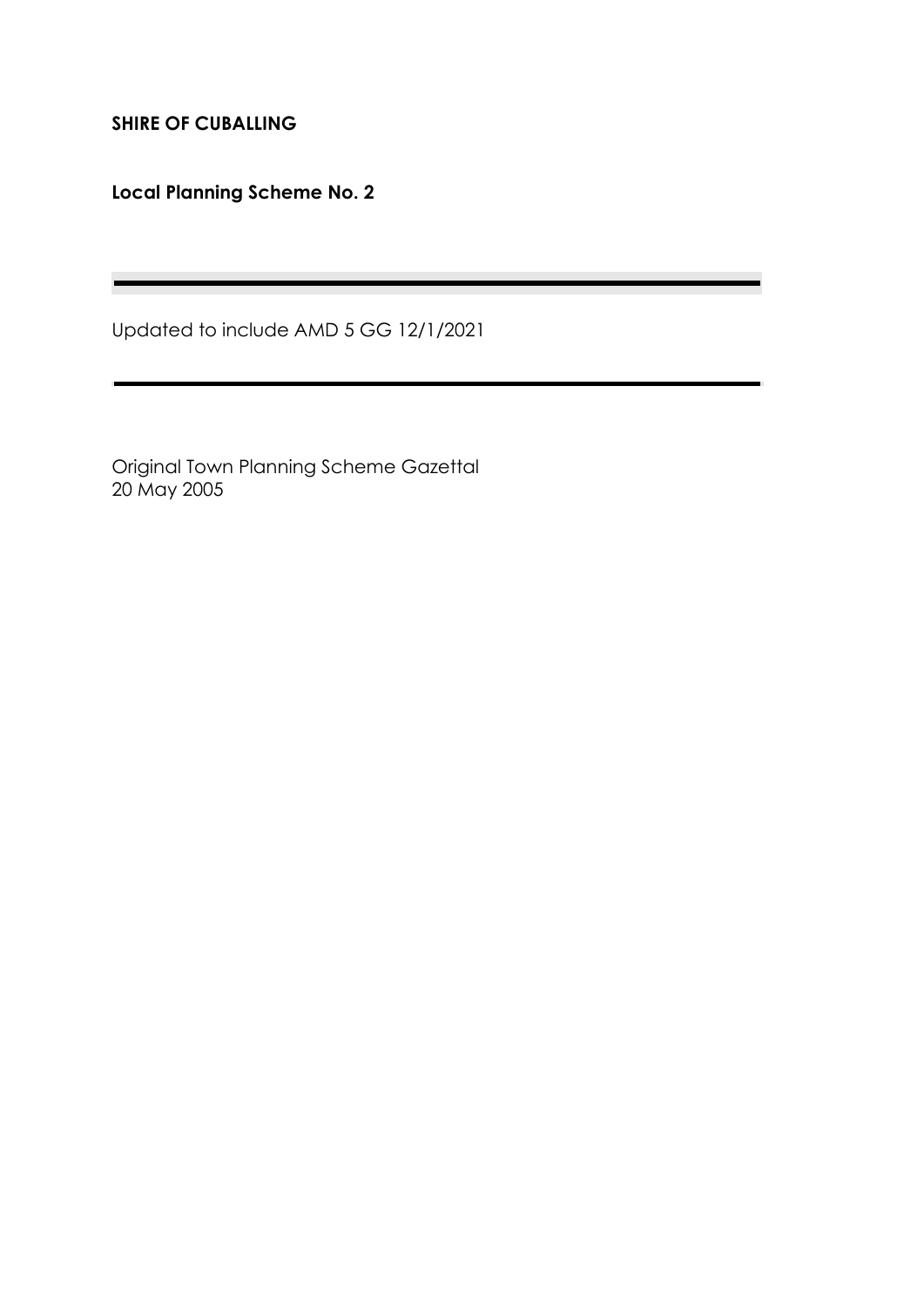# **SHIRE OF CUBALLING LPS NO. 2 - AMENDMENTS**

|                         | <b>GAZETT</b>     | <b>UPDATED</b> |           |                                                                                                                                                                                                                                                                                                                                                                                                                                                                                                                                                                                                                                                                                                                                                                                                                                                                                                                                                                                                                                                                                                                                                                                                                                                                                                                                                                                                                                                                                                                                                                                                                                                                                                                                                                                                                                                                                                                                                                                                                                                                                                                                                                                                                                                                                                                                                                                                                             |  |  |
|-------------------------|-------------------|----------------|-----------|-----------------------------------------------------------------------------------------------------------------------------------------------------------------------------------------------------------------------------------------------------------------------------------------------------------------------------------------------------------------------------------------------------------------------------------------------------------------------------------------------------------------------------------------------------------------------------------------------------------------------------------------------------------------------------------------------------------------------------------------------------------------------------------------------------------------------------------------------------------------------------------------------------------------------------------------------------------------------------------------------------------------------------------------------------------------------------------------------------------------------------------------------------------------------------------------------------------------------------------------------------------------------------------------------------------------------------------------------------------------------------------------------------------------------------------------------------------------------------------------------------------------------------------------------------------------------------------------------------------------------------------------------------------------------------------------------------------------------------------------------------------------------------------------------------------------------------------------------------------------------------------------------------------------------------------------------------------------------------------------------------------------------------------------------------------------------------------------------------------------------------------------------------------------------------------------------------------------------------------------------------------------------------------------------------------------------------------------------------------------------------------------------------------------------------|--|--|
| <b>AMD</b><br><b>NO</b> | AL<br><b>DATE</b> | <b>WHEN</b>    | BY        | <b>DETAILS</b>                                                                                                                                                                                                                                                                                                                                                                                                                                                                                                                                                                                                                                                                                                                                                                                                                                                                                                                                                                                                                                                                                                                                                                                                                                                                                                                                                                                                                                                                                                                                                                                                                                                                                                                                                                                                                                                                                                                                                                                                                                                                                                                                                                                                                                                                                                                                                                                                              |  |  |
| $\mathbf{1}$            | 04/05/07          | 05/05/<br>07   | <b>HA</b> | Rezoning only                                                                                                                                                                                                                                                                                                                                                                                                                                                                                                                                                                                                                                                                                                                                                                                                                                                                                                                                                                                                                                                                                                                                                                                                                                                                                                                                                                                                                                                                                                                                                                                                                                                                                                                                                                                                                                                                                                                                                                                                                                                                                                                                                                                                                                                                                                                                                                                                               |  |  |
| $\overline{2}$          | 18/09/09          | 18/09/<br>09   | HA        | Rezoning Only                                                                                                                                                                                                                                                                                                                                                                                                                                                                                                                                                                                                                                                                                                                                                                                                                                                                                                                                                                                                                                                                                                                                                                                                                                                                                                                                                                                                                                                                                                                                                                                                                                                                                                                                                                                                                                                                                                                                                                                                                                                                                                                                                                                                                                                                                                                                                                                                               |  |  |
| 3                       | 05/06/18          | 06/06/<br>18   | ML<br>D   | Rezoning Lot 46 Forrest Street, Popanyinning from 'Public<br>Purpose' reserve to 'Rural Townsite' zone with a residential<br>density code of R10.<br>Amend Scheme Map accordingly.                                                                                                                                                                                                                                                                                                                                                                                                                                                                                                                                                                                                                                                                                                                                                                                                                                                                                                                                                                                                                                                                                                                                                                                                                                                                                                                                                                                                                                                                                                                                                                                                                                                                                                                                                                                                                                                                                                                                                                                                                                                                                                                                                                                                                                          |  |  |
| 4                       | 22/01/19          | 07/01/<br>19   | <b>GM</b> | Delete Parts 2, 7, 8, 9, 10 and 11 in their entirety and<br>Schedules 6, 7, 8 and 9 in their entirety.<br>Delete the following definitions from Schedule 1, Dictionary<br>of Defined Words and Expressions: advertisement; amenity;<br>cultural heritage significance; local government; Local<br>Planning Strategy; owner; premises; region scheme;<br>Residential Design Codes; substantially commenced; and<br>zone.<br>Replace the definitions from Schedule 1 Dictionary of<br>Defined Words and Expressions: plot ratio and Planning<br>Act.<br>Delete the following definitions from Schedule 1 Land Use<br>Definitions: abattoir; agroforestry; amusement parlour;<br>animal husbandry-intensive; aquaculture; bed and<br>breakfast; betting agency; child care premises;<br>cinema/theatre; consulting rooms; corrective institution;<br>family day centre; funeral parlour; home business; home<br>occupation; home office; hospital; hotel; industry; industry -<br>general; industry - extractive; industry - light; industry -<br>mining; industry - rural; marine filling station; motor vehicle<br>wash; night club; plantation; rural home business; shop;<br>and telecommunications infrastructure.<br>Add the following definitions to Schedule 1 Land Use<br>Definitions: abattoir; ancillary dwelling; animal husbandry -<br>intensive; bed and breakfast; child care premises;<br>consulting rooms; family day care; grouped dwelling;<br>holiday accommodation; holiday house; home business;<br>home occupation; home office; hotel; industry; industry -<br>extractive; industry – light; industry – primary production;<br>mining operations; repurposed dwelling; road house; rural<br>home business; second-hand dwelling; shop; single house;<br>telecommunications infrastructure; transport depot; tree<br>farm; and workforce accommodation.<br>Delete reference to the following terms and replacing<br>them with the corresponding terms throughout the Scheme<br>text:<br>planning approval to development approval<br>planning application to development application<br>single dwelling to single house<br>council to local government<br>outline development plan to structure plan<br>Town Planning Act to Planning Act<br>Town Planning Scheme to Local Planning Scheme<br>Delete the preamble.<br>Insert a new Schedule A - Supplemental Provisions with<br>preamble and provisions |  |  |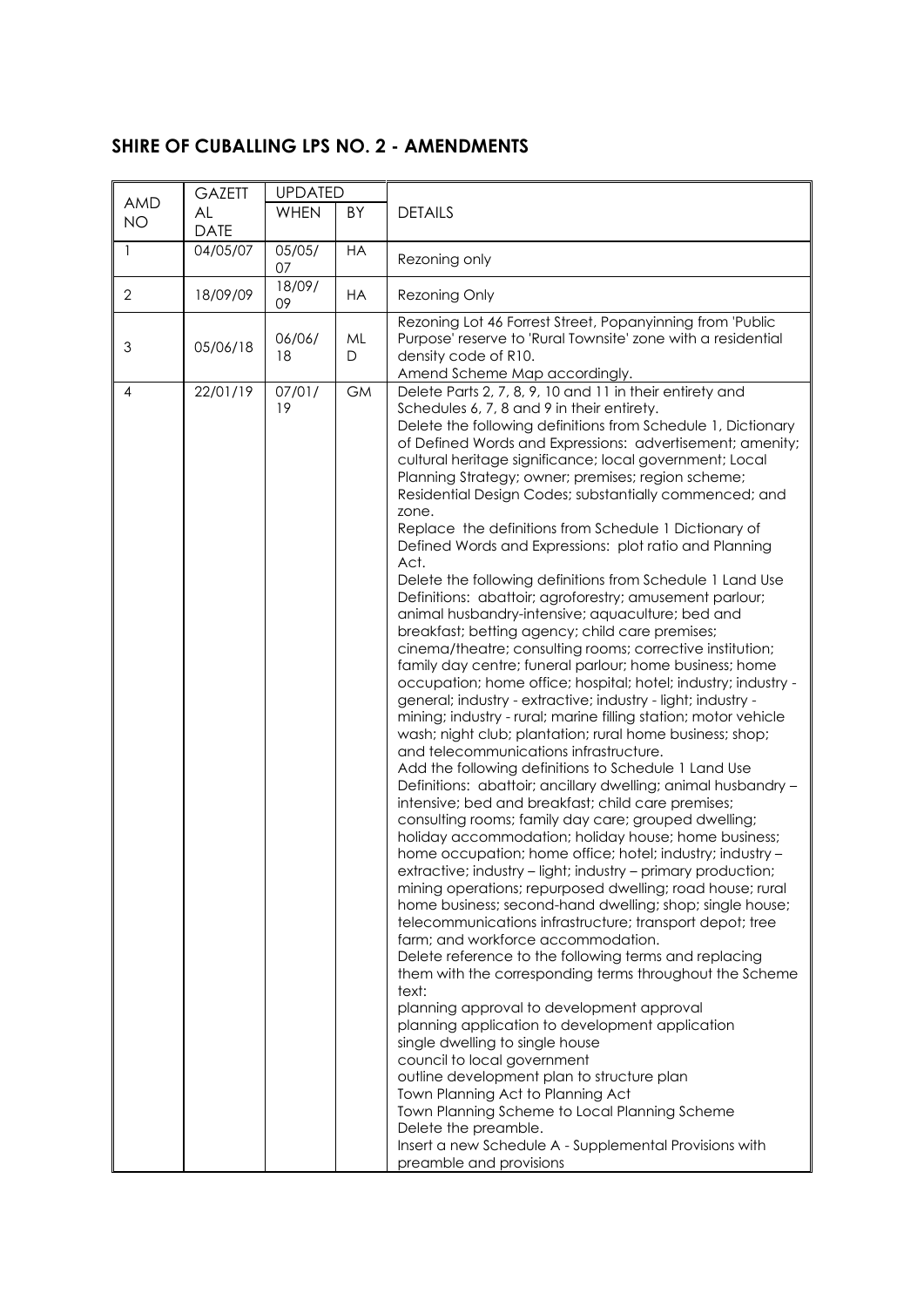| <b>AMD</b> | <b>GAZETT</b>            | <b>UPDATED</b> |    |                                                                                                                                                                                                                                                                                                                                                                                                                                                                                                                                                                                                                                                                                                                                                                                                                                                                                                                                                                                                                                                                                                                                                                                                                                                                                                                                                                                                                                                                                                                                                                                                                                                                                                                                                                                                                                                                                                                                                                                                                                                                                                                                                                                                                                                                                                                                                                                                                                                                                                                                                                                                                                                                                                                                                                                                                                                                                                                                                                                                                                                                                                                                                              |  |  |
|------------|--------------------------|----------------|----|--------------------------------------------------------------------------------------------------------------------------------------------------------------------------------------------------------------------------------------------------------------------------------------------------------------------------------------------------------------------------------------------------------------------------------------------------------------------------------------------------------------------------------------------------------------------------------------------------------------------------------------------------------------------------------------------------------------------------------------------------------------------------------------------------------------------------------------------------------------------------------------------------------------------------------------------------------------------------------------------------------------------------------------------------------------------------------------------------------------------------------------------------------------------------------------------------------------------------------------------------------------------------------------------------------------------------------------------------------------------------------------------------------------------------------------------------------------------------------------------------------------------------------------------------------------------------------------------------------------------------------------------------------------------------------------------------------------------------------------------------------------------------------------------------------------------------------------------------------------------------------------------------------------------------------------------------------------------------------------------------------------------------------------------------------------------------------------------------------------------------------------------------------------------------------------------------------------------------------------------------------------------------------------------------------------------------------------------------------------------------------------------------------------------------------------------------------------------------------------------------------------------------------------------------------------------------------------------------------------------------------------------------------------------------------------------------------------------------------------------------------------------------------------------------------------------------------------------------------------------------------------------------------------------------------------------------------------------------------------------------------------------------------------------------------------------------------------------------------------------------------------------------------------|--|--|
| <b>NO</b>  | <b>AL</b><br><b>DATE</b> | <b>WHEN</b>    | BY | <b>DETAILS</b>                                                                                                                                                                                                                                                                                                                                                                                                                                                                                                                                                                                                                                                                                                                                                                                                                                                                                                                                                                                                                                                                                                                                                                                                                                                                                                                                                                                                                                                                                                                                                                                                                                                                                                                                                                                                                                                                                                                                                                                                                                                                                                                                                                                                                                                                                                                                                                                                                                                                                                                                                                                                                                                                                                                                                                                                                                                                                                                                                                                                                                                                                                                                               |  |  |
|            | 12/1/202                 | 12/1/2         | ML | Amend the following clauses by removing the cross<br>reference to the deemed provisions:<br>Clause 3.4.1(b): Part 7 of the deemed provisions<br>Clause 3.4.2(a): clause 67 of the deemed provisions<br>Clause 4.3.2 'A': clause 64 of the deemed provisions<br>Clause 4.3.3 Note 3: clause 67 of the deemed provisions<br>Clause 4.4.2(b): clause 64 of the deemed provisions<br>Clause 4.8(c): clause 80 of the deemed provisions<br>Clause 4.9.2: clause 64 of the deemed provisions<br>Clause 5.4.2: clause 64 of the deemed provisions<br>Clause 5.6.2 (a): clause 64 of the deemed provisions<br>Clause 5.6.3: clause 67 of the deemed provisions<br>Clause 5.12.7: Part 7 of the deemed provisions<br>Amend clause 1.5(g) by replacing 'First Schedule to the<br>Town' to 'Schedule 7 of the Planning Act'.<br>Delete the 'Note' in Clauses 4.8 and 4.11.<br>Remove the following Use Classes and associated<br>permissibility levels from the Zone Table in Clause 4.3:<br>Agroforestry; Amusement parlour; Aquaculture; Betting<br>agency; Cinema/theatre; Corrective institution; Dwelling;<br>Funeral parlour; Hospital; Industry - general; Industry -<br>mining; Industry - rural; Marine filling station; Motor vehicle<br>wash; Nightclub; and Plantation.<br>Insert the following land use terms and permissibility into the<br>Zoning Table: Ancillary dwelling; Grouped dwelling;<br>Holiday accommodation; Holiday house; Industry; Industry -<br>primary production; Mining operations; Motor vehicle<br>repair; Re-purposed dwelling; Roadhouse; Second-hand<br>dwelling; Single house; Transport depot; Tree farm; and<br>Workforce accommodation.<br>Amend the permissibility of the following land uses in the<br>Zoning Table: Agriculture - intensive; Caretaker's dwelling;<br>Childcare premises; Consulting rooms; Convenience store;<br>Educational establishment; Family day care; Home office;<br>Industry - light; Industry - service; Market; Place of worship;<br>Rural pursuit; Showroom; Telecommunications;<br>infrastructure; Veterinary centre; Warehouse; and Winery.<br>Modify the Development Table - General.<br>Modify the heading in sub-clause 5.10.1 through deleting<br>'Relocated Second hand buildings' and replacing with<br>'Repurposed dwelling and second-hand dwelling'.<br>Delete 'transported' in sub-clause 5.10.1 and replacing it<br>with 'repurposed dwelling or second-hand dwelling'.<br>Renumber the remaining scheme provisions and schedules<br>sequentially and update any cross referencing to the new<br>clause numbers as required.<br>Update the Table of Contents and the List of Schedules.<br>Insert reference to the deemed provisions and<br>supplemental provisions in Part 1.4 by inserting new sub-<br>clauses (b) and (c) and renumbering subclause (b)<br>accordingly.<br>Insert reference to the model and deemed provisions in<br>clause 1.7.1(b) by inserting new sub-clause (ii) and<br>renumbering sub-clause (ii) accordingly.<br>Delete current sub-clauses 5.7.1 - 5.7.3 and replace with<br>new.<br>Rezoning Lot 7 Alton Street, Lot 9 Alton Street, Lot 8 Austral |  |  |
| 5          |                          | 021            | D  | Street, Lot 91                                                                                                                                                                                                                                                                                                                                                                                                                                                                                                                                                                                                                                                                                                                                                                                                                                                                                                                                                                                                                                                                                                                                                                                                                                                                                                                                                                                                                                                                                                                                                                                                                                                                                                                                                                                                                                                                                                                                                                                                                                                                                                                                                                                                                                                                                                                                                                                                                                                                                                                                                                                                                                                                                                                                                                                                                                                                                                                                                                                                                                                                                                                                               |  |  |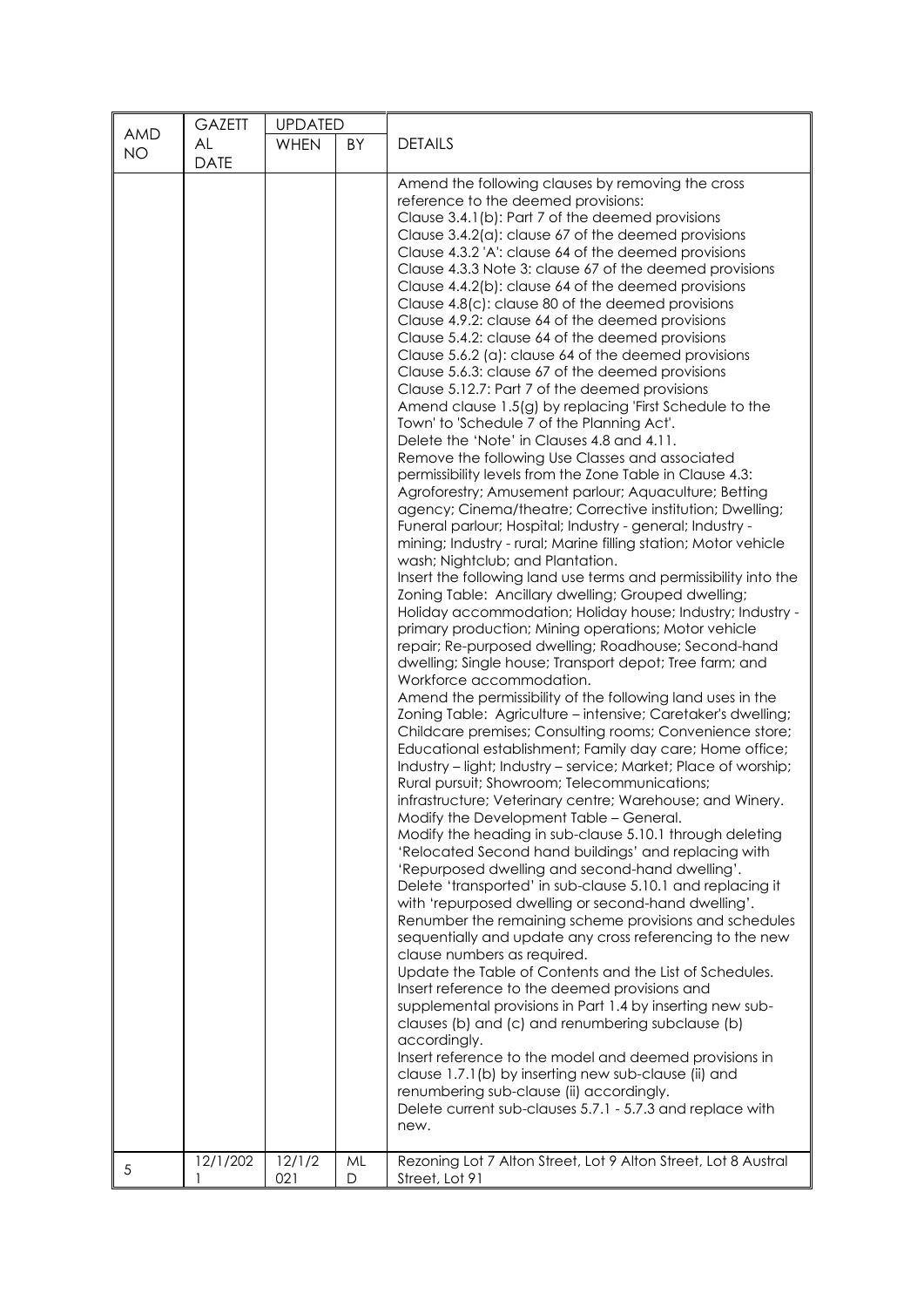|                  | <b>GAZETT</b>     | UPDATED     |           |                                                                                                                                                                                                                                                                                                                                                                                                                                                                                                                                                                      |  |  |  |
|------------------|-------------------|-------------|-----------|----------------------------------------------------------------------------------------------------------------------------------------------------------------------------------------------------------------------------------------------------------------------------------------------------------------------------------------------------------------------------------------------------------------------------------------------------------------------------------------------------------------------------------------------------------------------|--|--|--|
| AMD<br><b>NO</b> | AL<br><b>DATE</b> | <b>WHFN</b> | <b>BY</b> | DETAILS                                                                                                                                                                                                                                                                                                                                                                                                                                                                                                                                                              |  |  |  |
|                  |                   |             |           | Austral Street, Lot 92 Austral Street and Lot 90 Beeston<br>Street from 'Rural Townsite R5' Zone to 'Rural Townsite R10'<br>Zone and amending the Scheme Map accordingly.<br>Rezoning a portion of Lot 56 Austral Street from the 'Local<br>Road' Reserve to the 'Rural Townsite' Zone, allocating an<br>R-Coding of 'R5' and amending the Scheme Map<br>accordingly.<br>Rezoning a portion of Lot 397 Beeston Street from the<br>'Local Road' Reserve to the 'Rural Townsite' Zone.<br>allocating an R-Coding of 'R2.5' and amending the<br>Scheme Map accordingly. |  |  |  |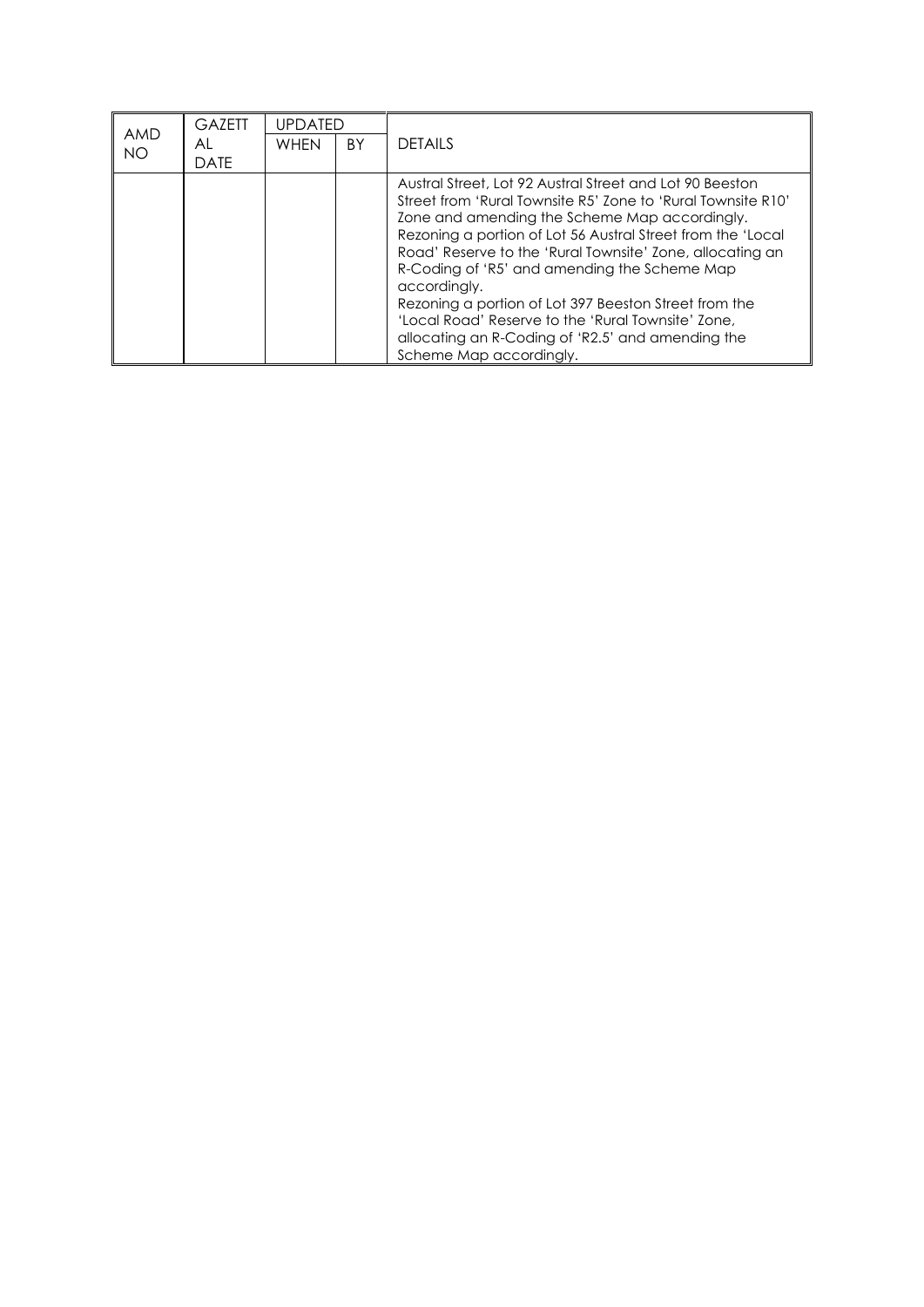# **TABLE OF CONTENTS**

- Part 1 Preliminary
- Part 2 Reserves
- Part 3 Zones and the use of land
- Part 4 General development requirements
- Part 5 Special control areas
- Part 6 Terms referred to in Scheme

## **Schedules**

- A Supplemental provisions to the deemed provisions
- 1 Exempted signage and advertisements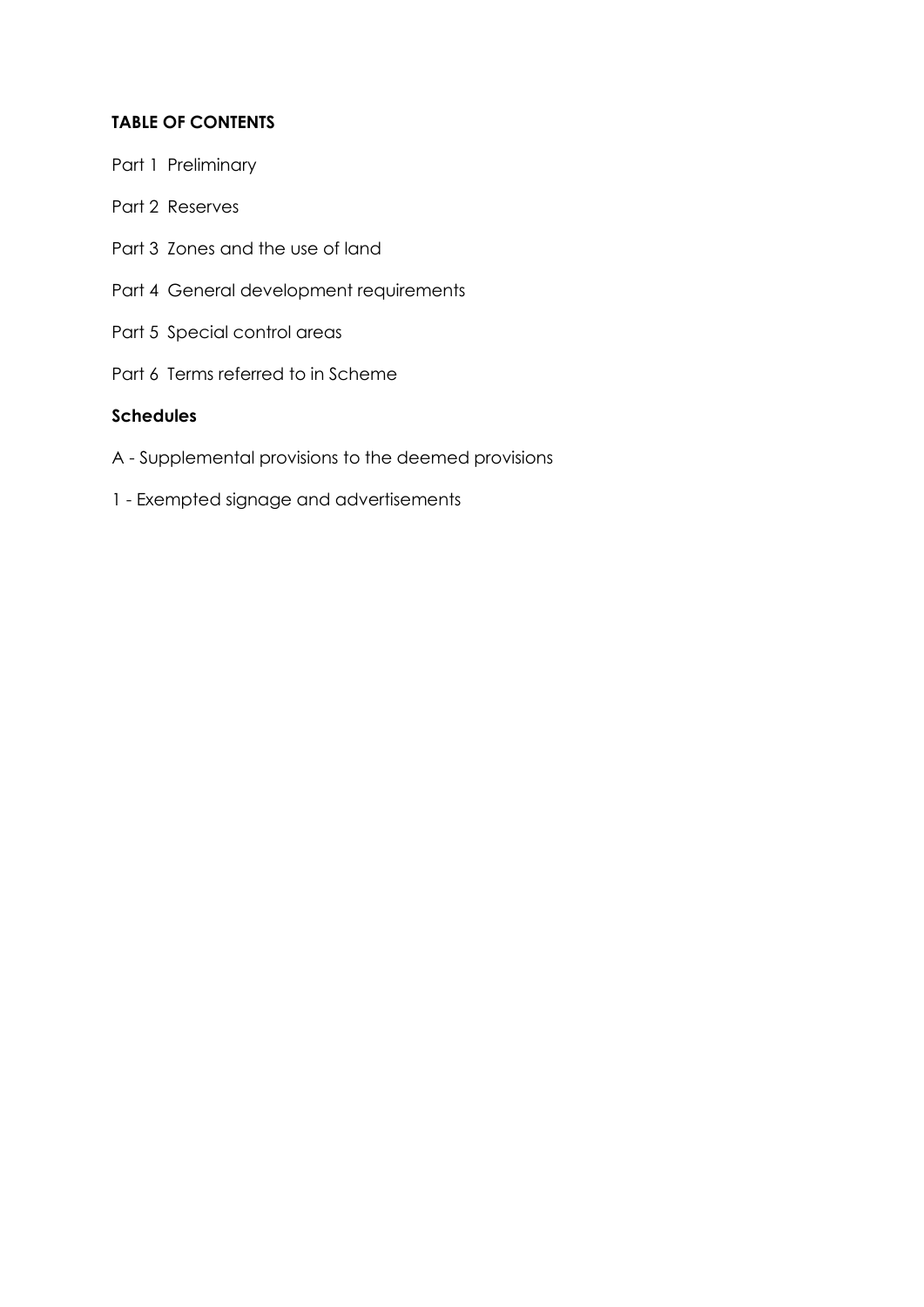# **Shire of Cuballing Local Planning Scheme No. 2**

# **Part 1 — Preliminary**

# **1. Citation**

This local planning scheme is the Shire of Cuballing Scheme No. 2.

# **2. Commencement**

Under section 87(4) of the Act, this local planning scheme comes into operation on the day on which it is published in the *Gazette*.

# **3. Scheme revoked**

The following local planning scheme is revoked —

Shire of Cuballing Local Planning Scheme No. 1 gazetted on 18 February 1994.

# **4. Notes do not form part of Scheme**

Notes, and instructions printed in italics, do not form part of this Scheme.

Note:

The *Interpretation Act 1984* section 32 makes provision in relation to whether headings form part of the written law.

# **5. Responsibility for Scheme**

The Shire of Cuballing is the local government responsible for the enforcement and implementation of this Scheme and the execution of any works required to be executed under this Scheme.

# **6. Scheme area**

This Scheme applies to the area shown on the Scheme Map.

# **7. Contents of Scheme**

- (1) In addition to the provisions set out in this document (the scheme text), this Scheme includes the following —
	- (a) the deemed provisions (set out in the *Planning and Development (Local Planning Schemes) Regulations 2015* Schedule 2) including any supplemental deemed provisions outlined in Schedule A of the scheme text;
	- **Example 20 (b)** the Scheme Map.
- (2) This Scheme is to be read in conjunction with any local planning strategy for the Scheme area.

# **8. Purposes of Scheme**

The purposes of this Scheme are to —

(a) set out the local government's planning aims and intentions for the Scheme area; and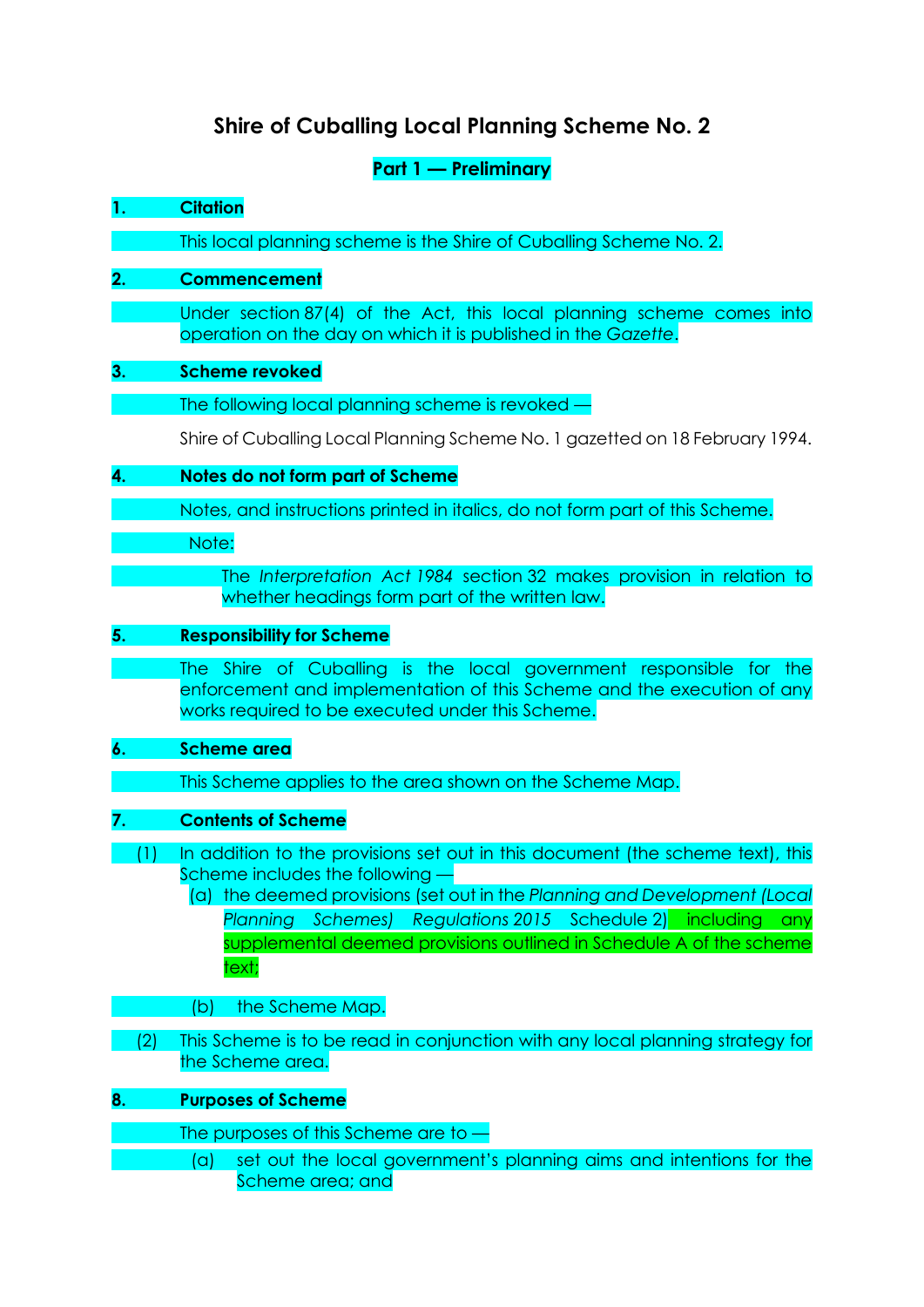|    | (b  | set aside land as local reserves for public purposes; and                                                                                                                  |
|----|-----|----------------------------------------------------------------------------------------------------------------------------------------------------------------------------|
|    | 'C) | zone land within the Scheme area for the purposes defined in this<br>Scheme; and                                                                                           |
|    | (d) | control and guide development including processes for the<br>preparation of structure plans and local development plans; and                                               |
|    | e). | set out procedures for the assessment and determination of<br>development applications; and                                                                                |
|    |     | set out procedures for contributions to be made for the costs of<br>providing infrastructure in connection with development through<br>development contribution plans; and |
|    | (g) | make provision for the administration and enforcement of this<br>Scheme; and                                                                                               |
|    | 'h) | address other matters referred to in Schedule 7 of the Act.                                                                                                                |
| 9. |     | <b>Aims of Scheme</b>                                                                                                                                                      |
|    |     | The aims of this Scheme are $-$                                                                                                                                            |

- (a) to encourage the sustainable development and expansion of the Cuballing and Popanyinning townsites to improve service viability
	- (b) to ensure that future subdivision and development within and near the Cuballing and Popanyinning townsites provide a broad range of housing and lifestyle choices that enhance the environment and character of the townsites;

while conserving or enhancing a strong sense of community;

- (c) to provide opportunities for planned, contained and sustainable rural residential and rural smallholding development with access to services and infrastructure within and abutting the existing town sites;
- (d) to assist employment and economic growth by facilitating the timely provision of suitable land for commercial, industrial and tourist development, as well as providing opportunities for home-based employment;
- $(e)$  to encourage economic growth in rural areas by facilitating the more intensive and diversified use of rural land in appropriate areas for high value products which are compatible with surrounding farm practices and encouraging processing and value adding industries to be located within the Shire;
- $(f)$  to protect good quality agricultural soils suitable for sustainable production from inappropriate subdivision and development for nonagricultural purposes;
- (g) to promote the sustainable management of natural resources including energy, water, land, minerals and basic raw materials by preventing land degradation and integrating land and catchment management with land use planning;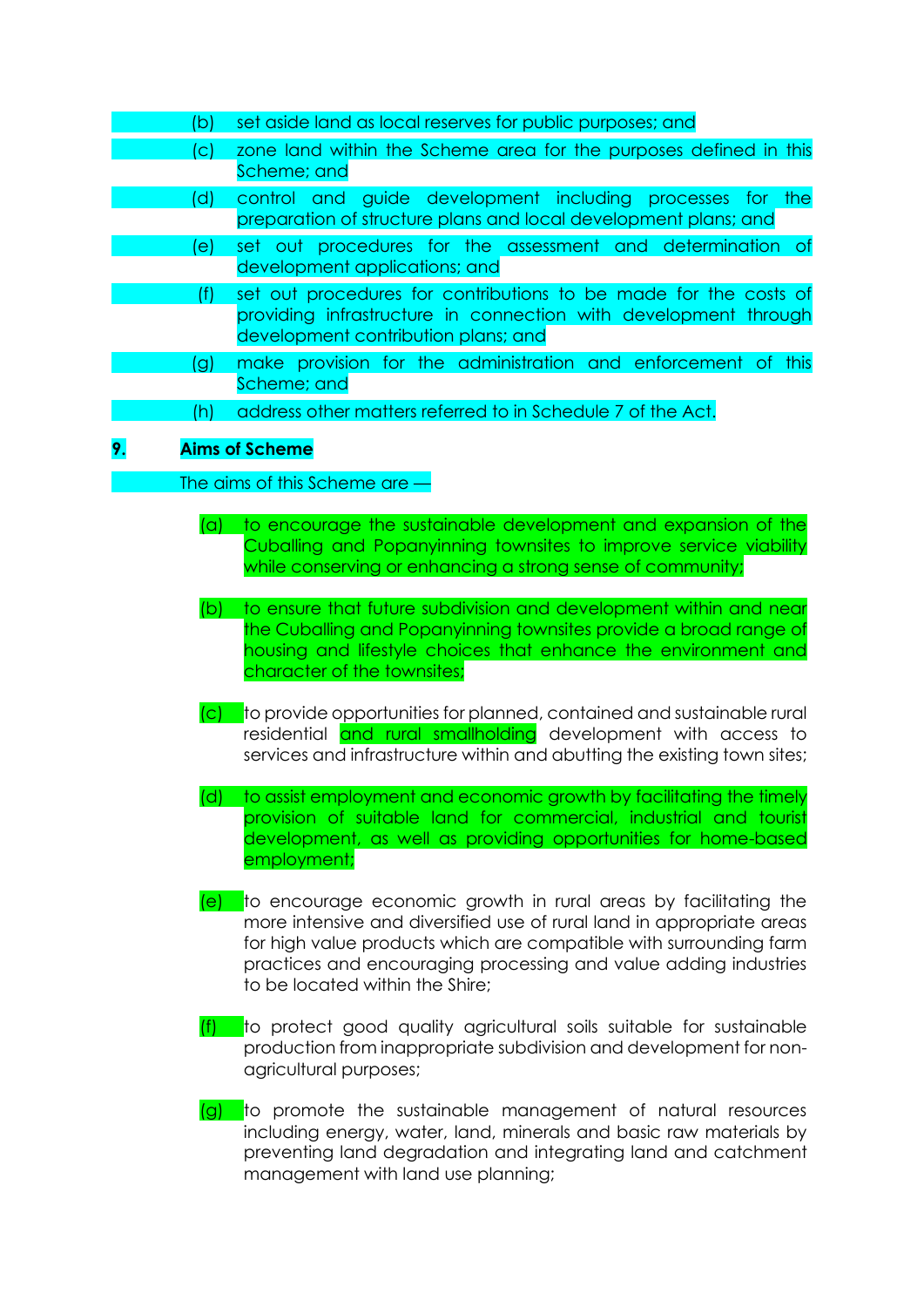- $(h)$  to protect the natural environment and biodiversity whilst ensuring appropriate development opportunities within the Shire are realised;
- (i) to manage the use and development of land by means of zoning and development controls to achieve compatibility between land uses, and the preservation, and where possible the enhancement of visual amenity of urban and rural uses;
- (j) to safeguard and enhance the character and amenity of the built and natural environment of the Scheme Area; and
- $(k)$  to protect the existing local heritage by encouraging compatible development which will aid the restoration and retention of the property.

#### **10. Relationship with local laws**

Where a provision of this Scheme is inconsistent with a local law, the provision of this Scheme prevails to the extent of the inconsistency.

## **11. Relationship with other local planning schemes**

*There are no other local planning schemes of the Shire of Cuballing which apply to the Scheme area.*

#### **12. Relationship with region planning scheme**

*There are no region planning schemes which apply to the Scheme area.*

#### **Part 2 — Reserves**

#### **13. Regional Reserves**

*There are no regional reserves in the Scheme area.*

#### **14. Local reserves**

(1) In this clause —

*Department of Main Roads* means the department principally assisting in the administration of the *Main Roads Act 1930*;

*Western Australian Road Hierarchy* means the document of that name available on the website maintained by the Department of Main Roads.

(2) Local reserves are shown on the Scheme Map according to the legend on the Scheme Map.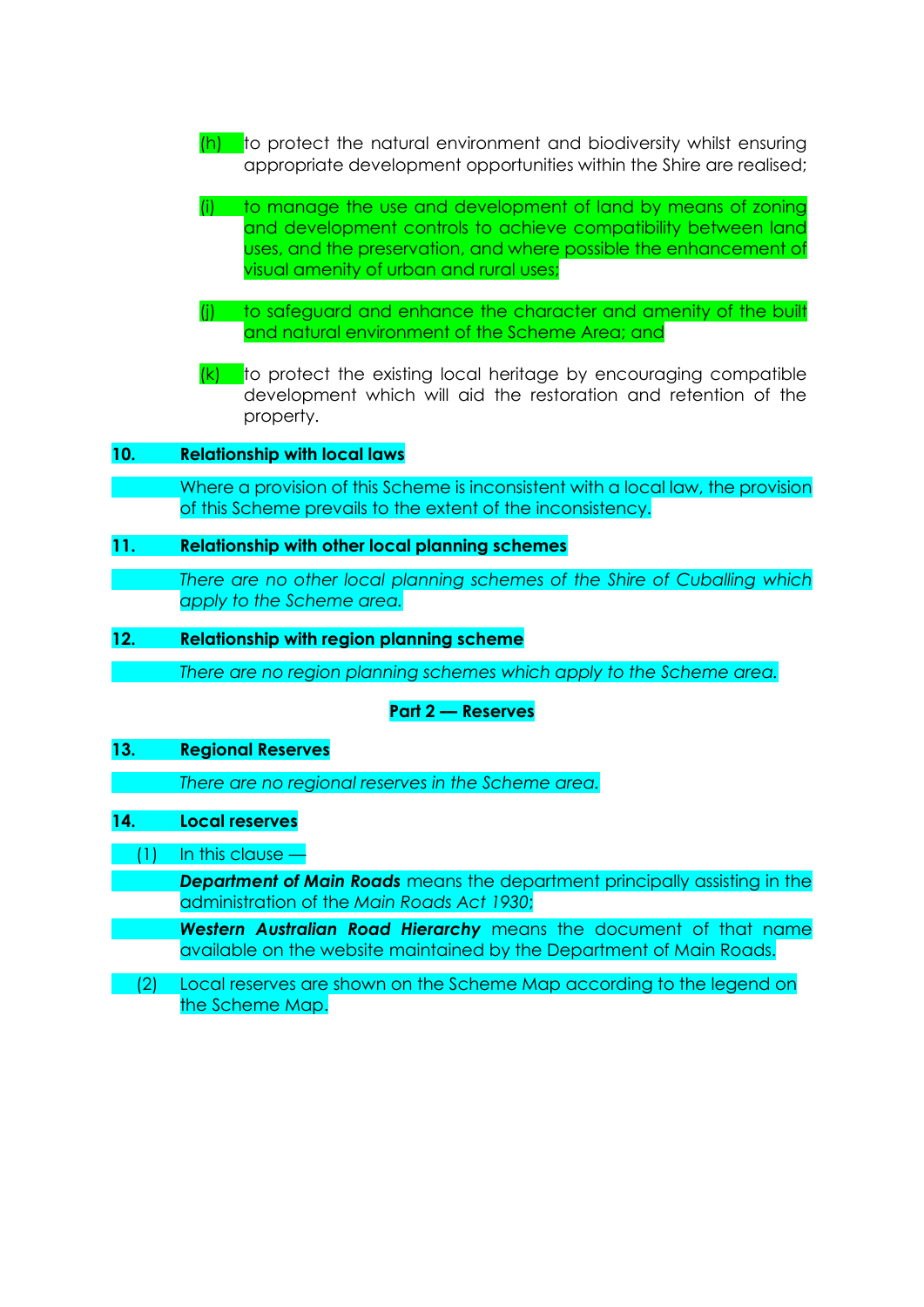(3) The objectives of each local reserve are as follows —

# **Table 1 - Reserve objectives**

| <b>Reserve name</b>       | <b>Objectives</b>                                                                                                                                                                                                                                                                                                                                                |
|---------------------------|------------------------------------------------------------------------------------------------------------------------------------------------------------------------------------------------------------------------------------------------------------------------------------------------------------------------------------------------------------------|
| <b>Public</b>             | . To set aside areas for public open space, particularly those                                                                                                                                                                                                                                                                                                   |
| Open                      | established under the Planning and Development Act 2005                                                                                                                                                                                                                                                                                                          |
| Space                     | s. 152.                                                                                                                                                                                                                                                                                                                                                          |
|                           | • To provide for a range of active and passive recreation uses<br>such as recreation buildings and courts and associated car<br>parking and drainage.                                                                                                                                                                                                            |
| Environmental             | . To identify areas with biodiversity and conservation value, and                                                                                                                                                                                                                                                                                                |
| conservation              | to protect those areas from development and subdivision.                                                                                                                                                                                                                                                                                                         |
|                           | . To identify and protect areas of biodiversity conservation<br>significance within National Parks and State and other<br>conservation reserves.                                                                                                                                                                                                                 |
| <b>State Forest</b>       | . To identify areas of State Forest.                                                                                                                                                                                                                                                                                                                             |
| Civic<br>and<br>Community | . To provide for a range of community facilities which are<br>compatible with surrounding development.<br>. To provide for public facilities such as halls, theatres, art<br>galleries, educational, health and social care facilities,<br>accommodation for the aged, and other services<br>– by<br>organisations involved in activities for community benefit. |
| Public                    | . To provide for a range of essential physical and community                                                                                                                                                                                                                                                                                                     |
| <b>Purposes</b>           | infrastructure.                                                                                                                                                                                                                                                                                                                                                  |
| Infrastructure            | . Public Purposes which specifically provide for a range of                                                                                                                                                                                                                                                                                                      |
| <b>Services</b>           | essential infrastructure services.                                                                                                                                                                                                                                                                                                                               |
| Emergency                 | . Public Purposes which specifically provide for a range of                                                                                                                                                                                                                                                                                                      |
| <b>Services</b>           | essential emergency services.                                                                                                                                                                                                                                                                                                                                    |
| Government                | . Public Purposes which specifically provide for a range of                                                                                                                                                                                                                                                                                                      |
| Services                  | government services.                                                                                                                                                                                                                                                                                                                                             |
| Recreational              | • Public Purposes which specifically provide for a range of public<br>recreational facilities.                                                                                                                                                                                                                                                                   |
| Cemetery                  | • To set aside land required for a cemetery.                                                                                                                                                                                                                                                                                                                     |
| Drainage                  | . To set aside land required for significant waterways and                                                                                                                                                                                                                                                                                                       |
| Waterway                  | drainage.                                                                                                                                                                                                                                                                                                                                                        |
| <b>Railways</b>           | . To set aside land required for passenger rail and rail freight<br>services.                                                                                                                                                                                                                                                                                    |
| Primary                   | • To set aside land required for a primary distributor road being                                                                                                                                                                                                                                                                                                |
| <b>Distributor</b>        | a road classified as a Regional Distributor or Primary Distributor                                                                                                                                                                                                                                                                                               |
| Road                      | under the Western Australian Road Hierarchy.                                                                                                                                                                                                                                                                                                                     |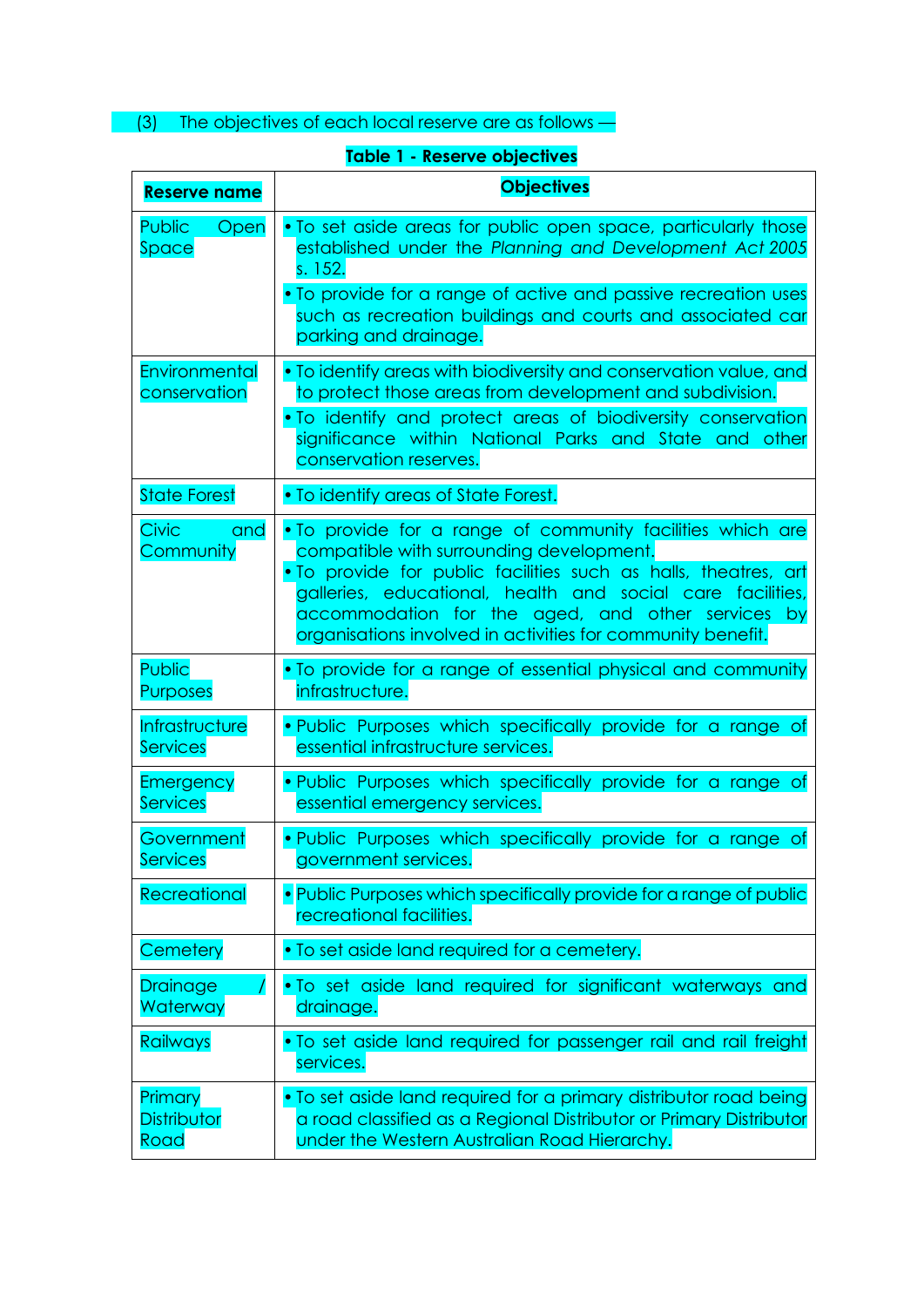| <b>Reserve name</b> | <b>Objectives</b>                                                                                                                          |  |  |  |  |
|---------------------|--------------------------------------------------------------------------------------------------------------------------------------------|--|--|--|--|
| Local               | • To set aside land required for a local distributor road being a                                                                          |  |  |  |  |
| <b>Distributor</b>  | road classified as a Local Distributor under the Western                                                                                   |  |  |  |  |
| Road                | Australian Road Hierarchy.                                                                                                                 |  |  |  |  |
| <b>Local Road</b>   | • To set aside land required for a local road being a road<br>classified as an Access Road under the Western Australian<br>Road Hierarchy. |  |  |  |  |
| <b>Special</b>      | • To set aside land for a special purpose.                                                                                                 |  |  |  |  |
| Purpose             | • Purposes that do not comfortably fit in any other reserve                                                                                |  |  |  |  |
| <b>Reserve</b>      | classification.                                                                                                                            |  |  |  |  |

# **15. Additional uses for local reserves**

*There are no additional uses for land in local reserves that apply to this Scheme.*

## **Part 3 — Zones and use of land**

# **16. Zones**

- (1) Zones are shown on the Scheme Map according to the legend on the Scheme Map.
	- (2) The objectives of each zone are as follows —

# **Table 2 - Zone objectives**

| <b>Zone name</b> | <b>Objectives</b>                                                                                                                                                                                                                                                                            |
|------------------|----------------------------------------------------------------------------------------------------------------------------------------------------------------------------------------------------------------------------------------------------------------------------------------------|
| Rural            | To provide for the maintenance or enhancement of<br>specific local rural character.                                                                                                                                                                                                          |
|                  | To protect broad acre agricultural activities such as<br>cropping and grazing and intensive uses such as<br>horticulture as primary uses, with other rural pursuits and<br>rural industries as secondary uses in circumstances where<br>they demonstrate compatibility with the primary use. |
|                  | • To maintain and enhance the environmental qualities of<br>the landscape, vegetation, soils and water bodies, to<br>protect sensitive areas especially the natural valley and<br>watercourse systems from damage.                                                                           |
|                  | • To provide for the operation and development of existing,<br>future and potential rural land uses by limiting the<br>introduction of sensitive land uses in the Rural zone.                                                                                                                |
|                  | To provide for a range of non-rural land uses where they<br>have demonstrated benefit and are compatible with<br>surrounding rural uses.                                                                                                                                                     |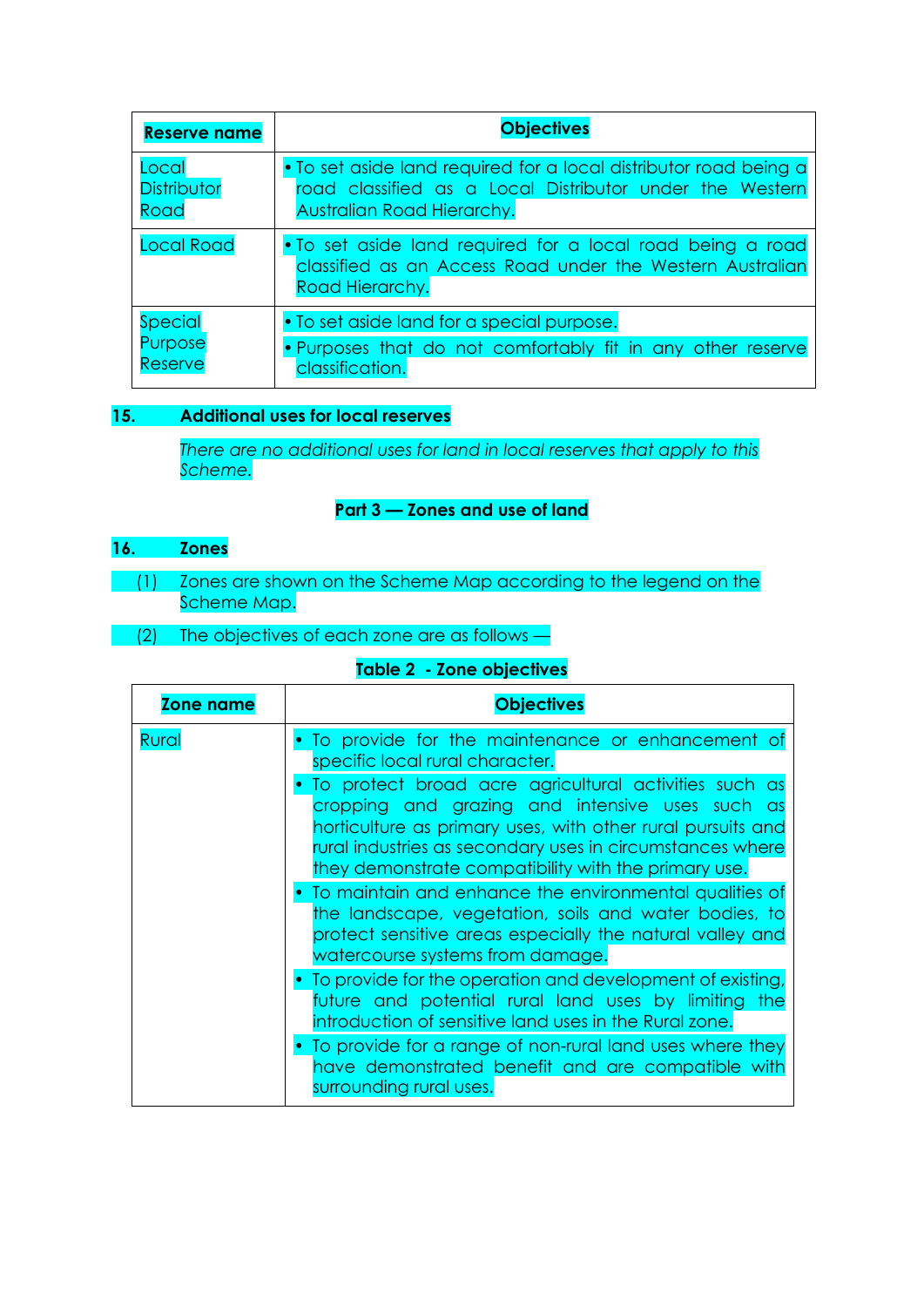| <b>Zone name</b>         | <b>Objectives</b>                                                                                                                                                                                                                                                                                                                                                                                                                                                                                                                                                                                                              |
|--------------------------|--------------------------------------------------------------------------------------------------------------------------------------------------------------------------------------------------------------------------------------------------------------------------------------------------------------------------------------------------------------------------------------------------------------------------------------------------------------------------------------------------------------------------------------------------------------------------------------------------------------------------------|
| <b>Rural Residential</b> | . To provide for lot sizes in the range of 1 ha to 4 ha.<br>• To provide opportunities for a range of limited rural and<br>related ancillary pursuits on rural-residential lots where<br>those activities will be consistent with the amenity of the<br>locality and the conservation and landscape attributes of<br>the land.<br>• To set aside areas for the retention of vegetation and<br>landform or other features which distinguish the land.                                                                                                                                                                           |
| <b>Rural Townsite</b>    | • To provide for a range of land uses that would typically be<br>found in a small country town.<br>• To encourage land uses which may positively affect the<br>living and visual amenity on local amenities<br>• To provide for the protection of the natural environment.<br>• To encourage the modification/restoration of existing<br>buildings in a manner which is compatible with the existing<br>streetscape.<br>• To support commercial and industrial use in areas where<br>the predominant established use is for residential purposes<br>provided residential areas can be adequately buffered<br>from any impacts. |

# **17. Zoning table**

The zoning table for this Scheme is as follows —

|  |  | <b>Table 3 - Zoning Table</b> |  |
|--|--|-------------------------------|--|
|--|--|-------------------------------|--|

| <b>LAND USE</b>              | <b>Rural Townsite</b> | Rural<br><b>Residential</b> | General<br><b>Aariculture</b><br><b>Rural</b> |
|------------------------------|-----------------------|-----------------------------|-----------------------------------------------|
| Abattoir                     | X                     | X                           | А                                             |
| Agriculture - extensive      | X                     | X                           | P                                             |
| Agriculture - intensive      | χ                     | A                           | D                                             |
| <b>Ancillary dwelling</b>    | в                     |                             | D                                             |
| Animal establishment         | X                     | A                           | D                                             |
| Animal husbandry - intensive | χ                     | χ                           | А                                             |
| <b>Art Gallery</b>           |                       |                             | D                                             |
| <b>Bed and breakfast</b>     | PA                    | PA                          | <b>PD</b>                                     |
| <b>Betting agency</b>        |                       |                             |                                               |
| <b>Brewery</b>               |                       |                             |                                               |
| <b>Bulky Goods showroom</b>  |                       |                             |                                               |
| Caravan park                 |                       |                             | AX                                            |
| Caretaker's dwelling         | D                     | Χ                           | D                                             |
| Car park                     | A                     | A                           | X                                             |
| Child care premises          | D                     | A                           | X                                             |
| Cinema/theatre               |                       |                             |                                               |
| Civic use                    | <b>PD</b>             | P D                         | <b>P.D</b>                                    |
| Club premises                | D                     |                             | D                                             |
| Commercial vehicle parking   |                       |                             |                                               |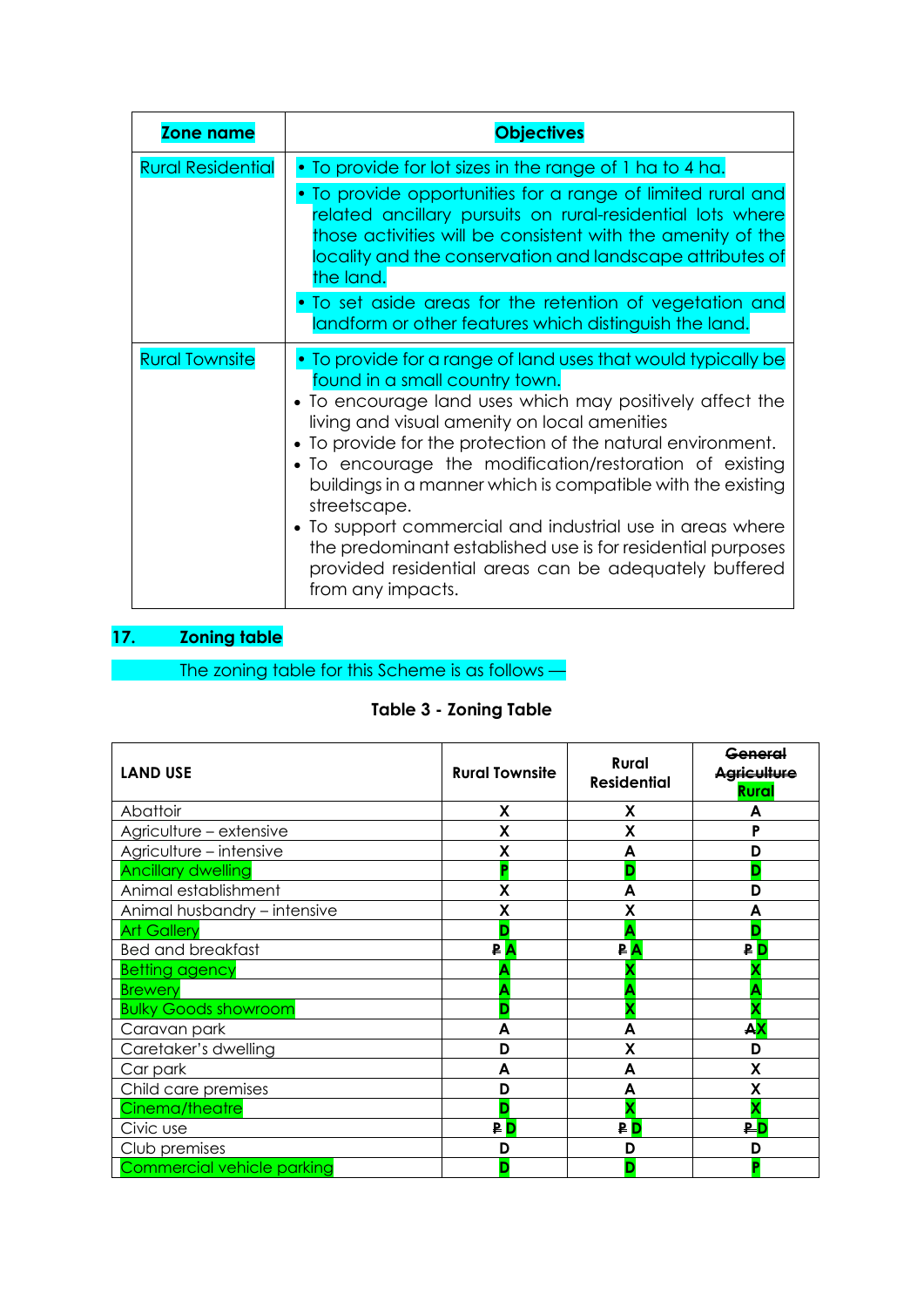| <b>LAND USE</b>                          | <b>Rural Townsite</b>   | <b>Rural</b><br><b>Residential</b> | <del>General</del><br>Agriculture<br><b>Rural</b> |
|------------------------------------------|-------------------------|------------------------------------|---------------------------------------------------|
| Community purpose                        | D                       | D                                  | D                                                 |
| Consulting rooms                         | <b>DA</b>               | A                                  | <b>AX</b>                                         |
| Convenience store                        | <b>DA</b>               | $\pmb{\mathsf{X}}$                 | X                                                 |
| Corrective institution                   | $\overline{\mathbf{x}}$ | $\overline{\textbf{x}}$            | Ā                                                 |
| Educational establishment                | A                       | A                                  | A                                                 |
| Exhibition centre                        | D                       | D                                  | D                                                 |
| Family day care                          | <b>DA</b>               | <b>DA</b>                          | XD                                                |
| Fast food outlet <mark>/lunch bar</mark> | D                       | X                                  | X                                                 |
| Fuel depot                               | D                       | X                                  | D                                                 |
| <b>Funeral parlour</b>                   | A                       | X                                  | $\overline{\textsf{x}}$                           |
| <b>Garden centre</b>                     | A                       | A                                  | D                                                 |
| Grouped dwelling                         | D                       | <b>DX</b>                          | XD                                                |
| Holiday accommodation                    | A                       | A                                  | A                                                 |
| Holiday house                            | A                       | A                                  | A                                                 |
| Home business                            | <b>DA</b>               | <b>DA</b>                          | P                                                 |
| Home occupation                          | P                       | P                                  | P                                                 |
| Home office                              | P                       | P                                  | P                                                 |
| Home store                               | <b>DA</b>               | X                                  | X                                                 |
| <b>Hospital</b>                          | Â                       | $\overline{\textbf{x}}$            | $\overline{\textbf{x}}$                           |
| Hotel                                    | A                       | X                                  | X                                                 |
| Industry                                 | A                       | X                                  | A                                                 |
| Industry - cottage                       | D                       | D                                  | D                                                 |
| Industry - extractive                    | X                       | $\mathsf{X}$                       | A                                                 |
| Industry - light                         | D                       | X                                  | A                                                 |
| Industry - primary production rural      | X                       | X                                  | D                                                 |
| Industry - service                       | D                       | $\pmb{\mathsf{X}}$                 | A                                                 |
| Liquor store                             | D                       | $\overline{\textbf{x}}$            | $\overline{\mathbf{X}}$                           |
| Lunch bar                                | D                       | X                                  | X                                                 |
| Market                                   | <b>AD</b>               | $\boldsymbol{\mathsf{X}}$          | D                                                 |
| Medical centre                           | <b>DA</b>               | $\overline{\mathbf{x}}$            | $\overline{\mathbf{x}}$                           |
| Mining operations                        | XD                      | <b>XD</b>                          | <b>AD</b>                                         |
| Motel                                    | <b>DA</b>               | X                                  | X                                                 |
| Motor vehicle, boat or caravan sales     | D                       | χ                                  | χ                                                 |
| Motor vehicle repair                     | A                       | A                                  | D                                                 |
| Motor vehicle wash                       | A                       | X                                  | X                                                 |
| Nature based park                        | X                       | $\overline{\textbf{x}}$            | D                                                 |
| Office                                   | D                       | X                                  | X                                                 |
| Park home park                           | A                       | $\overline{\mathbf{X}}$            | A                                                 |
| Place of worship                         | <b>DA</b>               | A                                  | $\pmb{\mathsf{A}}$                                |
| Public Utility                           | A                       | A                                  | $\blacktriangle$                                  |
| Reception centre                         | <b>DA</b>               | A                                  | A                                                 |
| Recreation - private                     | D                       | D                                  | D                                                 |
| Renewable energy facility                | $\overline{\textbf{x}}$ | $\overline{\mathbf{X}}$            | Â                                                 |
| Re purposed dwelling                     | D                       | D                                  | D                                                 |
| Residential building                     | <b>PD</b>               | <b>PD</b>                          | <b>PD</b>                                         |
| <b>Residential care facility</b>         | Α                       |                                    | χ                                                 |
| Resource recovery centre                 | A                       | X                                  | D                                                 |
| Restaurant/cafe                          | D                       | A                                  | A                                                 |
| Restricted premises                      | A                       | $\pmb{\mathsf{X}}$                 | $\pmb{\mathsf{X}}$                                |
| <b>Retirement village</b>                | D                       | $\overline{\textbf{X}}$            | $\overline{\textbf{x}}$                           |
| Road house                               | <b>DA</b>               | AX                                 | A                                                 |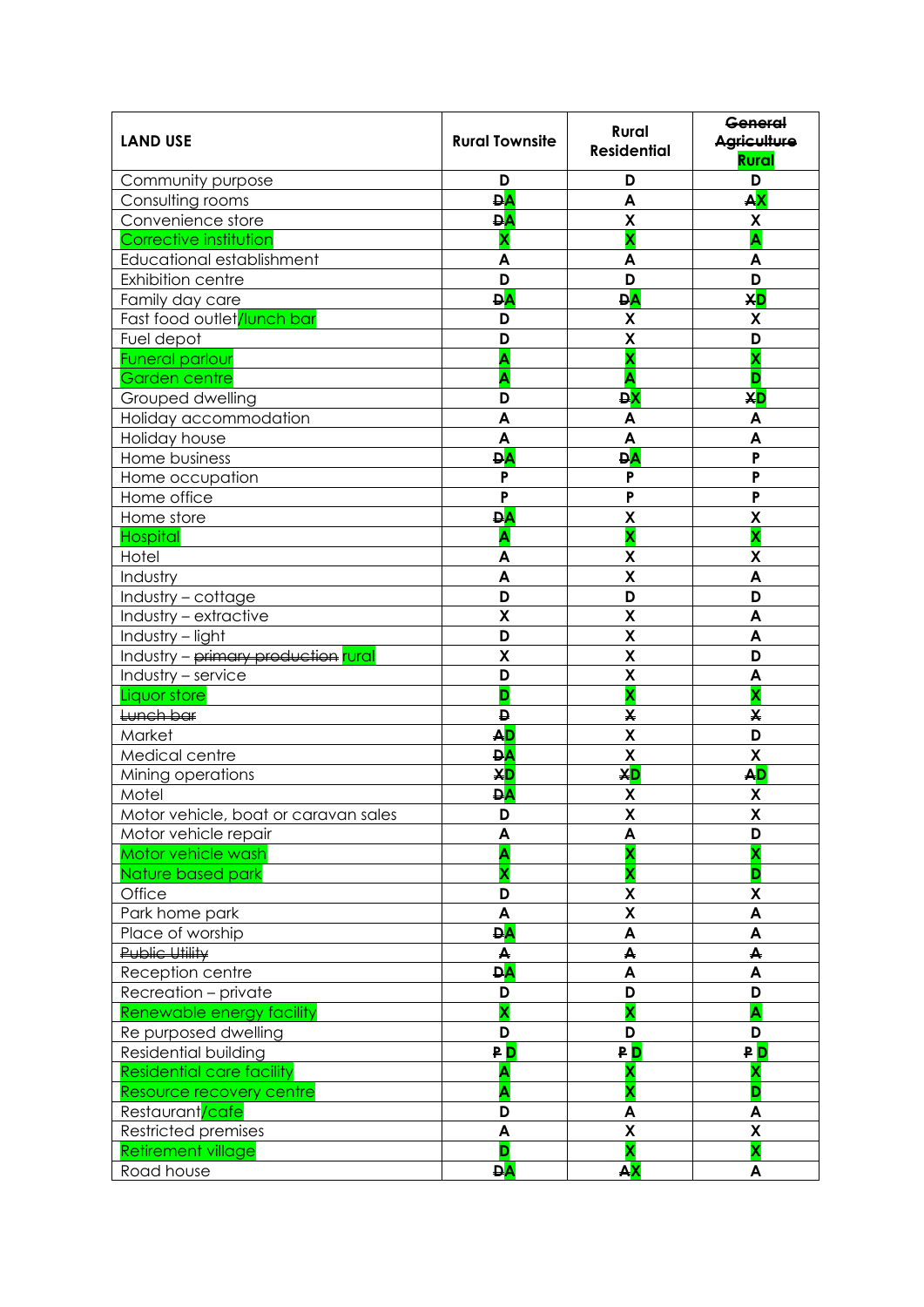| <b>LAND USE</b>                   | <b>Rural Townsite</b> | <b>Rural</b><br><b>Residential</b> | <b>Anaral</b><br>aricultur<br>Rural |
|-----------------------------------|-----------------------|------------------------------------|-------------------------------------|
| <b>Rural home business</b>        | X                     | D                                  | D                                   |
| Rural pursuit/hobby farm          | <b>DP</b>             | P                                  | P                                   |
| Second hand dwelling              | D                     | D                                  | D                                   |
| Service station                   | <b>DA</b>             | ${\bf AX}$                         | X                                   |
| Shop                              | ₽D                    | X                                  | X                                   |
| <del>Showroom</del>               | D                     | X                                  | A                                   |
| Single house                      | P                     | P                                  | P                                   |
| <b>Small bar</b>                  |                       | x                                  |                                     |
| Tavern                            | <b>DA</b>             | Χ                                  | X                                   |
| Telecommunications infrastructure | D                     | D                                  | D                                   |
| <b>Tourist development</b>        |                       |                                    |                                     |
| Trade display                     | D                     | χ                                  | D                                   |
| <b>Trade supplies</b>             |                       |                                    |                                     |
| Transport depot                   | χ                     | А <mark>Х</mark>                   | A                                   |
| Tree farm                         | X                     | X                                  | A                                   |
| Veterinary centre                 | <b>DA</b>             | A                                  | A                                   |
| Warehouse/storage                 | <b>DA</b>             | X                                  | <b>AD</b>                           |
| Waste disposal facility           |                       |                                    |                                     |
| Waste storage facility            |                       | v                                  | D                                   |
| Winery                            | A                     | A                                  | A                                   |
| Workforce accommodation           | A                     | X                                  | A                                   |

### **18. Interpreting zoning table**

- (1) The permissibility of uses of land in the various zones in the Scheme area is determined by cross-reference between the list of use classes on the left hand side of the zoning table and the list of zones at the top of the zoning table.
- (2) The symbols used in the zoning table have the following meanings —

P means that the use is permitted if it complies with all relevant development standards and requirements of this Scheme;

- I means that the use is permitted if it is consequent on, or naturally attaching, appertaining or relating to the predominant use of the land and it complies with all relevant development standards and requirements of this Scheme;
	- D means that the use is not permitted unless the local government has exercised its discretion by granting development approval;

A means that the use is not permitted unless the local government has exercised its discretion by granting development approval after advertising the application in accordance with clause 64 of the deemed provisions;

X means that the use is not permitted by this Scheme.

Notes for this clause: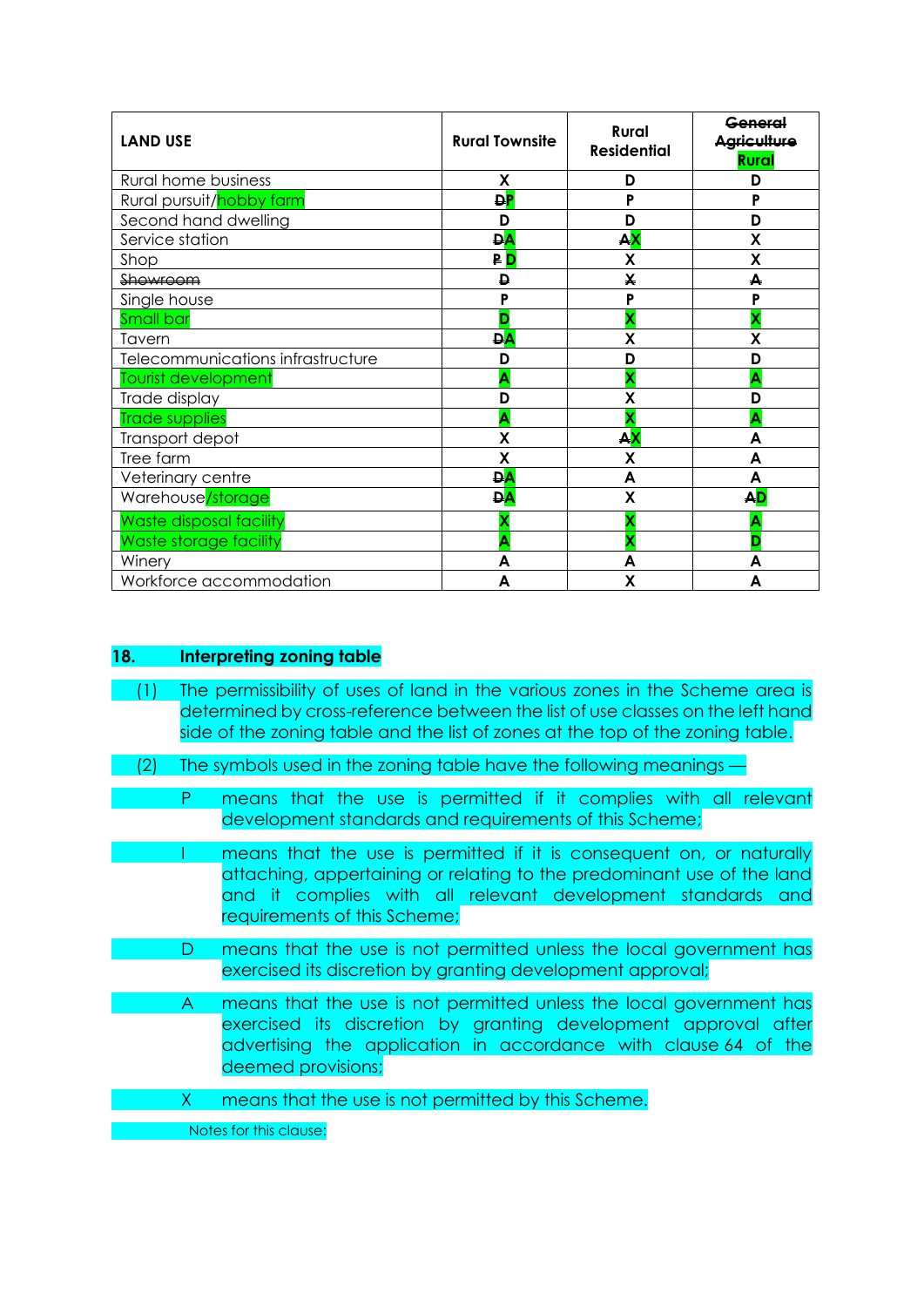|     | The development approval of the local government may be required to carry out works<br>on land in addition to any approval granted for the use of land. In normal circumstances<br>I application is made for both the carrying out of works on, and the use of, land.                                                                                                                               |
|-----|-----------------------------------------------------------------------------------------------------------------------------------------------------------------------------------------------------------------------------------------------------------------------------------------------------------------------------------------------------------------------------------------------------|
|     | Under clause 61 of the deemed provisions, certain works and uses are exempt from the<br>2.<br>requirement for development approval.                                                                                                                                                                                                                                                                 |
|     | Clause 67 of the deemed provisions deals with the consideration of applications for<br>3.<br>development approval by the local government. Under that clause, development<br>approval cannot be granted for development that is a class X use in relation to the zone<br>in which the development is located, except in certain circumstances where land is<br>being used for a non-conforming use. |
| (3) | A specific use class referred to in the zoning table is excluded from any other<br>use class described in more general terms.                                                                                                                                                                                                                                                                       |
| (4) | The local government may, in respect of a use that is not specifically referred<br>to in the zoning table and that cannot reasonably be determined as falling<br>within a use class referred to in the zoning table                                                                                                                                                                                 |
|     | determine that the use is consistent with the objectives of a particular<br>(a)<br>zone and is therefore a use that may be permitted in the zone subject<br>to conditions imposed by the local government; or                                                                                                                                                                                       |
|     | determine that the use may be consistent with the objectives of a<br>(b)<br>particular zone and advertise under clause 64 of the deemed<br>provisions before considering an application for development<br>approval for the use of the land; or                                                                                                                                                     |
|     | determine that the use is not consistent with the objectives of a<br>$\mathcal{L}(\mathsf{C})$                                                                                                                                                                                                                                                                                                      |
|     | particular zone and is therefore not permitted in the zone.                                                                                                                                                                                                                                                                                                                                         |
| (5) | If a use of land is identified in a zone as being a class P or class I use, the local<br>government may not refuse an application for development approval for<br>that use in that zone but may require works that are to be undertaken in<br>connection with that use to have development approval.                                                                                                |
| (6) | If the zoning table does not identify any permissible uses for land in a zone the<br>local government may, in considering an application for development<br>approval for land within the zone, have due regard to any of the following<br>plans that apply to the land -<br>a structure plan;<br>(a)                                                                                                |
|     | a local development plan<br>(b)                                                                                                                                                                                                                                                                                                                                                                     |
|     |                                                                                                                                                                                                                                                                                                                                                                                                     |
| 19. | <b>Additional uses</b>                                                                                                                                                                                                                                                                                                                                                                              |
|     | There are no additional uses for zoned land that apply to this Scheme.                                                                                                                                                                                                                                                                                                                              |
| 20. | <b>Restricted uses</b>                                                                                                                                                                                                                                                                                                                                                                              |
|     | There are no restricted uses which apply to this Scheme.                                                                                                                                                                                                                                                                                                                                            |
| 21. | <b>Special use zones</b>                                                                                                                                                                                                                                                                                                                                                                            |
| (1) | The Table sets out<br>special use zones for specified land that are in addition to the zones in<br>(a)                                                                                                                                                                                                                                                                                              |
|     | the zoning table; and                                                                                                                                                                                                                                                                                                                                                                               |
|     | the classes of special use that are permissible in that zone; and<br>(b)                                                                                                                                                                                                                                                                                                                            |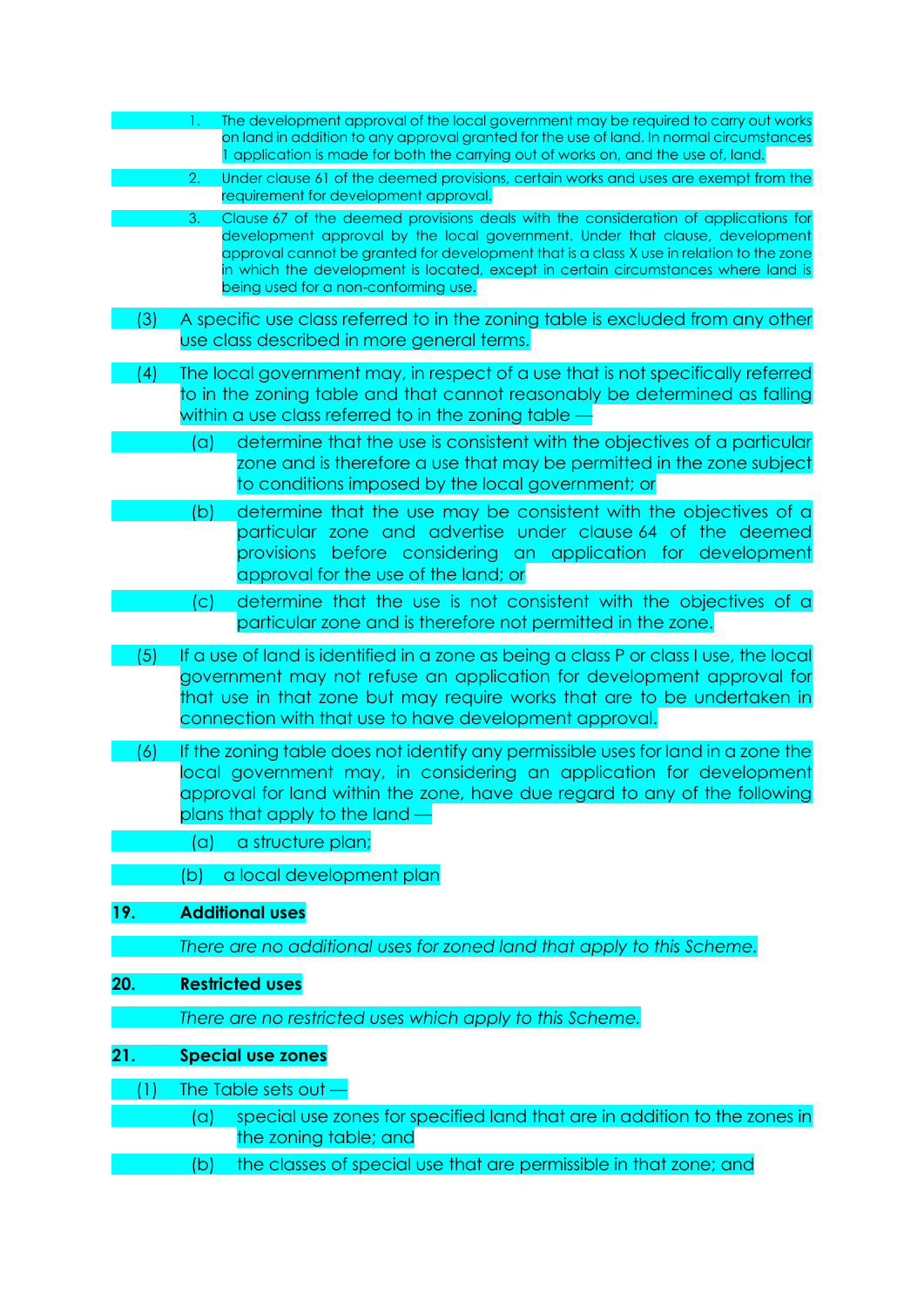## (c) the conditions that apply in respect of the special uses.

| No.             | <b>Description</b><br>of land                | <b>Special use</b>                                              | <b>Conditions</b>                                                                                                    |
|-----------------|----------------------------------------------|-----------------------------------------------------------------|----------------------------------------------------------------------------------------------------------------------|
| SU <sub>1</sub> | Pt Lot 244<br>Ridley<br>Street,<br>Cuballing | Dwelling Single<br><b>House</b><br><b>Home Business</b><br>Home | All use and development shall be in<br>accordance plans, and conditions<br>approved by the local government.         |
|                 |                                              | Occupation<br>Home Office<br>Home Store                         | No alterations or extensions to the land<br>use shall be undertaken without the<br>approval of the local government. |

### **Table 4 - Special use zones in Scheme area**

(2) A person must not use any land, or any structure or buildings on land, in a special use zone except for a class of use that is permissible in that zone and subject to the conditions that apply to that use.

#### Note:

Special use zones apply to special categories of land use which do not comfortably sit within any other zone in the Scheme.

#### **22. Non-conforming uses**

- (1) Unless specifically provided, this Scheme does not prevent
	- (a) the continued use of any land, or any structure or building on land, for the purpose for which it was being lawfully used immediately before the commencement of this Scheme; or
	- (b) the carrying out of development on land if
		- (i) before the commencement of this Scheme, the development was lawfully approved; and
		- (ii) the approval has not expired or been cancelled.
- (2) Subclause (1) does not apply if
	- (a) the non-conforming use of the land is discontinued; and
		- (b) a period of 6 months, or a longer period approved by the local government, has elapsed since the discontinuance of the non-conforming use.
- (3) Subclause (1) does not apply in respect of a non-conforming use of land if, under Part 11 of the Act, the local government —
	- (a) purchases the land; or
		- (b) pays compensation to the owner of the land in relation to the non-conforming use.

# **23. Changes to non-conforming use**

(1) A person must not, without development approval —

(a) alter or extend a non-conforming use of land; or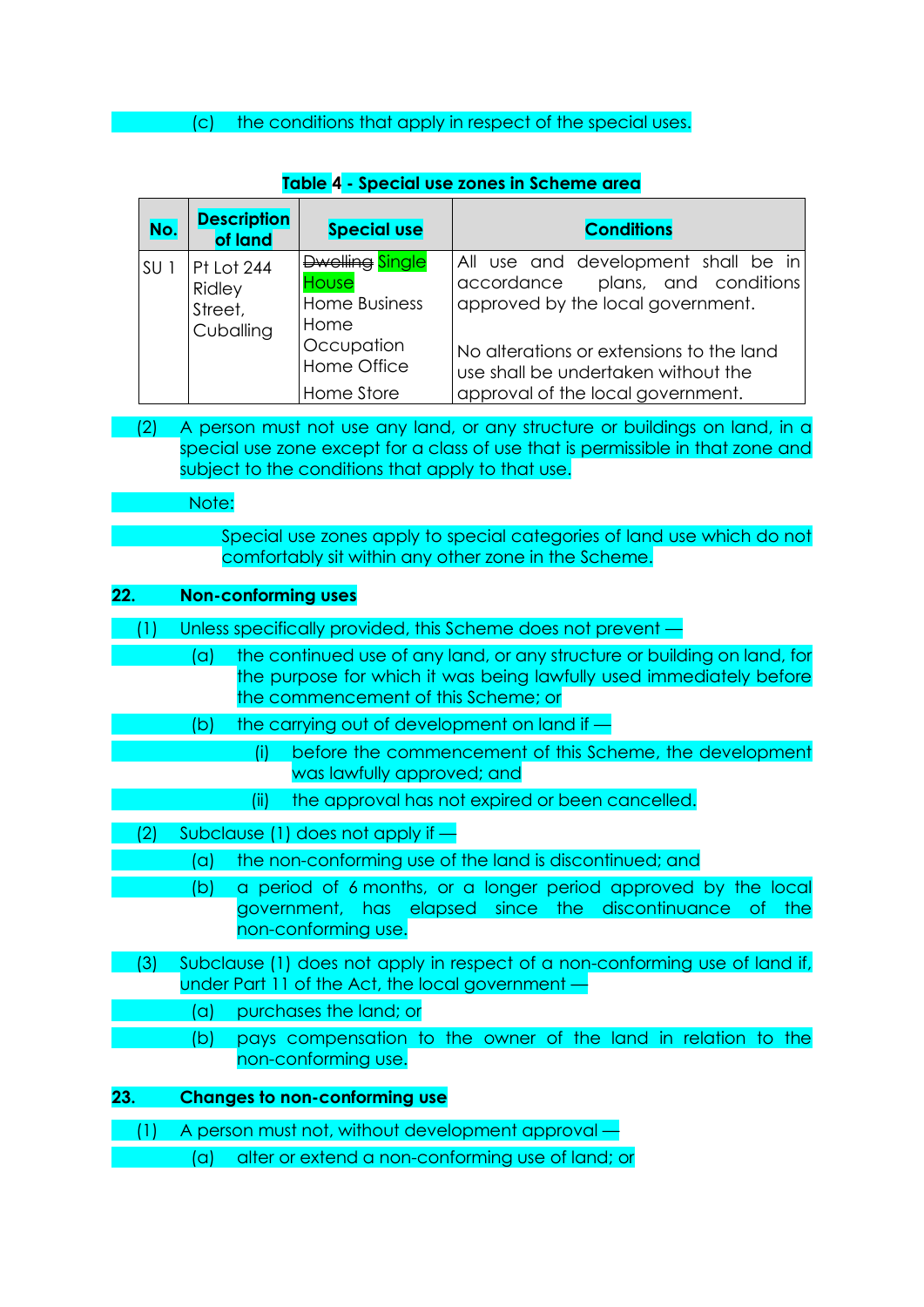- (b) erect, alter or extend a building used for, or in conjunction with, a non-conforming use; or (c) repair, rebuild, alter or extend a building used for a non-conforming use that is destroyed to the extent of 75% or more of its value; or (d) change the use of land from a non-conforming use to another use that is not permitted by the Scheme. (2) An application for development approval for the purposes of this clause must be advertised in accordance with clause 64 of the deemed provisions. (3) A local government may only grant development approval for a change of use of land referred to in subclause (1)(d) if, in the opinion of the local government, the proposed use — (a) is less detrimental to the amenity of the locality than the existing non-conforming use; and (b) is closer to the intended purpose of the zone in which the land is situated. **24. Register of non-conforming uses** (1) The local government may prepare a register of land within the Scheme area that is being used for a non-conforming use. (2) A register prepared by the local government must set out the following  $\cdot$ (a) a description of each area of land that is being used for a non-conforming use; (b) a description of any building on the land; (c) a description of the non-conforming use; (d) the date on which any discontinuance of the non-conforming use is noted. (3) If the local government prepares a register under subclause (1) the local government — (a) must ensure that the register is kept up-to-date; and (b) must ensure that an up-to-date copy of the register is published in accordance with clause 87 of the deemed provisions. (3A) Subclause (3)(b) is an ongoing publication requirement for the purposes of clause 87(5)(a) of the deemed provisions. (4) An entry in the register in relation to land that is being used for a non-conforming use is evidence of the matters set out in the entry, unless the contrary is proved. **Part 4 — General development requirements 25. R-Codes**
	- (1) The R-Codes, modified as set out in clause 26, are to be read as part of this Scheme.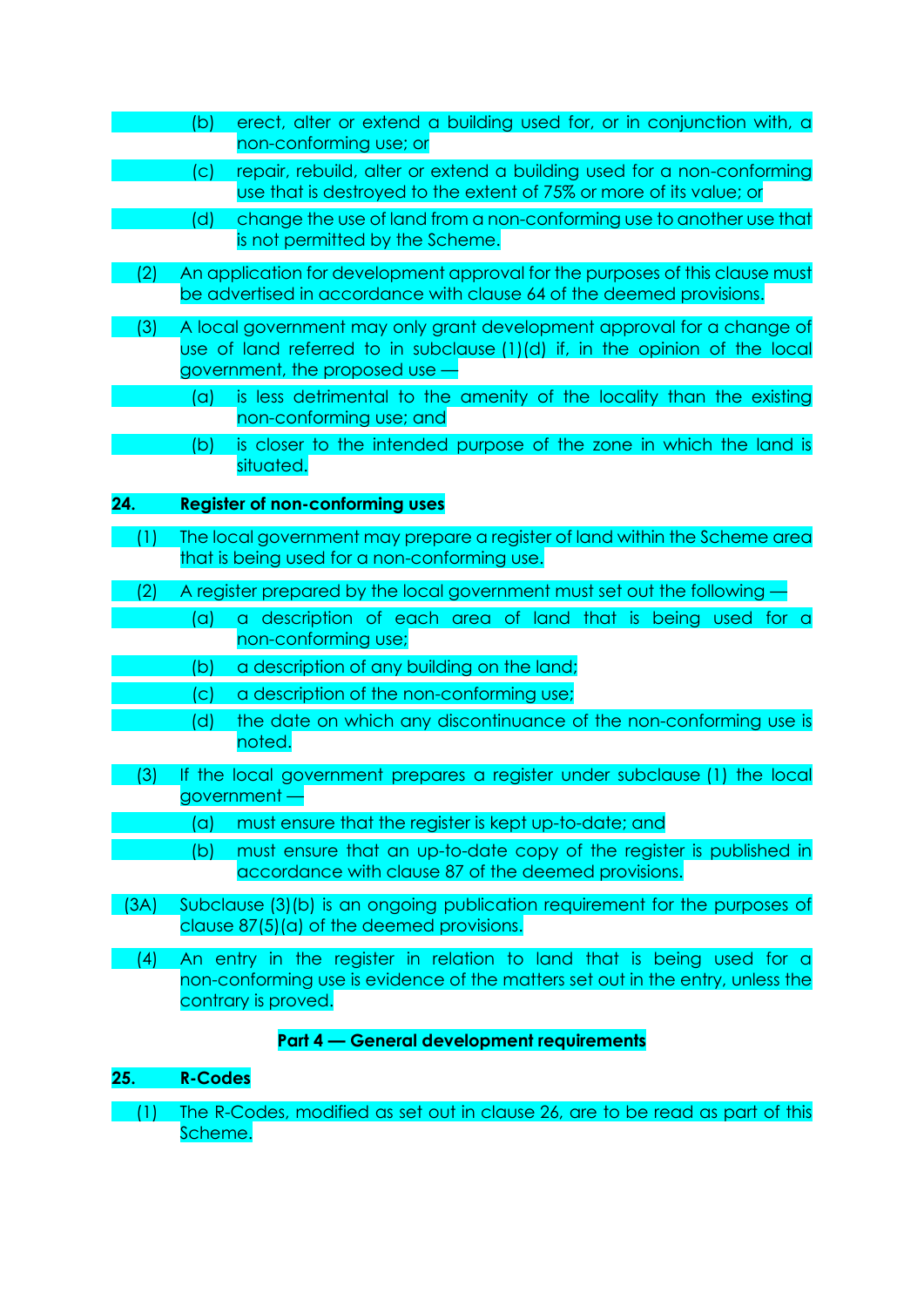- (2) The local government must ensure that the R-Codes are published in accordance with clause 87 of the deemed provisions.
- (2A) Subclause (2) is an ongoing publication requirement for the purposes of clause 87(5)(a) of the deemed provisions.
- (3) The coding of land for the purposes of the R-Codes is shown by the coding number superimposed on a particular area contained within the boundaries of the area shown on the Scheme Map.
- (4) The R-Codes apply to an area if
	- (a) the area has a coding number superimposed on it in accordance with subclause (3); or
	- (b) a provision of this Scheme provides that the R-Codes apply to the area.
- **26. Modification of R-Codes** 
	- *There are no modifications to the R-Codes.*
- **27. State Planning Policy 3.6 to be read as part of Scheme**
- (1) State Planning Policy 3.6 Development Contributions for Infrastructure, modified as set out in clause 28, is to be read as part of this Scheme.
- (2) The local government must ensure that State Planning Policy 3.6 is published in accordance with clause 87 of the deemed provisions.
- (3) Subclause (2) is an ongoing publication requirement for the purposes of clause 87(5)(a) of the deemed provisions.
- **28. Modification of State Planning Policy 3.6**

*There are no modifications to State Planning Policy 3.6.*

- **29. Other State planning policies to be read as part of Scheme**
	- *There are no other State planning policies that are to be read as part of the Scheme.*
- **30. Modification of State planning policies** 
	- *There are no modifications to a State planning policy that, under clause 29 is to be read as part of the Scheme.*
- **31. Environmental conditions**

*There are no environmental conditions imposed under the Environmental Protection Act 1986 that apply to this Scheme.*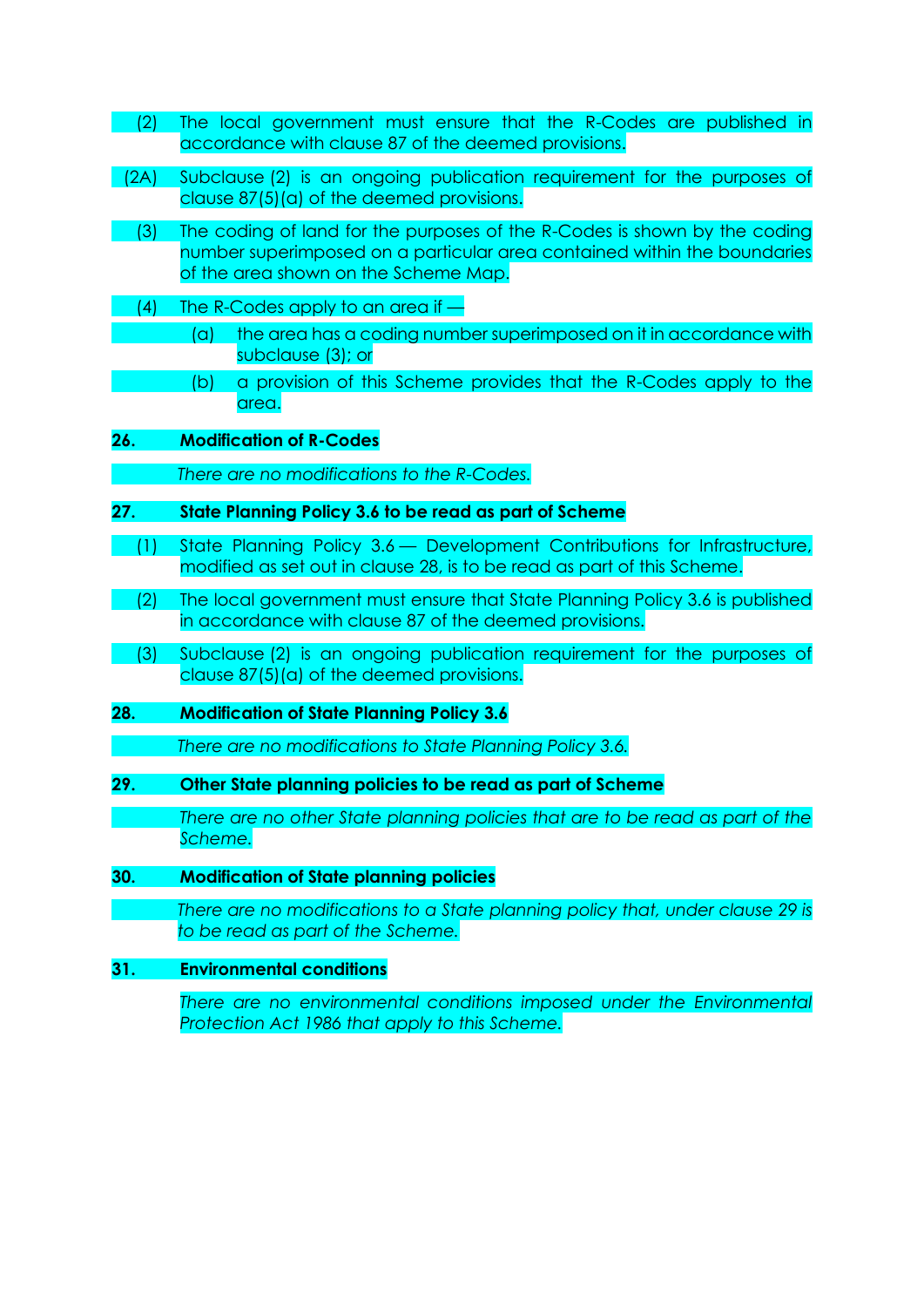#### **32. Site and Development Requirements**

To the extent that a requirement referred to in clauses 34 to 51 is inconsistent with a requirement in the R-Codes, a precinct structure plan, a local development plan or a State or local planning policy the requirement referred to in clauses 34 to 51 prevails.

#### **33. Variations to site and development requirements**

- (1) In this clause
	- *additional site and development requirements* means requirements set out in this Scheme, except does not apply to land use permissibility under the zoning table or development to which the R-Codes apply.
- (2) The local government may approve an application for a development approval that does not comply with an additional site and development requirements.
- (3) An approval under subclause (2) may be unconditional or subject to any conditions the local government considers appropriate.
- (4) If the local government is of the opinion that the non-compliance with an additional site and development requirement will mean that the development is likely to adversely affect any owners or occupiers in the general locality or in an area adjoining the site of the development the local government must —
	- (a) consult the affected owners or occupiers by following one or more of the provisions for advertising applications for development approval under clause 64(4) of the deemed provisions; and
- (b) have regard to any expressed views prior to making its determination to grant development approval under this clause.
- (5) The local government may only approve an application for development approval under this clause if the local government is satisfied that —
	- (a) approval of the proposed development would be appropriate having regard to the matters that the local government is to have regard to in considering an application for development approval as set out in clause 67(2) of the deemed provisions; and
	- (b) the non-compliance with the additional site and development requirement will not have a significant adverse effect on the occupiers or users of the development, the inhabitants of the locality or the likely future development of the locality.

#### **34. Car parking and vehicle access requirements**

- (1) Car parking shall be provided, in accordance with Table 5 and in accordance with the standards and requirements, including parking space layouts and dimensions, as set out in the relevant Australian Standard.
- (2) The local government may require the provision of spaces for cycle racks and vehicles for the disabled as considered necessary.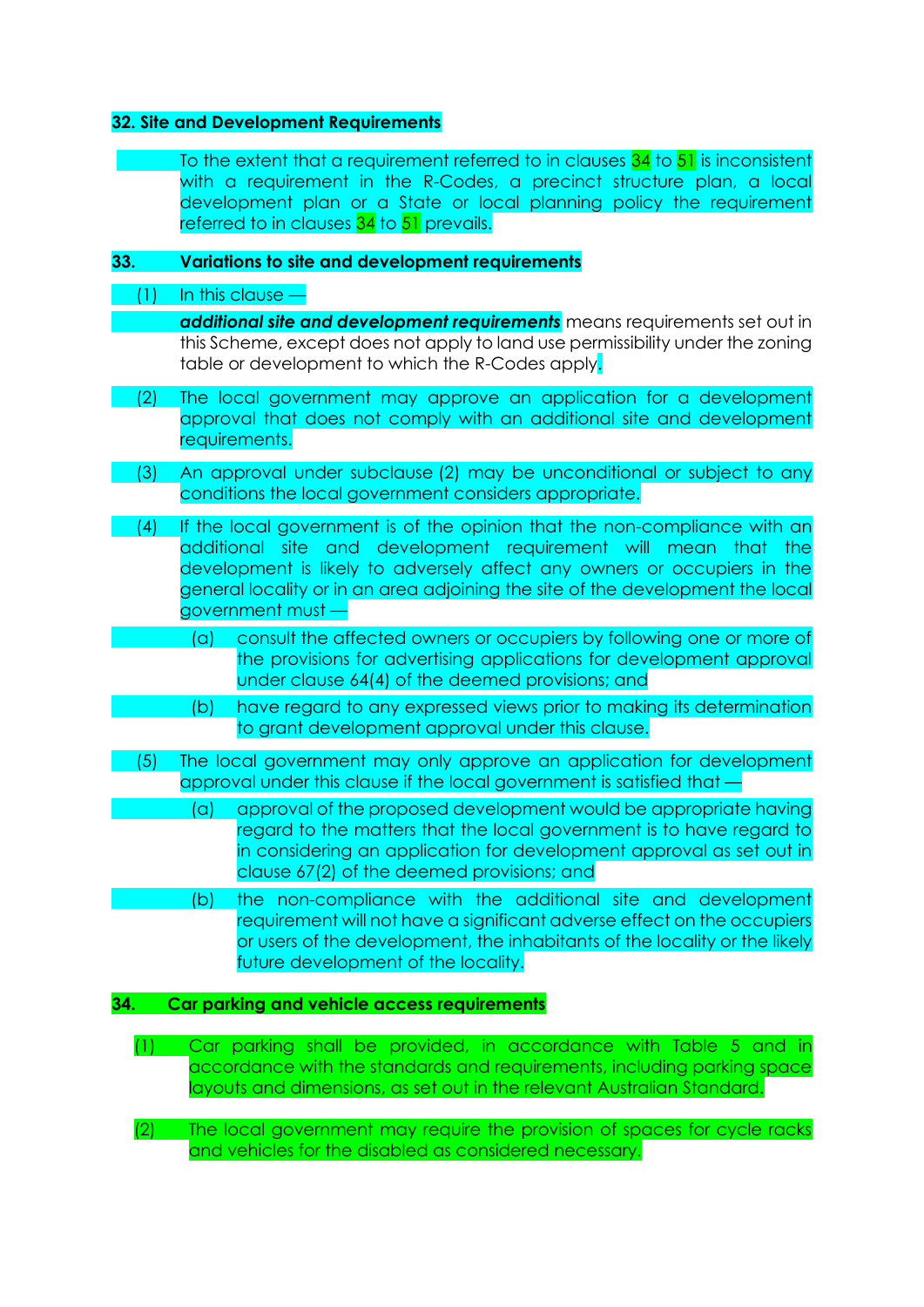| (3)<br>Where land is to be developed or used for purposes not mentioned in Table<br>5, or where a standard or requirement is not specified in the Scheme, the<br>local government shall determine in each case the number of spaces to be<br>provided on the land having due regard to the.<br>nature of the proposed development;<br>(a)                                                |
|------------------------------------------------------------------------------------------------------------------------------------------------------------------------------------------------------------------------------------------------------------------------------------------------------------------------------------------------------------------------------------------|
| (b)<br>number of employees or others likely to be employed or engaged in<br>the use of the land;<br>(c)<br>anticipated demand for visitor parking; and<br>(d)<br>orderly, proper and sustainable planning of the area.                                                                                                                                                                   |
| Car parking requirements shall be provided on the site the subject of the<br>(4)<br>proposed development or land use, or in the immediate vicinity thereof<br>provided that arrangements for the permanent retention of that parking can<br>be set in place to the satisfaction of the local government.                                                                                 |
| (5)<br>The size of car parking spaces and the vehicular driveways providing entry<br>to, or exit from, a parking area shall meet the minimum requirements set out<br>in Table 6.                                                                                                                                                                                                         |
| (6)<br>Where an applicant can demonstrate to the satisfaction of the local<br>government that there is not the demand for the number of parking spaces<br>specified in Table 5, or that other off-street parking facilities are available<br>and that these facilities can be shared with a nearby land use, the local<br>government may vary parking requirements specified in Table 5. |
| All parking, loading and access areas shall be constructed prior to<br>(7)<br>occupation of the development or at such time as may be agreed in writing<br>between the local government and the proponent. Such areas shall be<br>maintained by the landowner to the satisfaction of the local government.                                                                               |
| Where the local government is satisfied that an application for development<br>(8)<br>approval cannot provide the minimum car parking requirements on site, the<br>local government may accept a cash payment in lieu of the provision of car<br>parking spaces, subject to requirements specified by a local planning policy.                                                           |
| <b>Table 5: Car parking requirements</b>                                                                                                                                                                                                                                                                                                                                                 |
| <b>Minimum Number of Parking Spaces to be Provided</b><br><b>Use</b><br><b>Bed and Breakfast</b><br>per bedroom                                                                                                                                                                                                                                                                          |

| <b>Bed and Breakfast</b>         | per bedroom                                                                  |
|----------------------------------|------------------------------------------------------------------------------|
| <b>Caravan Park</b>              | 1.25 per unit, bay or tent site                                              |
| <b>Civic Use</b>                 | per 40m <sup>2</sup> Gross Floor Area (GFA)                                  |
| <b>Club Premises</b>             | per 50m <sup>2</sup> GFA, or where licensed: 1 per 5m <sup>2</sup> and other |
|                                  | activity area                                                                |
| <b>Consulting Rooms /</b>        | 4 per practitioner for the first practitioner and 2 bays for                 |
| <b>Medical Centre</b>            | each practitioner thereafter                                                 |
| <b>Family Day Care</b>           | per staff member + 2 extra spaces for the picking up and                     |
|                                  | setting down of persons                                                      |
| Fast<br>Food<br>Outlet/Lunch Bar | per 4 seated patrons                                                         |
| <b>Recreation - private</b>      | per 40m <sup>2</sup> GFA                                                     |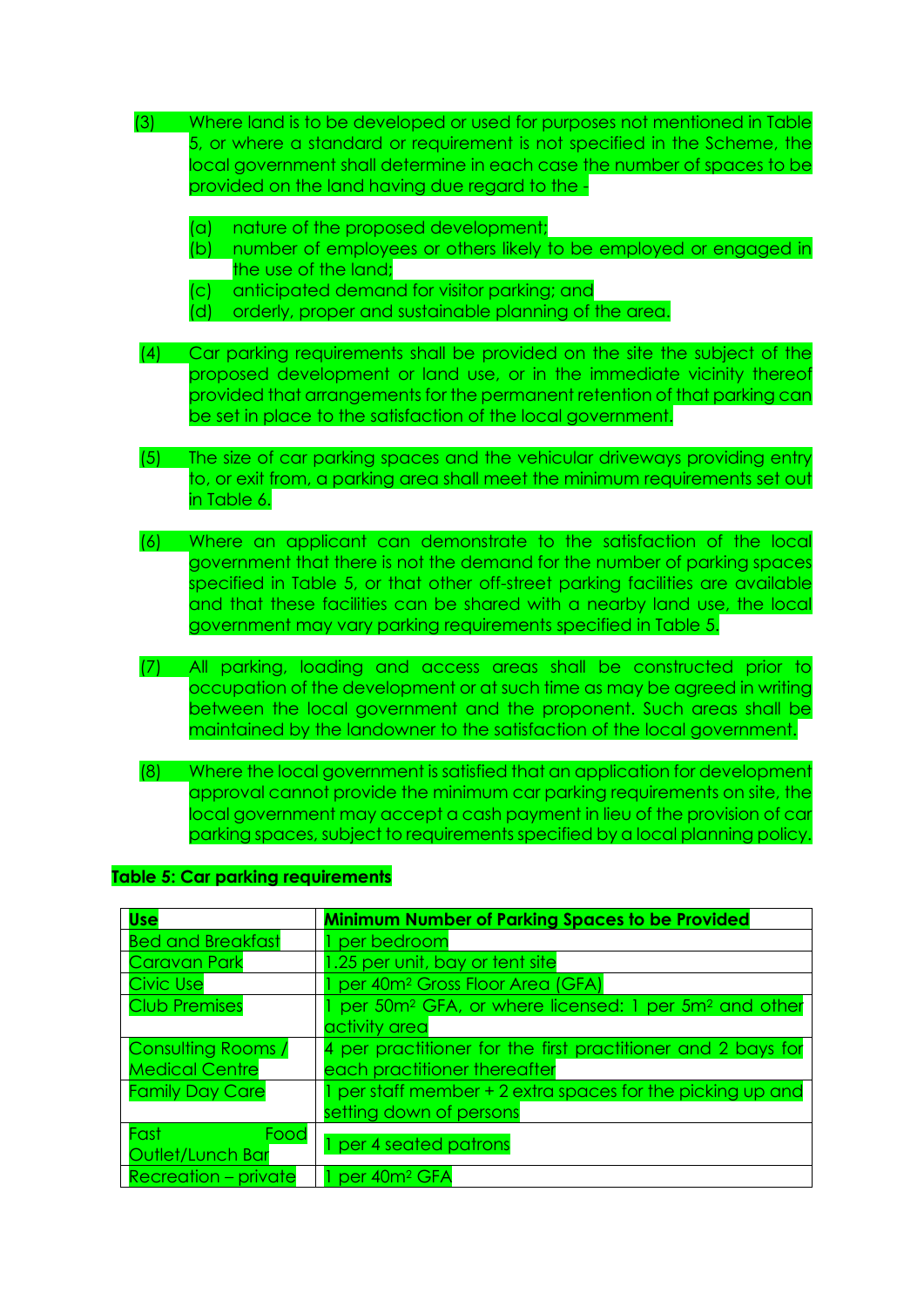| <b>Hotel</b>                    | per 5m <sup>2</sup> public area + 1 per bedroom          |
|---------------------------------|----------------------------------------------------------|
| Industry                        | per 100m <sup>2</sup> GFA                                |
| <b>Service</b><br>Light<br>୍ଥ ଧ | per 50m <sup>2</sup> GFA                                 |
| Industry                        |                                                          |
| <b>Liquor Store</b>             | per 40m <sup>2</sup> GFA                                 |
| Motel                           | per unit + 1 per 25m <sup>2</sup> service area           |
| <b>Office</b>                   | per 40m <sup>2</sup> GFA                                 |
| Cinema / theatre                | per 4 seats provided                                     |
| <b>Place of Worship</b>         | per 4 seats provided                                     |
| <b>Residential</b>              | As per the Residential Design Codes                      |
| Restaurant/café                 | per 4 patrons                                            |
| <b>Service Station</b>          | per 200m <sup>2</sup> gross site area                    |
| Shop                            | per 40m <sup>2</sup> GFA                                 |
| <b>Bulky goods</b>              | per 50m <sup>2</sup> GFA                                 |
| showroom                        |                                                          |
| <b>Tourist Development</b>      | per unit or dwelling + 1 space per staff member          |
| Tavern                          | per 5m <sup>2</sup> public area                          |
| <b>Veterinary Centre</b>        | 4 per practitioner                                       |
| Warehouse / storage             | per 100m <sup>2</sup> GFA                                |
| <b>Other Uses Not Listed</b>    | Determined by the local government after consideration   |
|                                 | of the parking need generated by the use and/or outlined |
|                                 | in a Local Planning Policy.                              |

# **Table 6 - Parking dimensions**

| <b>Parking</b><br>angle                      | <u>abio v ramang amnonsismo</u><br><b>Width of</b><br>bay(m) | Length of<br>bay(m) | Depth of<br>bay (m)   | <b>Minimum</b><br>manoeuvring<br>depth (m) | Minimum total<br>depth (m) |
|----------------------------------------------|--------------------------------------------------------------|---------------------|-----------------------|--------------------------------------------|----------------------------|
|                                              |                                                              |                     | (a) One-way access    |                                            |                            |
| $90^\circ$                                   | 2.6                                                          | 5.5                 | 5.0                   | 5.9                                        | $\blacksquare$ .4          |
| $75^\circ$                                   | 2.6                                                          | 5.5                 | 6.0                   | 5.3                                        | 1.3                        |
| $60^\circ$                                   | <u>2.6</u>                                                   | 5.5                 | 6.1                   | 5.0                                        | 11.1                       |
| $45^\circ$                                   | 2.6                                                          | 5.5                 | 6.1                   | 3.6                                        | 9.7                        |
| $30^\circ$                                   | 2.6                                                          | 5.5                 | 4.8                   | 3.3                                        | 8.1                        |
| $00^{\circ}$<br>(parallel<br>parking)        | 3.0                                                          | 6.7                 | 3.0                   | 3.0                                        | 6.0                        |
|                                              |                                                              | (b)                 | <b>Two-way access</b> |                                            |                            |
| $90^\circ$                                   | 2.6                                                          | 5.5                 | 5.5                   | 6.0                                        | 11.5                       |
| $75^\circ$                                   | 2.6                                                          | 5.5                 | 6.0                   | 6.0                                        | 12.0                       |
| $60^\circ$                                   | 2.6                                                          | 5.5                 | 6.1                   | 6.0                                        | 12.1                       |
| $45^\circ$                                   | 2.6                                                          | 5.5                 | 6.1                   | 6.0                                        | 12.1                       |
| $30^\circ$                                   | 2.6                                                          | 5.5                 | 4.4                   | 6.0                                        | 10.4                       |
| $00^{\circ}$<br><i>(parallel</i><br>parking) | 3.0                                                          | 6.7                 | 3.0                   | 6.0                                        | 9.0                        |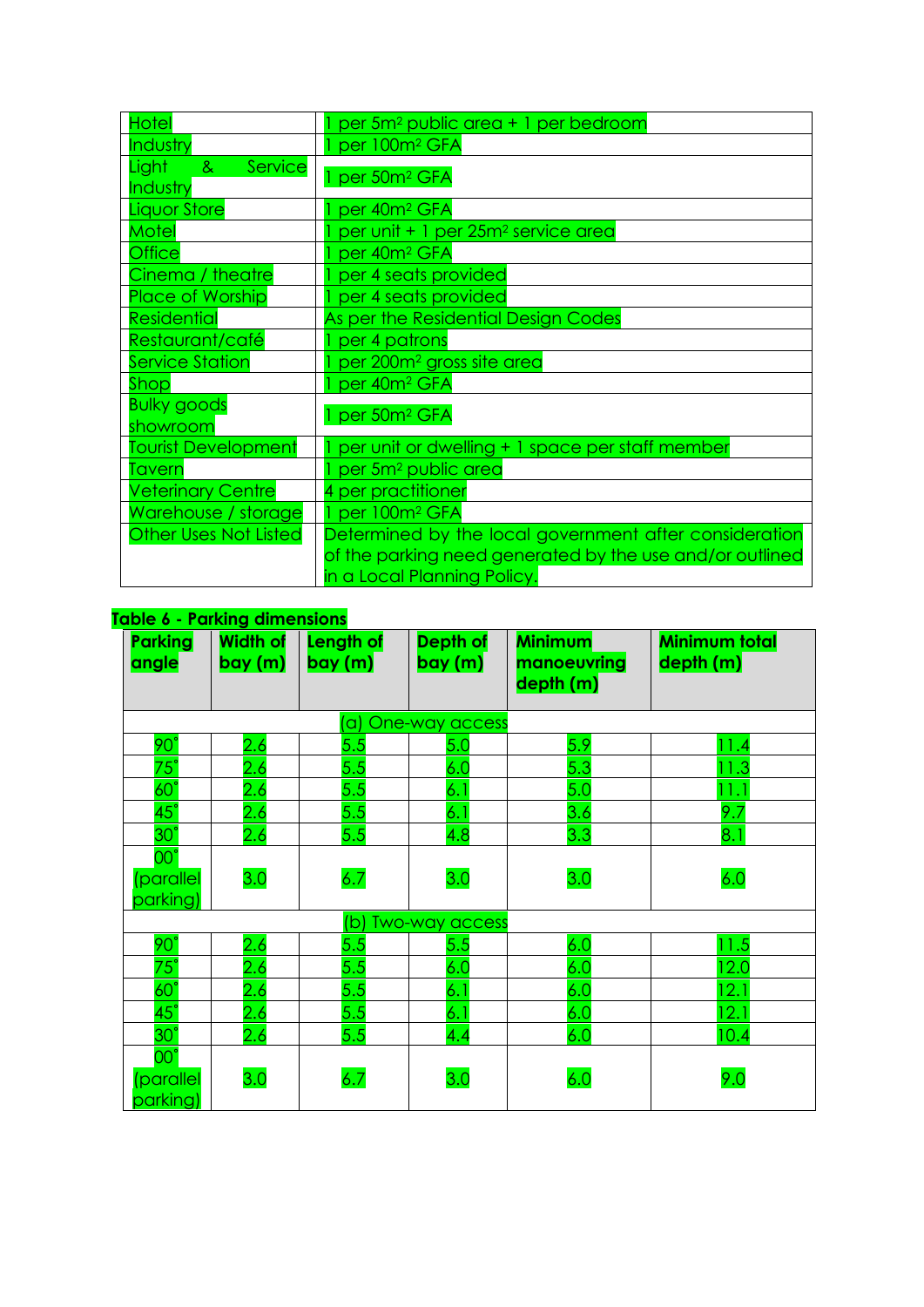#### **35. Commercial vehicle parking**

For lots containing and/or adjacent a dwelling in the Rural Townsite zone and within the Rural Residential zone, commercial vehicles shall comply with the following -

- (a) the commercial vehicle is located on freehold land;
- (b) the vehicle forms an essential part of the lawful occupation of the occupant of the single house or grouped dwelling and that occupation, if carried on upon the site, does not contravene the provisions of this Scheme;
- (c) the vehicle is not brought or taken from the lot between the hours of midnight and 6:00am; and
- (d) the vehicle is not carrying any residue hazardous or noxious material.

#### **36. Development of land without constructed/dedicated road frontage or access**

- (1) In considering a development application for any development on land abutting an un-constructed road or a lot or location which does not have frontage to a constructed road/dedicated road, the local government may -
	- (a) place conditions to require access by means of a dedicated or constructed road or require road construction;
	- (b) where dedicated road access is available, grant development approval subject to a condition requiring the applicant to pay a sum of money in or towards the cost of constructing the road or part thereof and any other condition it considers appropriate; or
	- (c) require other legal arrangements are made for permanent legal access, to the satisfaction of the local government.
- (2) The responsible authority shall be satisfied arrangements for vehicle access are acceptable including the location of access points and construction, with regard to the impact of the proposed land use and expected traffic volume and composition on traffic flow and safety, the character and function of the road, the volume and the width of the carriageway and visibility; and the ultimate volume and type of traffic generated by the development.

#### **37. Signage and advertisements**

- (1) Advertisements that advertise goods or services which are not produced, displayed or offered for sale, or which is otherwise not relevant to, the land upon which the advertisement is located, but excluding political signage during elections, are prohibited.
- (2) Despite subclause (2), the local government will consider applications for development approval for advertisements on 'third party land' for a temporary period. The local government will have regard to the relevant Local Planning Policy.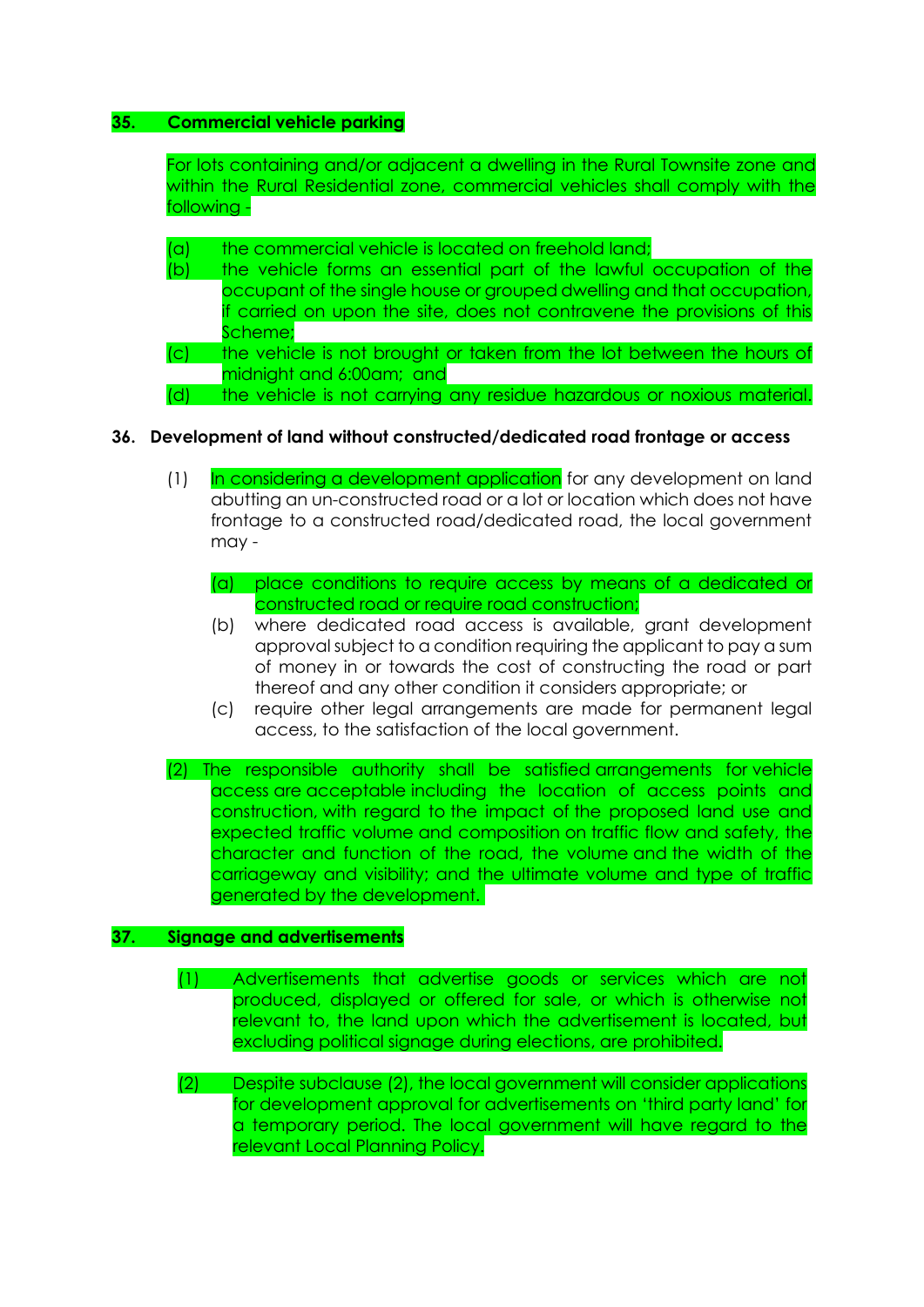#### **38. Landscaping**

- (1) Where landscaping is required under this Scheme or pursuant to a development approval, it shall be -
	- (a) provided in a location and standard to the satisfaction of the local government; and
	- (b) carried out at the time of the development or at such other time as may be agreed in writing between the proponent and the local government and shall thereafter be maintained to the satisfaction of the local government.
- (2) At the discretion of the local government, the landscaping requirement may include areas of natural bushland, and areas under covered ways and access driveways between a street alignment and any buildings, however garbage collection and handling spaces, other open storage areas and other driveways and parking areas shall not be included.
- (3) In order to improve the environmental amenity of areas that local government considers deficient in tree cover, local government may require as a condition of any development approval, the planting of such trees and/or groups of trees and species as specified by the local government which may include native vegetation reestablishment and/or drainage measures where considered necessary by the relevant public agency or local government.

#### **39. General appearance of buildings and preservation of amenity**

The local government may place conditions on any development approval granted to ensure the development will not have an adverse impact on the character of the area or the amenity and landscape quality of the locality which may address matters including -

- (a) design and appearance of the development including screening of areas used for servicing, storage and waste management;
- (b) the colour or type of materials to be used on exposed surfaces;
- (c) and the height, bulk and massing of any building;
- (d) managing and controlling impacts of development; and
- (e) the condition of a repurposed dwelling or second-hand dwelling so that it does not adversely affect the amenity of the locality,

#### **40. Ancillary dwellings**

An ancillary dwelling on land which the R-Codes do not apply must be no greater than 100m², be co-located with the single house, must allow for the continued use of the lot for rural purposes on a rural lot and shall be constructed to a standard that ensures the visual amenity of the area is not adversely impacted.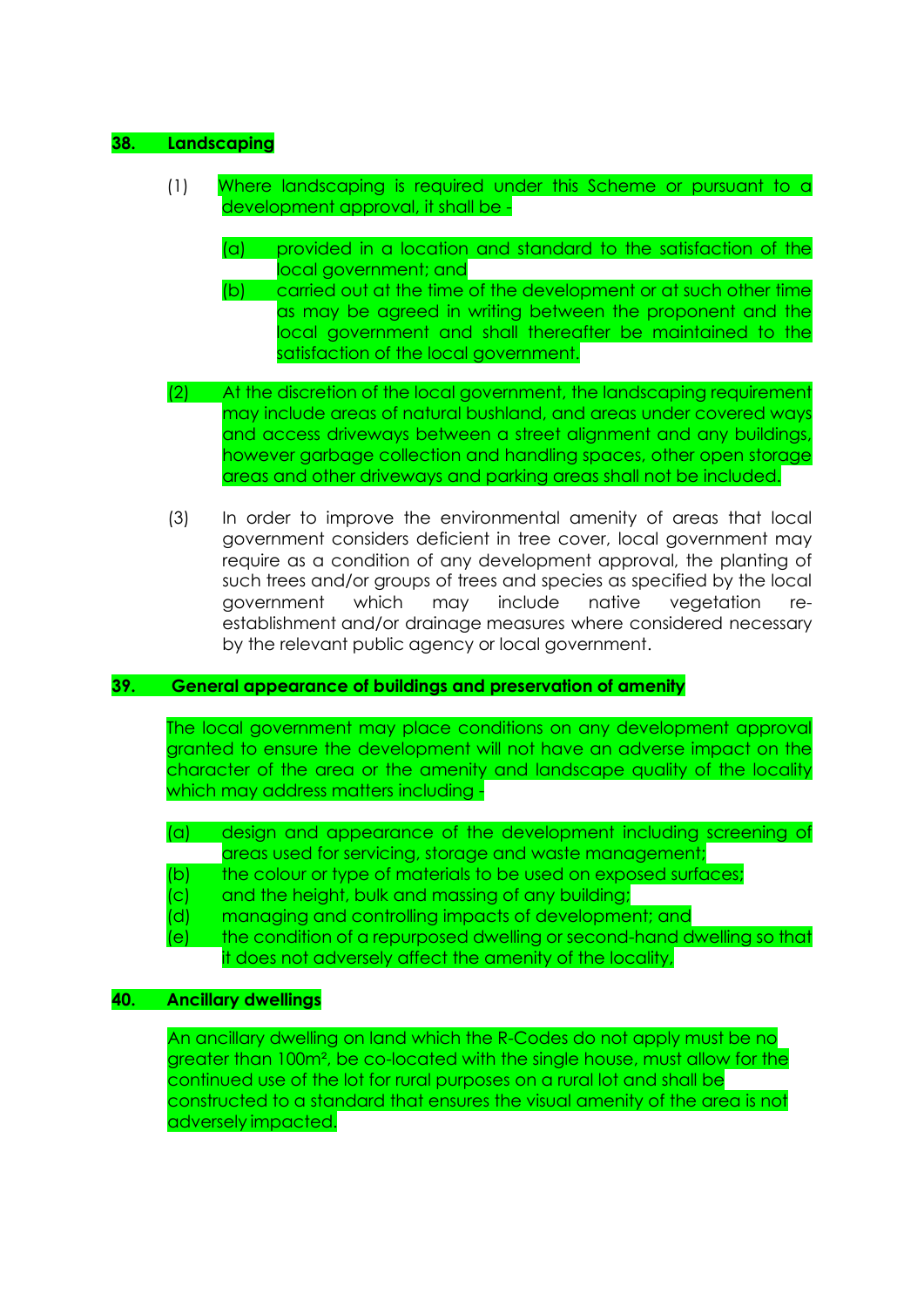#### **41. Caretaker's dwellings**

Caretaker's dwellings shall be -

- (a) limited to one (1) dwelling per lot;
- (b) a maximum plot ratio area of 100m²; and
- (c) incidental to the predominant use of the site.

#### **42. Workforce accommodation**

Applications for development approval for workforce accommodation shall address the following to the satisfaction of the local government -

- (a) the demonstrated need for workers accommodation necessary for the continued operation of an industry;
- (b) the suitability of the site to be developed for the proposed use;
- (c) the suitable siting of the land use in the context of surrounding existing and proposed land uses to avoid landscape impacts and land use conflicts;
- (d) all services to the dwellings from the lot boundary (including access and egress by vehicles and pedestrians) are to be shared, where applicable; (e) be located to minimise any amenity impacts from noise, dust, odour and
- light spill from the predominant land use;
- (f) maintain the amenity of the locality;
- (g) comply with the development standards of this Scheme or any R-code standards applicable; and
- (h) appropriate facility design and use including provision and/or access to recreation, entertainment and community services.

#### **43. Dwellings without reticulated mains water supply**

- (1) Where any dwelling is proposed to be constructed on a lot which cannot be connected to a reticulated mains water supply, that dwelling shall be provided with sufficient roof catchment or other methods acceptable to the local government and the provision of a rain water tank with a minimum capacity of 135,000 litres prior to occupation unless alternative arrangements are made to the satisfaction of the local government for a supply of potable water.
- (2) Where additional water supplies are required for fire-fighting purposes, the capacity of the rainwater tank shall be a minimum of 10,000 litres in addition to the minimum tank size specified in clause xx along with sufficient roof catchment or other methods of water capture acceptable to the local government.

#### **44. Servicing**

Development is to be serviced with power, water supply and wastewater and effluent disposal to a level commensurate with the intended land use, with arrangements in place to the satisfaction of the responsible authority and relevant agencies and in accordance with the below subclauses.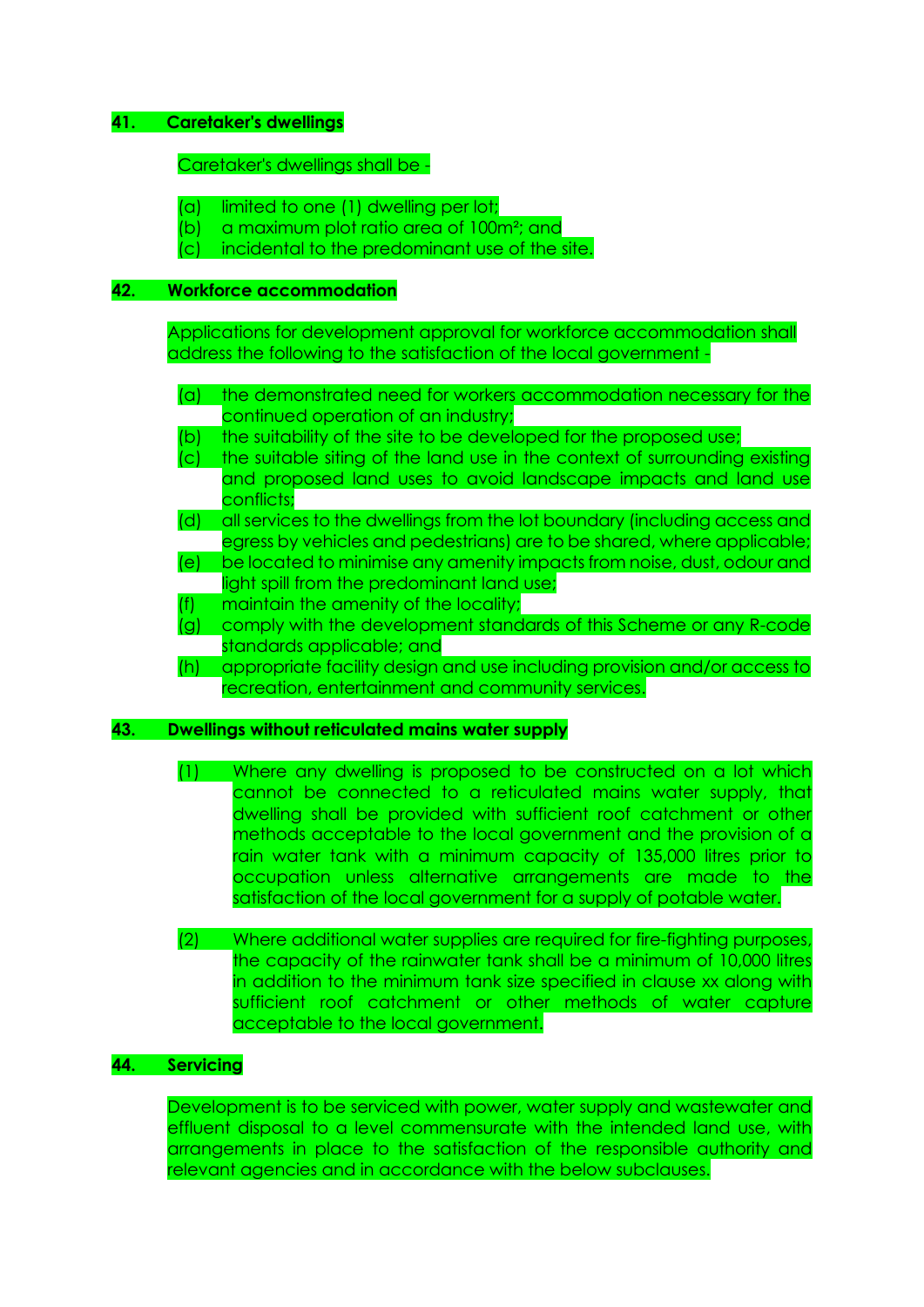#### **45. Waterway resource management and protection**

#### (1) In considering a development application which may have an impact on any water resources including waterways such as rivers, creeks, drainage lines, swamps and other wetlands, the local government shall have regard to -

- (a) managing water balance;
- (b) maintaining and where possible enhancing water quality;
- (c) encouraging water conservation;
- (d) maintaining and where possible enhancing water related environmental values, recreational and cultural values; and
- (e) advice from relevant government agencies.

#### (2) The local government may require proponents to -

- (a) prepare a foreshore management plan, drainage strategy or other document to manage impacts of proposed development and subdivision and will require the proponent, or other agreed party, to appropriately implement the plan or strategy to the satisfaction of the local government;
- (b) undertake appropriate pre-development and post development monitoring and undertake measures deemed appropriate by the local government to address water management and protection issues.

#### **46. Development adjoining a main road or railway**

Development of noise-sensitive land uses adjoining a main road or railway may require assessment against State Planning Policy 5.4 - Road and Rail Noise to determine the likely impact of transport noise, and any required noise mitigation measures required.

#### **47. Mining operations**

In considering proposals to commercially extract minerals, the local government may, in keeping with s120 of the *Mining Act 1978,* exercise its discretion to inform the Minister for Mines and the Minister for Planning in writing that the granting of a mining lease or general purpose lease is contrary to the provisions of the Scheme and the Local Planning Strategy.

#### **48. Regional Facilities**

Where there are proposals including scheme amendment or development applications for a regional facility such as waste facilities and resource recovery facilities, the following shall be demonstrated -

(a) facilities shall be located on a main road or on a road that is of a suitable standard and treatment, to accommodate significant increase in traffic volumes and freight tasks which may be generated by the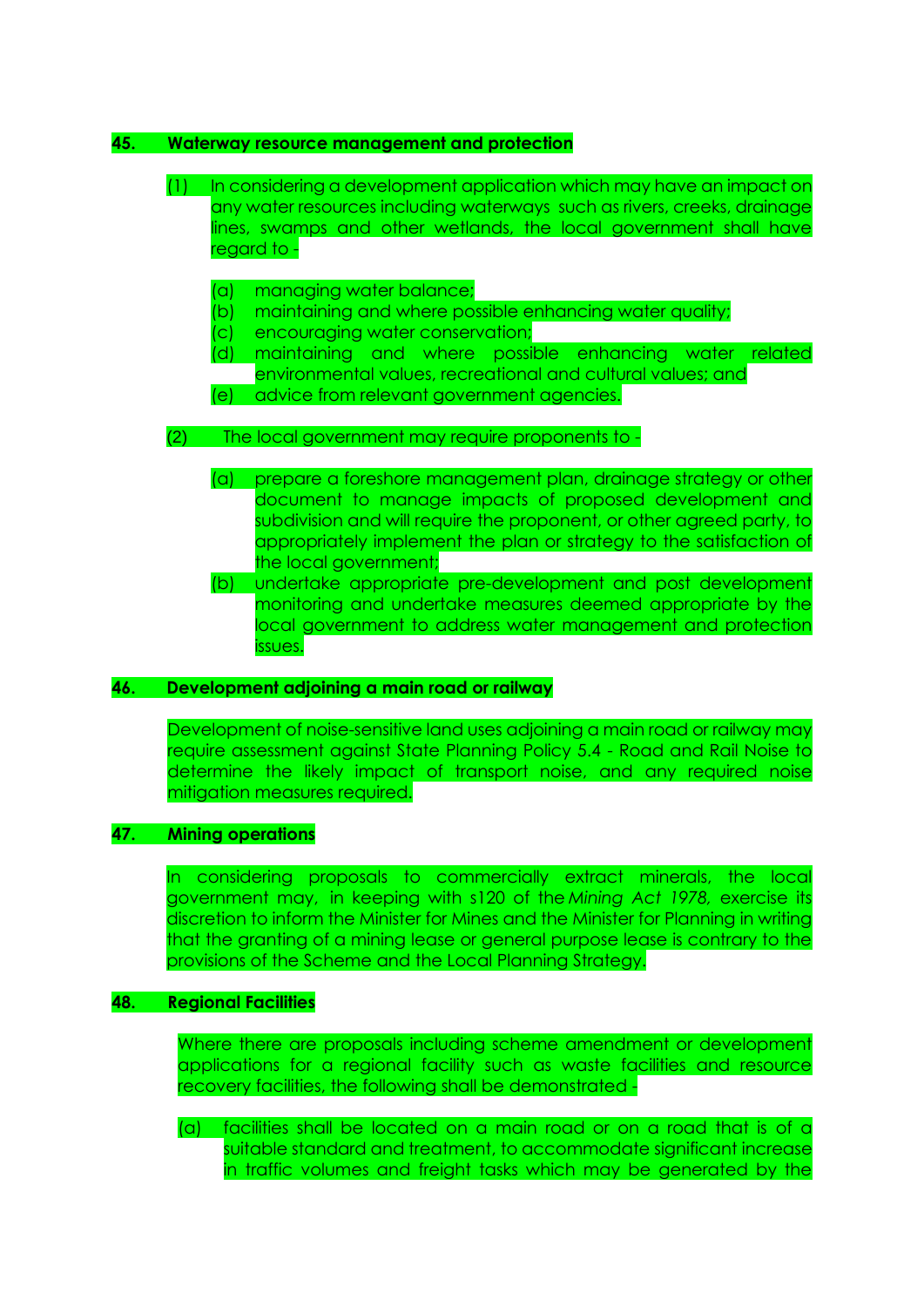|                | proposal;                                                                  |
|----------------|----------------------------------------------------------------------------|
| (b)            | facilities shall contain or satisfactorily manage potential environmental  |
|                | (including water resources), noise, amenity and air quality impacts on     |
|                | the landholding without affecting nearby rural land uses;                  |
| $\overline{C}$ | facilities shall not be visually dominant within key viewsheds, and should |
|                | be visually compatible with surrounding land uses and development;         |
|                | and                                                                        |
| (d)            | facilities shall be provided with essential services commensurate with the |
|                | intended land use.                                                         |

## **49. Development in the Rural Townsite zone**

Non-residential development in the Rural Townsite zone shall meet the following site requirements -

| Maximum Plot Ratio | <b>Minimum Setback (metres)</b> |                   | Minimum |                  |
|--------------------|---------------------------------|-------------------|---------|------------------|
|                    | Front                           | fide <sup>-</sup> | Rear    | Landscaping % of |
|                    |                                 |                   | $\sim$  | റൗ               |

#### **50. Development in the Rural Residential Zone**

- (1) The local government may require an Structure Plan to be prepared by the proponent and approved in the Rural Residential Zone prior to  $\frac{d}{dx}$ development of subdivision being approved where detailed planning is required to ensure coordinated development and address matters such as access, servicing, land use, environmental impact and bushfire risk.
- (2) All development in the Rural Residential zone must be located within any building envelope or outside of any building exclusion area approved (as may be shown on an approved Structure Plan, Local Development Plan or approved building envelope plan), except for -
	- (a) provision of a suitable access way to the building envelope;
	- (b) rainwater tanks;
	- (c) provision of suitable boundary fencing; and
	- (d) implementation of an approved bushfire management plan or any other general bushfire requirements.
	- (3) The local government may grant development approval for variation to subclause 3 under clause 32 where -
		- (a) the objectives of the zone are not compromised;
		- (b) the visual amenity and rural character of the locality;
		- (c) development within the proposed new building envelope will not increase bushfire risk; and
		- (d) the proposed size and location of the envelope can accommodate future development, including on-site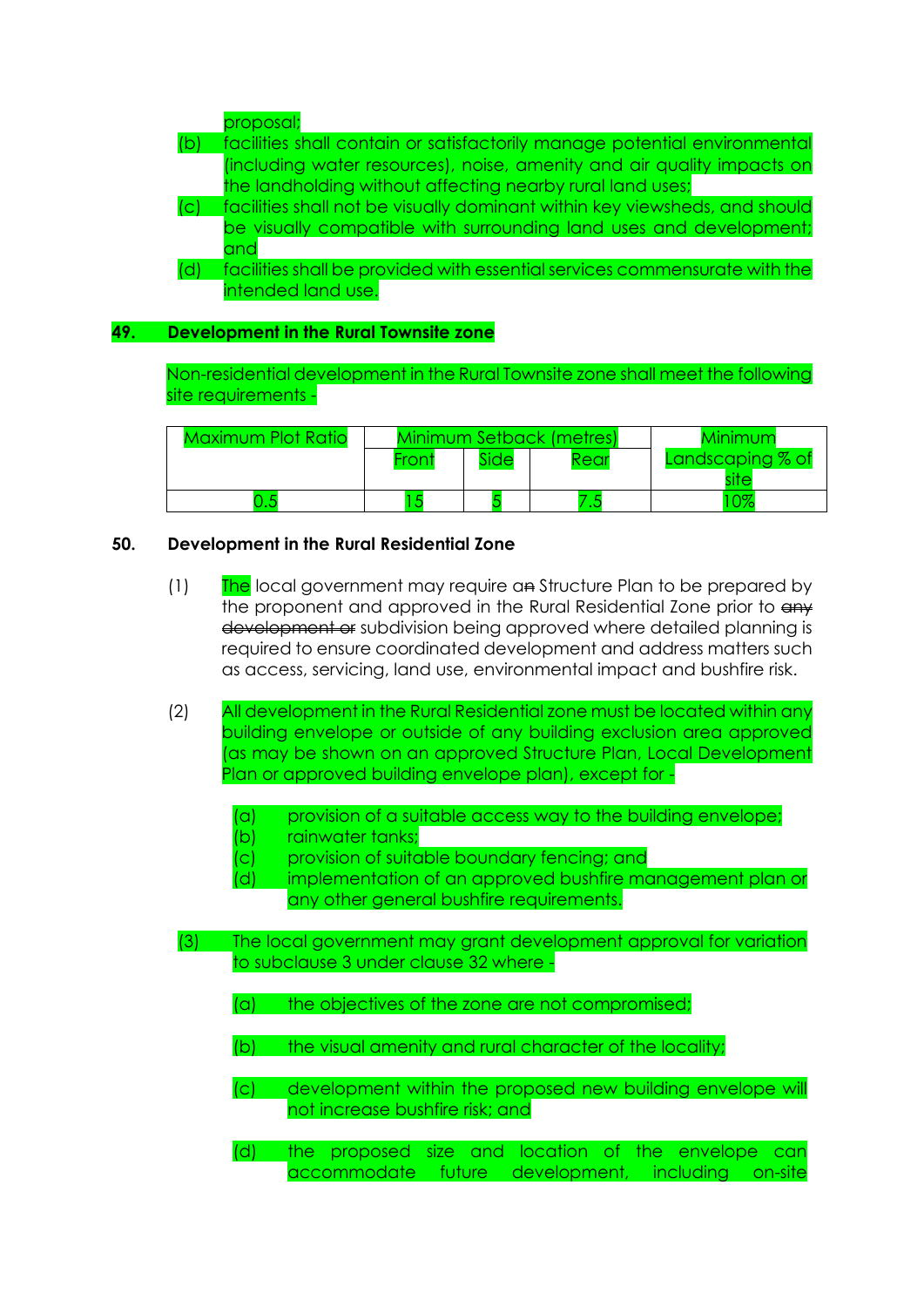sewerage disposal systems and water supply tanks, and not have a detrimental effect on the environment.

- (4) Building envelopes and building exclusion areas in the Rural Residential Zone, shall be defined for maximum flexibility for building location, but subject to -
	- (a) avoidance of impacts to significant landscape and environmental elements;
	- (b) avoidance of impacts to areas where ground or soil conditions may prejudice the structural integrity of buildings or result in potential for pollution, erosion or flooding;
	- (c) building setback requirements of the Scheme unless appropriately justified by the proponent to the satisfaction of the local government; and
	- (d) where possible, positioning any building envelope to maximise the separation distance to adjoining agricultural land and to address bushfire risk.
- (5) Unless otherwise specified by an approved structure plan, local development plan or approved building envelope plan, the building setbacks from lot boundaries in the Rural Residential Zone shall be a minimum of -
	- (a) 15 metres from primary street boundaries; and
	- (b) 10 metres from other boundaries.
- (6) A reduction of the setbacks requirements may be permitted in the Rural Residential Zone where, in the opinion of the local government, the topography, soil conditions, location or shape of the lot are such as to make adherence to the setback impractical, and the proposal otherwise meets the requirements of the Scheme.
- (12) Boundary fencing within the Rural Residential zone shall be post and minimum four strand wire, 1.0 to 1.3 metres high, or post and ring lock or similar approved by the local government. Solid fencing such as super six or pickets shall not be permitted on boundaries and shall only be permitted in proximity to buildings where the local government determines that it will not adversely affect the amenity of the area.
- 4.12.4 An Structure Plan will be required when the proposed development proposes to create more than five (5) lots or an area greater than 10 ha is to be subdivided.
- 4.12.5 The Structure Plan will need to contain the information listed in local government's Local Planning Policy - Rural Residential Development.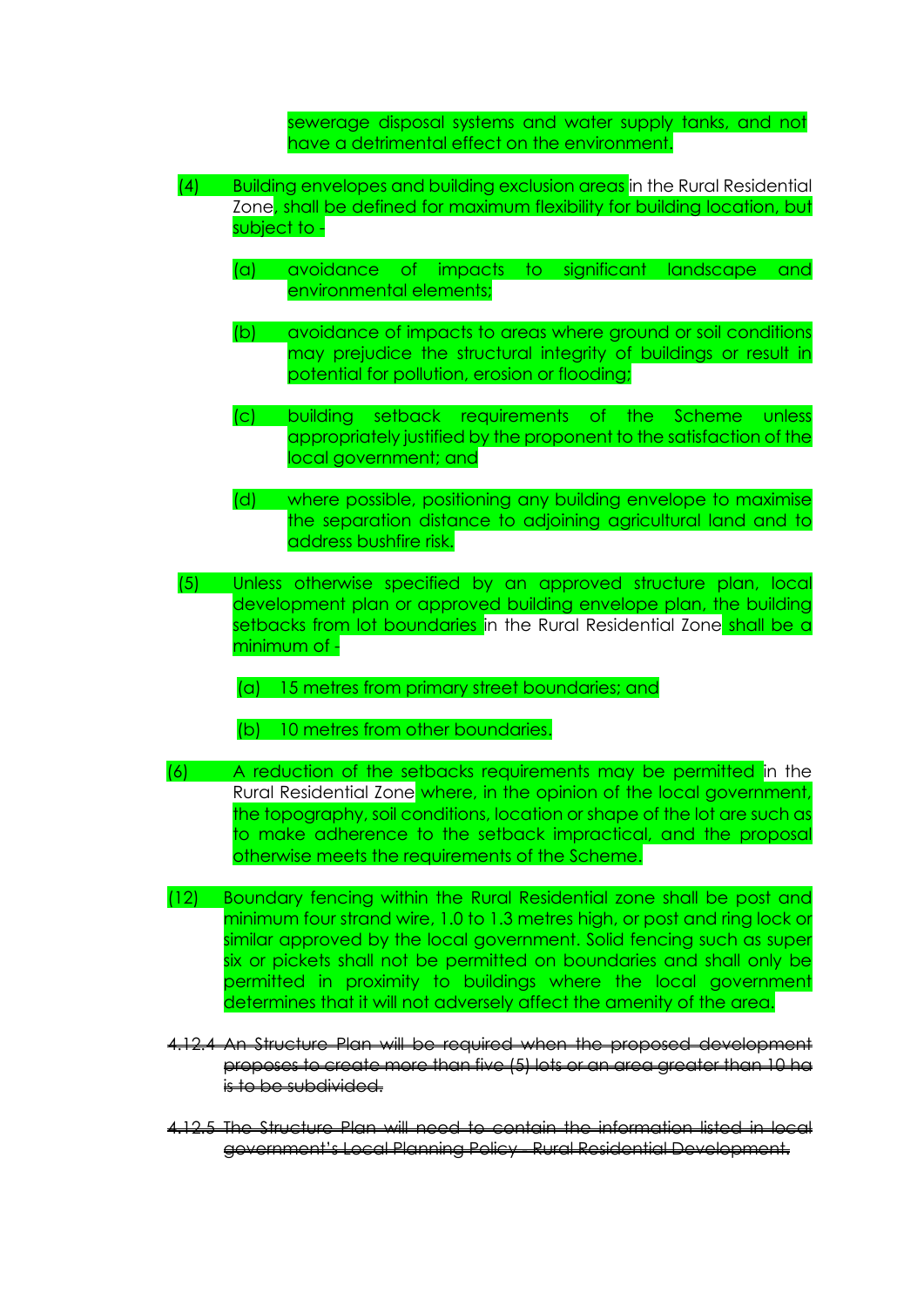- 4.12.6 All subdivision in the Rural Residential zone shall have a minimum lot size of 4 ha unless it is demonstrated that the lots can be connected to a reticulated water supply.
- 4.12.7 All development, including a single house will require an application for development approval to be made to local government unless it is within a defined building envelope accepted by local government and be subject to the provisions of Part 7 of the deemed provisions. *AMD 4 GG 22/01/19*
- (14) In the Rural Residential zone in order to conserve the rural environment of features of natural beauty all native trees shall be retained unless their removal is authorised by local government and relevant public agencies and is associated with approved works, vehicle access or required bushfire mitigation measures or the trees are dead, diseased or dangerous.
- 4.12.9 Development proposals will need to have due regard to the EPA Position Statement No. 2 Environmental Protection of Native Vegetation in Western Australia.
- 4.12.10 Development proposals will need to have due regard to the protection of wetlands and watercourses as required by the EPA through the setting aside of dryland buffers.

## **51. Development in the Rural General Agriculture Zone**

- (1) Development in the Rural zone shall conform to the following setback requirements -
	- (a) 30 metres from road boundaries;
	- (b) 20 metres from other boundaries; and
	- (c) 50 metres from a boundary with State Forest, or reserved land managed for conservation purposes.
- (2) A reduction of the setbacks requirements may be permitted in the Rural zone where, in the opinion of the local government, the topography, soil conditions, location or shape of the lot are such as to make adherence to the setback impractical, and the proposal otherwise meets the requirements of the Scheme.
- (3) The local government may grant development approval of up to two dwellings regardless of the dwelling type (e.g. grouped dwellings, caretakers dwellings, repurposed dwellings; second-hand dwelling or combinations there of) on any lot in the Rural zone, where the land is managed for agricultural production, tourism, or education purposes and where the occupants are employed in those specified predominant land uses or activities. This clause does not apply to ancillary dwellings which can be approved in addition to the two dwellings.

(4) Notwithstanding sub-clause (3), the local government may consider, if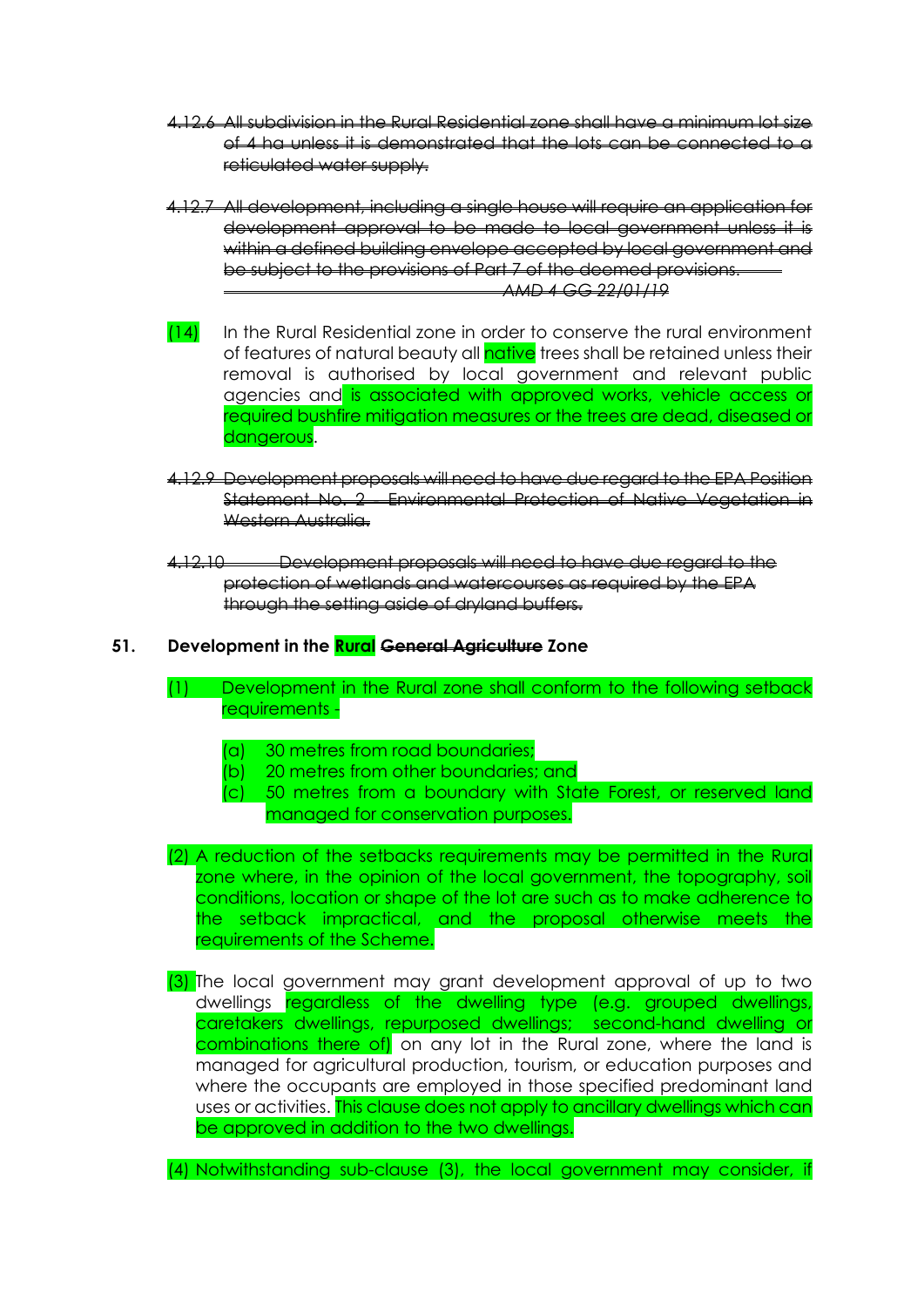appropriately justified by the applicant, a third dwelling (regardless of the dwelling type) on a lot in the Rural Zone where one of the existing dwellings forms part of a heritage protected place and where there is a suitable agreement, to the satisfaction of the local government (in consultation if appropriate with the Heritage Council), to conserve and appropriately maintain the heritage significance of the dwelling.

- (5) When considering an application for more than one dwelling in accordance with sub clause 3 and 4 and regardless of the dwelling type in the Rural zone, the local government will have regard to -
	- (a) the size of the subject land and its capacity to operate as a farm where used for agricultural production;
	- (b) bushfire risks;
	- (c) compatibility with adjoining and nearby uses;
	- (d) the additional dwelling(s) will not adversely detract from the rural character and amenity of the area or conflict with primary production on the subject lot or adjoining land;
	- (e) the landscape values of the area and any impact of the proposal upon these values;
	- (f) access to the existing road network is to be provided for any additional dwelling(s) and shared with any existing dwelling(s) where practicable; and
	- (g) the existence of more than one (1) dwelling on a lot in the Rural zone shall not be considered by itself to be sufficient grounds for subdivision.
- (6) The above provisions do not preclude the local government from considering proposals for workforce accommodation in the Rural zone.
- 4.11.2 Applications for agriculture-intensive land uses shall demonstrate the following:-
	- (a) identification of soil types, availability and adequacy of water supply, and any areas of salt affected land and/or land degradation;
	- (b) evidence from suitably qualified consultants and/or the Department responsible for Agriculture on the suitability of the proposed lots and lot size for the intended land use;
	- (c) evidence of suitable land care management issues addressing retention of remnant vegetation, revegetation areas, land degradation and salinity management;
	- $(d)$  evidence that the proposed activity is compatible broadacre agriculture or that adverse impacts contained within the site; and

(e) such other matters as may be determined by local government.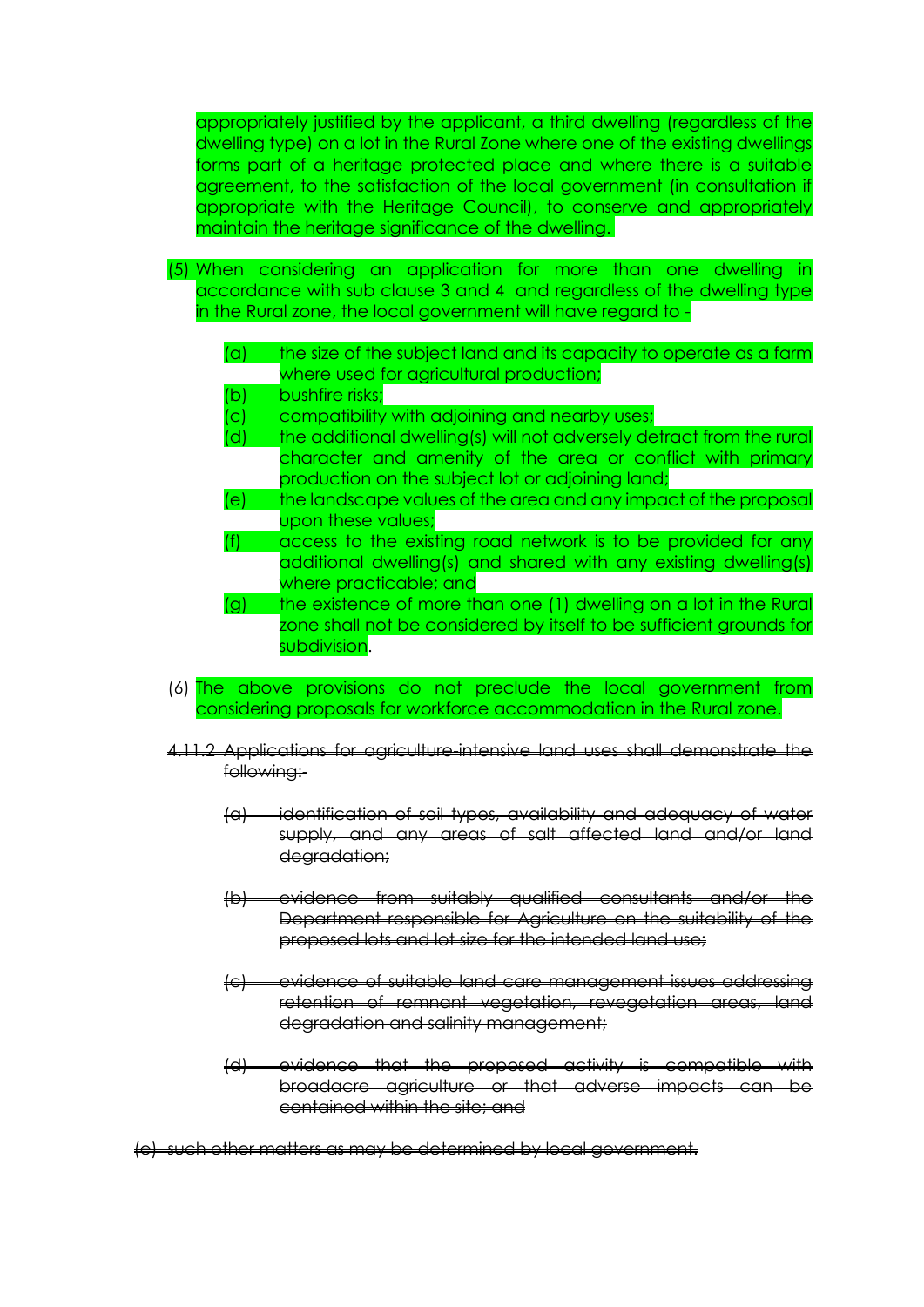- 4.11.3 Notwithstanding the specific provisions of the Scheme or any Local Planning Policies detailed within the Scheme, local government shall in considering any development proposal have regard to any systems areas designated by the Environmental Protection Authority and/or any Drainage Plan and/or Soil Conservation Plan which relates to land within the Scheme area.
- 4.11.5 Local government may also require tree planting and/or drainage measures in designated areas through its Local Planning Policy - Natural Resource Management.
- 4.11.6 Areas designated under the provisions of Sub-Clause 4.11.5 shall be identified on the

## 4.9 Categories of Development or Development in Areas Affected by Local Planning Policies

Where local government adopts a Local Planning Policy under the provisions of Part 2 of the Scheme, the provisions of such a policy affecting a specific area or development type will be taken into account by local government in determining applications for development approval in addition to the relevant provisions of the Scheme.

4.11 Amenity Provisions 4.10.1

# **Part 5 — Special control areas**

#### **52. Special control areas**

*There are no special control areas which apply to this Scheme.*

# **Part 6 — Terms referred to in Scheme**

# **Division 1 — General definitions used in Scheme**

#### **53. Terms used**

| If a word or expression used in this Scheme is listed in this clause, its meaning |
|-----------------------------------------------------------------------------------|
| $is$ as follows $-$                                                               |
| <b>building envelope</b> means the area of land within which all buildings and    |
| effluent disposal facilities on a lot must be contained;                          |
| cabin means a dwelling forming part of a tourist development or caravan           |
| park that is $-$                                                                  |
| an individual unit other than a chalet; and<br>'al                                |
| designed to provide short-term accommodation for guests;<br>'bl                   |
| chalet means a dwelling forming part of a tourist development or caravan          |
| park that is                                                                      |

- (a) a self-contained unit that includes cooking facilities, bathroom facilities and separate living and sleeping areas; and
- (b) designed to provide short-term accommodation for guests;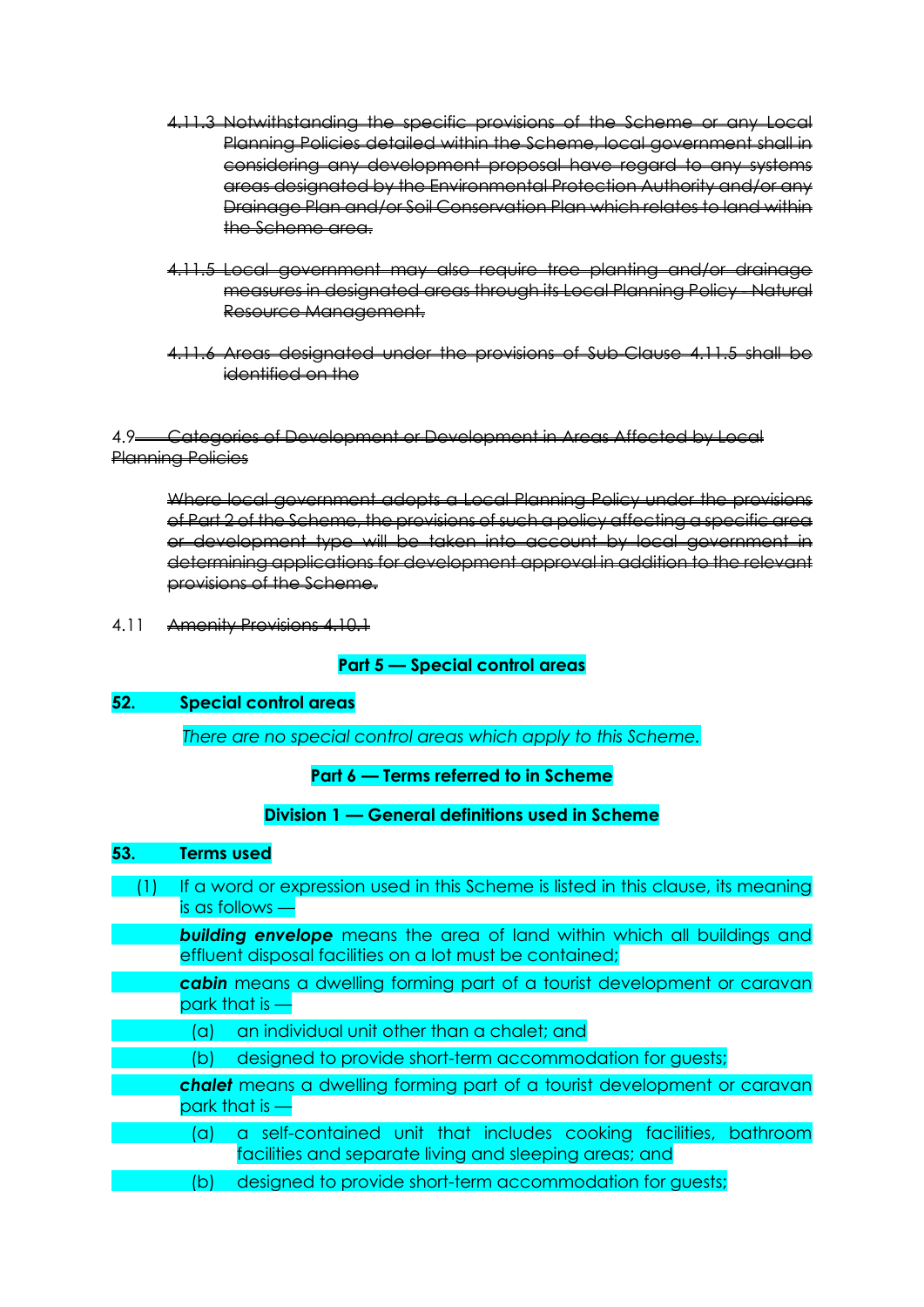| commercial vehicle means a vehicle, whether licenced or not, that has a<br>gross vehicle mass of greater than 4.5 tonnes including -                                                                       |
|------------------------------------------------------------------------------------------------------------------------------------------------------------------------------------------------------------|
| a utility, van, truck, tractor, bus or earthmoving equipment; and<br>(a)                                                                                                                                   |
| a vehicle that is, or is designed to be an attachment to a vehicle<br>(b)<br>referred to in paragraph (a);                                                                                                 |
| floor area has meaning given in the Building Code;                                                                                                                                                         |
| minerals has the meaning given in the Mining Act 1978 section 8(1);                                                                                                                                        |
| plot ratio means the ratio of the floor area of a building to an area of land<br>within the boundaries of the lot or lots on which the building is located;                                                |
| precinct means a definable area where particular planning policies,<br>guidelines or standards apply;                                                                                                      |
| predominant use means the primary use of premises to which all other uses<br>carried out on the premises are incidental;                                                                                   |
| <b>retail</b> means the sale or hire of goods or services to the public;                                                                                                                                   |
| Scheme commencement day means the day on which this Scheme comes<br>into effect under section 87(4) of the Act;                                                                                            |
| short-term accommodation means temporary accommodation provided<br>either continuously or from time to time with no guest accommodated for<br>periods totalling more than 3 months in any 12 month period; |
| <b>wholesale</b> means the sale of goods or materials to be sold by others.                                                                                                                                |
| A word or expression that is not defined in this Scheme<br>(2)                                                                                                                                             |
| has the meaning it has in the Planning and Development Act 2005; or<br>(a)                                                                                                                                 |
| if it is not defined in that Act — has the same meaning as it has in the<br>(b)<br>R-Codes.                                                                                                                |
| Division 2 – Land use terms used in Scheme                                                                                                                                                                 |

# **54. Land use terms used**

|     | If this Scheme refers to a category of land use that is listed in this provision, the<br>meaning of that land use is as follows -                                                                               |
|-----|-----------------------------------------------------------------------------------------------------------------------------------------------------------------------------------------------------------------|
|     | <b>abattoir</b> means premises used commercially for the slaughtering of animals<br>for the purposes of consumption as food products;                                                                           |
|     | <b>agriculture — extensive</b> means premises used for the raising of stock or crops<br>including outbuildings and earthworks, but does not include agriculture -<br>intensive or animal husbandry - intensive; |
|     | agriculture - intensive means premises used for commercial production<br>purposes, including outbuildings and earthworks, associated with any of the<br>following                                               |
| (a) | the production of grapes, vegetables, flowers, exotic or native plants,<br>or fruit or nuts;                                                                                                                    |
| (b  | the establishment and operation of plant or fruit nurseries;                                                                                                                                                    |
| (C) | the development of land for irrigated fodder production or irrigated<br>pasture (including turf farms);                                                                                                         |
| d   | aquaculture;                                                                                                                                                                                                    |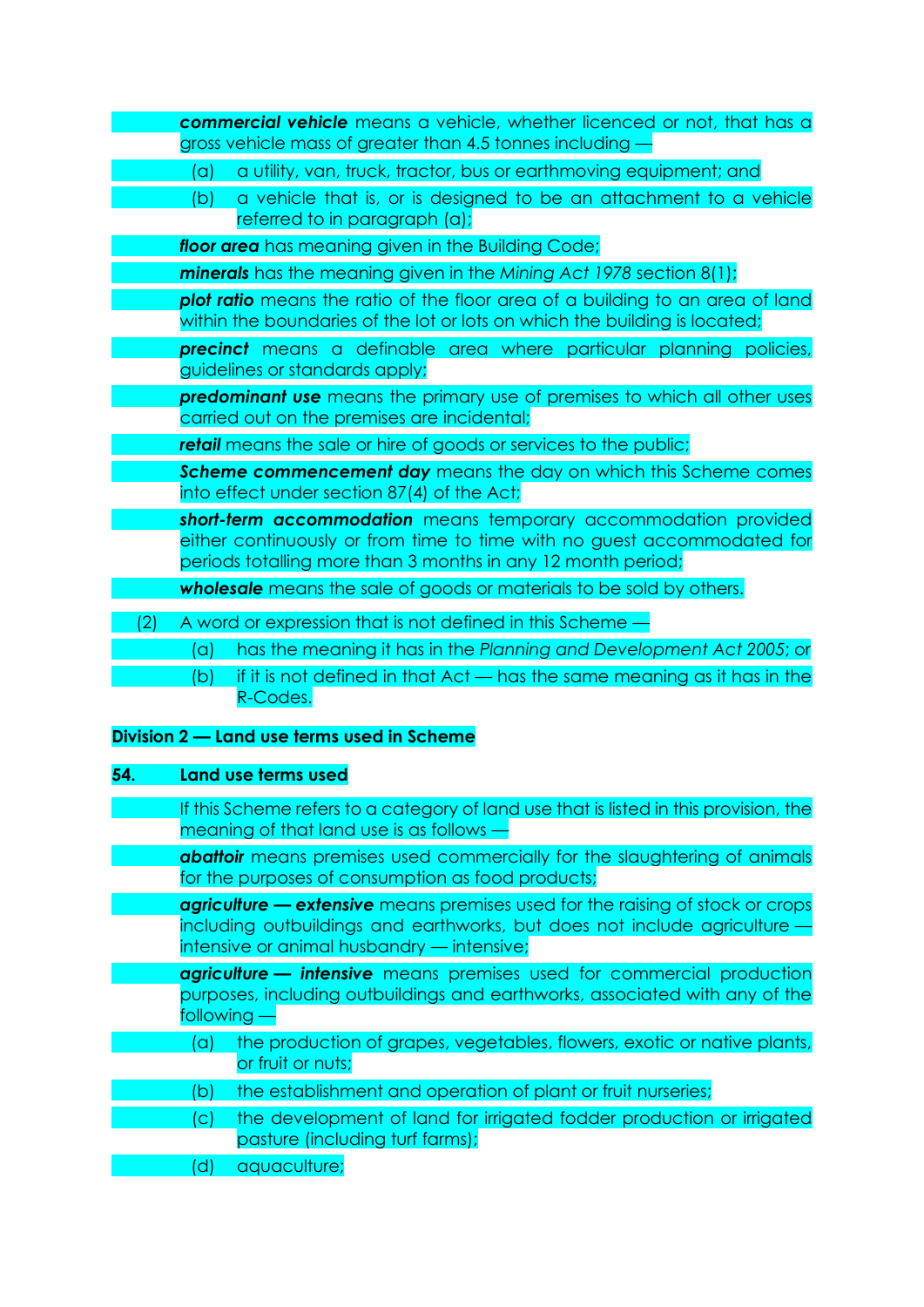|                   | <b>amusement parlour</b> means premises                                                                                                                   |
|-------------------|-----------------------------------------------------------------------------------------------------------------------------------------------------------|
| (a)               | that are open to the public; and                                                                                                                          |
| (b)               | that are used predominantly for amusement by means of amusement                                                                                           |
|                   | machines including computers; and                                                                                                                         |
| <del>(c)</del>    | where there are 2 or more amusement machines;                                                                                                             |
|                   | <b>ancillary dwelling</b> has the same meaning as in the Residential Design Codes;                                                                        |
|                   | animal establishment means premises used for the breeding, boarding, training<br>or caring of animals for commercial purposes but does not include animal |
|                   | husbandry - intensive or veterinary centre;                                                                                                               |
|                   | animal husbandry — intensive means premises used for keeping, rearing or                                                                                  |
|                   | fattening of alpacas, beef, dairy cattle, goats, pigs, poultry (for either egg or                                                                         |
|                   | meat production), rabbits (for either meat or fur production) sheep or other                                                                              |
| extensive':       | livestock in feedlots, sheds or rotational pens and excludes 'agriculture -                                                                               |
|                   | art gallery means premises                                                                                                                                |
| (a)               | that are open to the public; and                                                                                                                          |
| (b)               | where artworks are displayed for viewing or sale;                                                                                                         |
|                   | <b>bed and breakfast</b> means a dwelling                                                                                                                 |
| (a<br>used        | by a resident of the dwelling to provide<br>short-term                                                                                                    |
|                   | accommodation, including breakfast, on a commercial basis for not                                                                                         |
|                   | more than 4 adult persons or one family; and                                                                                                              |
| (b)               | containing not more than 2 guest bedrooms;                                                                                                                |
|                   | betting agency means an office or totalisator agency established under the                                                                                |
|                   | Racing and Wagering Western Australia Act 2003;                                                                                                           |
|                   | <b>brewery</b> means premises the subject of a producer's licence authorising the                                                                         |
|                   | production of beer, cider or spirits granted under the Liquor Control Act 1988;                                                                           |
|                   | <b>bulky goods showroom</b> means premises ·                                                                                                              |
| (a                | used to sell by retail any of the goods and accessories of the following<br>types that are principally used for domestic purposes -                       |
| (i)               | automotive parts and accessories;                                                                                                                         |
| (iii)             | camping, outdoor and recreation goods;                                                                                                                    |
| (iii)             | electric light fittings;                                                                                                                                  |
| (iv)              | animal supplies including equestrian and pet goods;                                                                                                       |
| (v)               | floor and window coverings;                                                                                                                               |
| (v <sub>i</sub> ) | furniture, bedding, furnishings, fabrics,<br>manchester<br>and                                                                                            |
|                   | homewares;                                                                                                                                                |
| (vii)             | household<br>electrical<br>appliances,<br>goods<br>and<br>home                                                                                            |
|                   | entertainment goods;                                                                                                                                      |
| (viii)            | party supplies;                                                                                                                                           |
| (ix)              | office equipment and supplies;                                                                                                                            |
| (x)               | babies' and children's goods, including play equipment and                                                                                                |
|                   | accessories;                                                                                                                                              |
| (xi)              | sporting, cycling, leisure, fitness goods and accessories;                                                                                                |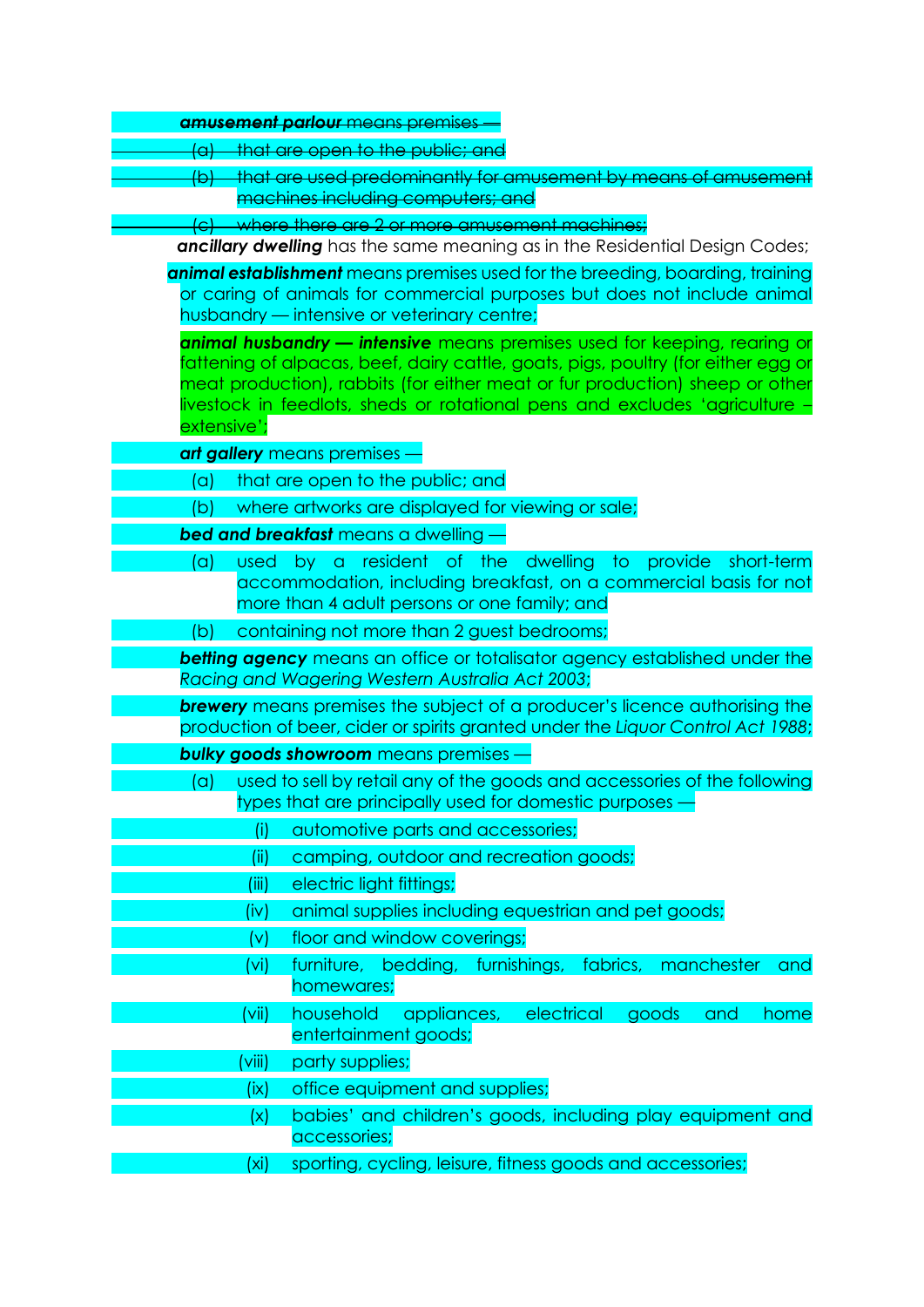| (xii)<br>swimming pools;                                                                                                                                                                                                 |
|--------------------------------------------------------------------------------------------------------------------------------------------------------------------------------------------------------------------------|
| <b>or</b>                                                                                                                                                                                                                |
| used to sell by retail goods and accessories if<br>(b)                                                                                                                                                                   |
| a large area is required for the handling, display or storage of<br>(i)<br>the goods; or                                                                                                                                 |
| vehicular access is required to the premises for the purpose of<br>(ii)<br>collection of purchased goods;                                                                                                                |
| <b>caravan park</b> means premises that are a caravan park as defined in the<br>Caravan Parks and Camping Grounds Act 1995 section 5(1);                                                                                 |
| caretaker's dwelling means a dwelling on the same site as a building,<br>operation or plant used for industry, and occupied by a supervisor of that<br>building, operation or plant;                                     |
| car park means premises used primarily for parking vehicles whether open to<br>the public or not but does not include -                                                                                                  |
| any part of a public road used for parking or for a taxi rank; or<br>(a)                                                                                                                                                 |
| any premises in which cars are displayed for sale;<br>(b)                                                                                                                                                                |
| child care premises means premises where                                                                                                                                                                                 |
| an education and care service as defined in the Education and Care<br>(a)<br>Services National Law (Western Australia) section 5(1), other than a<br>family day care service as defined in that section, is provided; or |
| a child care service as defined in the Child Care Services Act 2007<br>(b)                                                                                                                                               |
| section 4 is provided;                                                                                                                                                                                                   |
| <b>cinema/theatre</b> means premises where the public may view a motion picture<br>or theatrical production;                                                                                                             |
| <b>civic use</b> means premises used by a government department, an<br>instrumentality of the State or the local government for administrative,<br>recreational or other purposes;                                       |
| club premises means premises used by a legally constituted club or<br>association or other body of persons united by a common interest;                                                                                  |
| commercial vehicle parking means premises used for parking of one or 2                                                                                                                                                   |
| commercial vehicles but does not include -<br>any part of a public road used for parking or for a taxi rank; or<br>(a)                                                                                                   |
| parking of commercial vehicles incidental to the predominant use of<br>(b)                                                                                                                                               |
| the land;                                                                                                                                                                                                                |
| community purpose means premises designed or adapted primarily for the<br>provision of educational, social or recreational facilities or services by<br>organisations involved in activities for community benefit;      |
| consulting rooms means premises used by no more than 2 health practitioners<br>at the same time for the investigation or treatment of human injuries or<br>ailments and for general outpatient care;                     |
| <b>convenience store</b> means premises                                                                                                                                                                                  |
| used for the retail sale of convenience goods commonly sold in<br>(a)<br>supermarkets, delicatessens or newsagents; and                                                                                                  |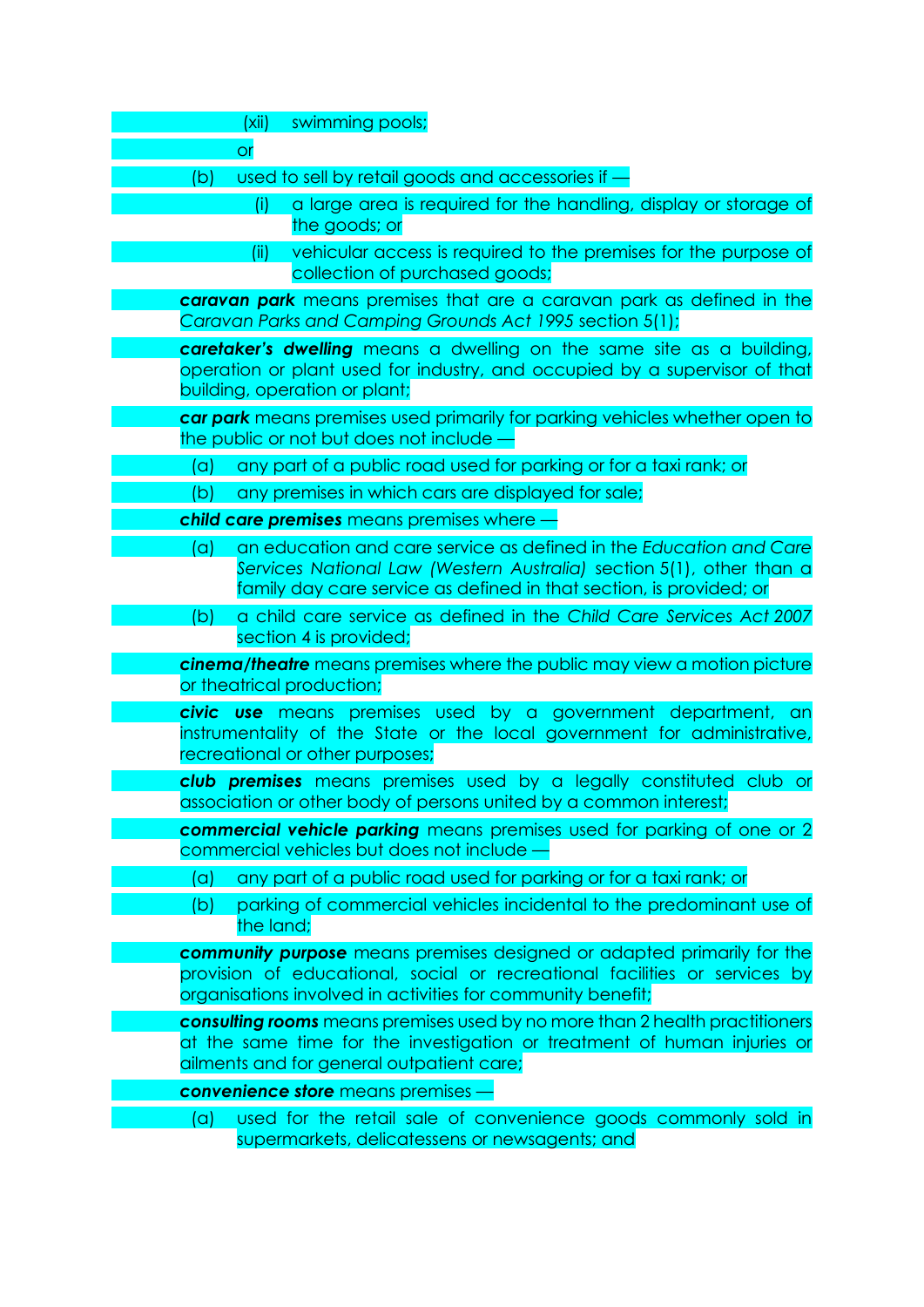| (b)       | operated during hours which include, but may extend beyond, normal<br>trading hours; and                                                                                                                                                 |
|-----------|------------------------------------------------------------------------------------------------------------------------------------------------------------------------------------------------------------------------------------------|
| (C)       | the floor area of which does not exceed 300 m <sup>2</sup> net lettable area;                                                                                                                                                            |
|           | corrective institution means premises used to hold and reform persons<br>committed to it by a court, such as a prison or other type of detention facility;                                                                               |
|           | educational establishment means premises used for the purposes of providing<br>education including premises used for a school, higher education institution,<br>business college, academy or other educational institution;              |
|           | exhibition centre means premises used for the display, or display and sale, of<br>materials of an artistic, cultural or historical nature including a museum;                                                                            |
| provided; | family day care means premises where a family day care service as defined<br>in the Education and Care Services National Law (Western Australia) is                                                                                      |
|           | fast food outlet/lunch bar means premises, including premises with a facility<br>for drive-through service, used for the preparation, sale and serving of food<br>to customers in a form ready to be eaten                               |
| (a)       | without further preparation; and                                                                                                                                                                                                         |
| (b)       | primarily off the premises;                                                                                                                                                                                                              |
|           | fuel depot means premises used for the storage and sale in bulk of solid or<br>liquid or gaseous fuel but does not include premises used                                                                                                 |
| (a)       | as a service station; or                                                                                                                                                                                                                 |
| (b)       | for the sale of fuel by retail into a vehicle for use by the vehicle;                                                                                                                                                                    |
|           | funeral parlour means premises used                                                                                                                                                                                                      |
| (a)       | to prepare and store bodies for burial or cremation;                                                                                                                                                                                     |
| (b)       | to conduct funeral services;                                                                                                                                                                                                             |
| gardens;  | garden centre means premises used for the propagation, rearing and sale of<br>plants, and the storage and sale of products associated with horticulture and<br>grouped dwelling has the same meaning as in the Residential Design Codes; |
| lot;      | <b>holiday accommodation</b> means 2 or more dwellings on one lot used to<br>provide short term accommodation for persons other than the owner of the                                                                                    |
|           | <b>holiday house</b> means a single dwelling on one lot used to provide short-term<br>accommodation but does not include a bed and breakfast;                                                                                            |
|           | home business means a dwelling or land around a dwelling used by an<br>occupier of the dwelling to carry out a business, service or profession if the<br>carrying out of the business, service or profession                             |
| (a)       | does not involve employing more than 2 people who are not members<br>of the occupier's household; and                                                                                                                                    |
| (b)       | will not cause injury to or adversely affect the amenity of the<br>neighbourhood; and                                                                                                                                                    |
| (C)       | does not occupy an area greater than 50 m <sup>2</sup> ; and                                                                                                                                                                             |
| (d)       | does not involve the retail sale, display or hire of any goods unless the<br>sale, display or hire is done only by means of the Internet; and                                                                                            |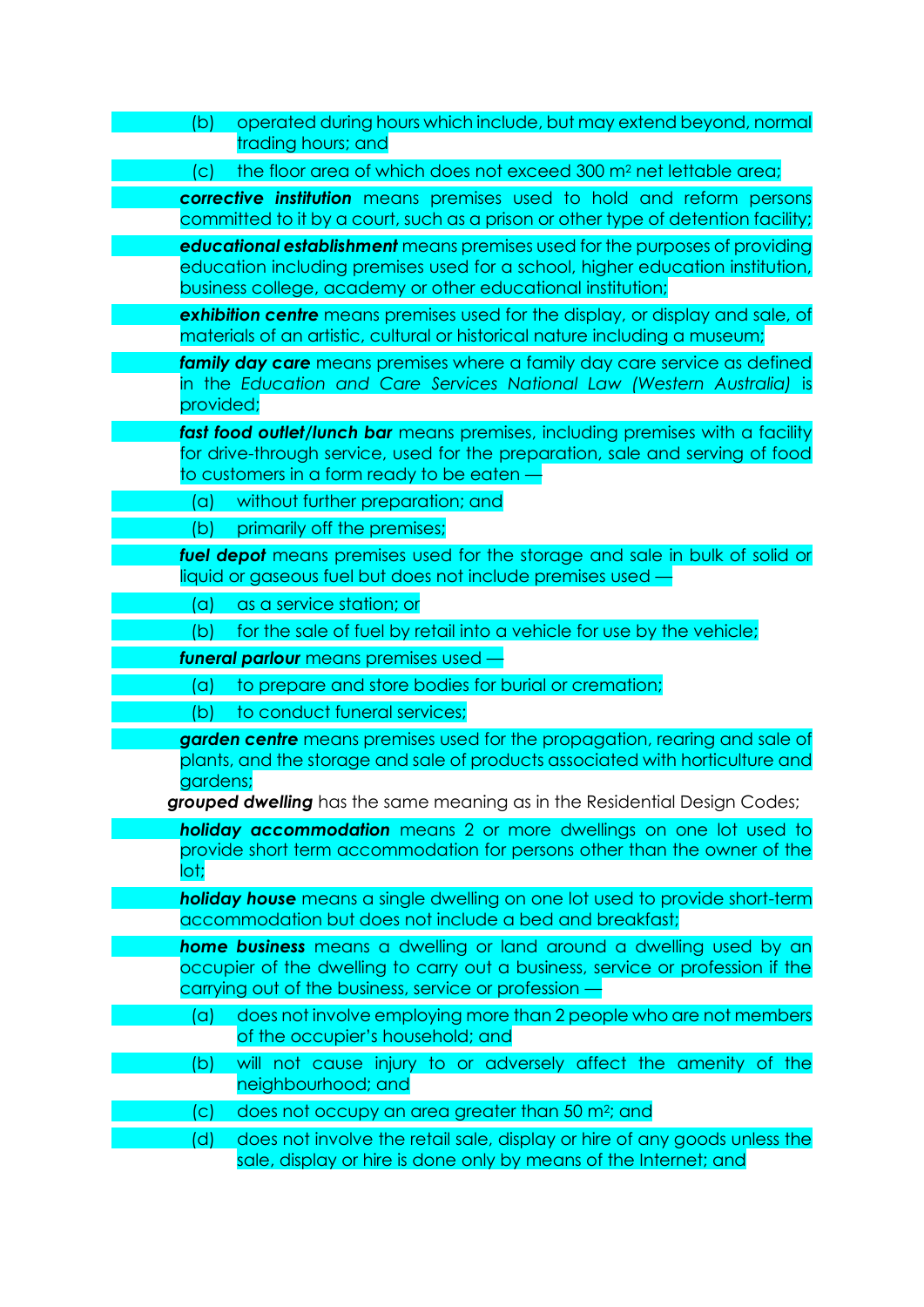| (e) | does not result in traffic difficulties as a result of the inadequacy of<br>parking or an increase in traffic volumes in the neighbourhood; and  |
|-----|--------------------------------------------------------------------------------------------------------------------------------------------------|
| (f) | does not involve the presence, use or calling of a vehicle of more than<br>4.5 tonnes tare weight; and                                           |
| (g) | does not involve the use of an essential service that is greater than the<br>use normally required in the zone in which the dwelling is located; |
|     | <b>home occupation</b> means a dwelling or land around a dwelling used by an                                                                     |
|     | occupier of the dwelling to carry out an occupation if the carrying out of the                                                                   |
|     | occupation that -                                                                                                                                |
| (a) | does not involve employing a person who is not a member of the<br>occupier's household; and                                                      |
| (b) | will not cause injury to or adversely affect the amenity of the<br>neighbourhood; and                                                            |
| (c) | does not occupy an area greater than 20 m <sup>2</sup> ; and                                                                                     |
| (d) | does not involve the display on the premises of a sign with an area<br>exceeding $0.2$ m <sup>2</sup> ; and                                      |
| (e) | does not involve the retail sale, display or hire of any goods unless the<br>sale, display or hire is done only by means of the Internet; and    |
| (f) | does not -                                                                                                                                       |
|     | require a greater number of parking spaces than normally<br>(i)                                                                                  |
|     | required for a single dwelling; or                                                                                                               |
|     | result in an increase in traffic volume in the neighbourhood;<br>(ii)                                                                            |
|     | and                                                                                                                                              |
| (g) | does not involve the presence, use or calling of a vehicle of more than                                                                          |
|     | 4.5 tonnes tare weight; and                                                                                                                      |
| (h) | does not include provision for the fuelling, repair or maintenance of<br>motor vehicles; and                                                     |
| (i) | does not involve the use of an essential service that is greater than the<br>use normally required in the zone in which the dwelling is located; |
|     | <b>home office</b> means a dwelling used by an occupier of the dwelling to carry                                                                 |
|     | out a home occupation if the carrying out of the occupation -                                                                                    |
| (a) | is solely within the dwelling; and                                                                                                               |
| (b) | does not entail clients or customers travelling to and from the dwelling;<br>and                                                                 |
| (c) | does not involve the display of a sign on the premises; and                                                                                      |
|     |                                                                                                                                                  |
| (d) | does not require any change to the external appearance of the<br>dwelling;                                                                       |
|     | <b>home store</b> means a shop attached to a dwelling that -                                                                                     |
| (a) | has a net lettable area not exceeding 100 m <sup>2</sup> ; and                                                                                   |
| (b) | is operated by a person residing in the dwelling;                                                                                                |
|     | hospital means premises used as a hospital as defined in the Health Services<br>Act 2016 section 8(4);                                           |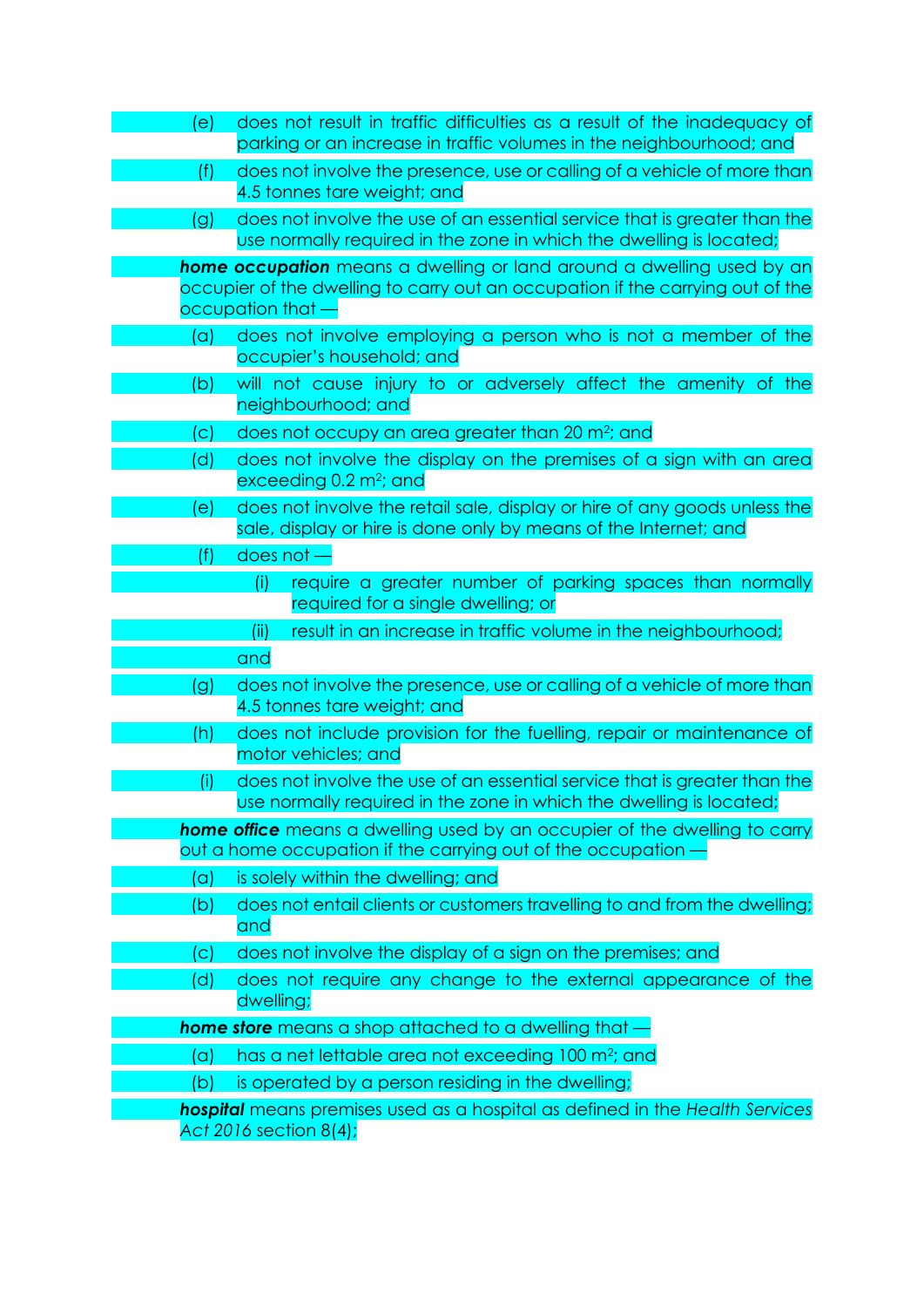*hotel* means premises providing accommodation the subject of a hotel license under the Liquor Licensing Act 1988, and may include a betting agency on those premises, but does not include a tavern or motel.

**industry** means premises used for the manufacture, dismantling, processing, assembly, treating, testing, servicing, maintenance or repairing of goods, products, articles, materials or substances and includes facilities on the premises for any of the following purposes —

- (a) the storage of goods;
- (b) the work of administration or accounting;
	- (c) the selling of goods by wholesale or retail;
	- (d) the provision of amenities for employees;

## (e) incidental purposes;

- *industry – cottage* means a trade or light industry producing arts and crafts goods which does not fall within the definition of a home occupation and which –
	- (a) does not cause injury to or adversely affect the amenity of the neighbourhood;
	- (b) where operated in a residential zone, does not employ any person other than a member of the occupier's household;
	- (c) is conducted in an out-building which is compatible with the principle uses to which land in the zone in which it is located may be put;
	- (d) does not occupy an area in excess of 50 square metres; and
	- (e) does not display a sign exceeding 0.2 square metres in area;

*industry — extractive* means premises, other than premises used for mining operations, that are used for the extraction of basic raw materials including by means of ripping, blasting or dredging and may include facilities for any of the following purposes —

- (a) the processing of raw materials including crushing, screening, washing, blending or grading;
- (b) activities associated with the extraction of basic raw materials including wastewater treatment, storage, rehabilitation, loading, transportation, maintenance and administration;

*industry — light* means premises used for an industry where impacts on the amenity of the area in which the premises is located can be mitigated, avoided or managed;

*industry - rural* means premises used for an industry that: (a) supports and/or is associated with primary production; or (b) services plant or equipment used in primary production;

#### *industry – service* means –

- (a) an industry light carried out from premises which may have a retail shop front and from which goods manufactured on the premises may be sold; or
- (b) premises having a retail shop front and used as a depot for receiving goods to be serviced;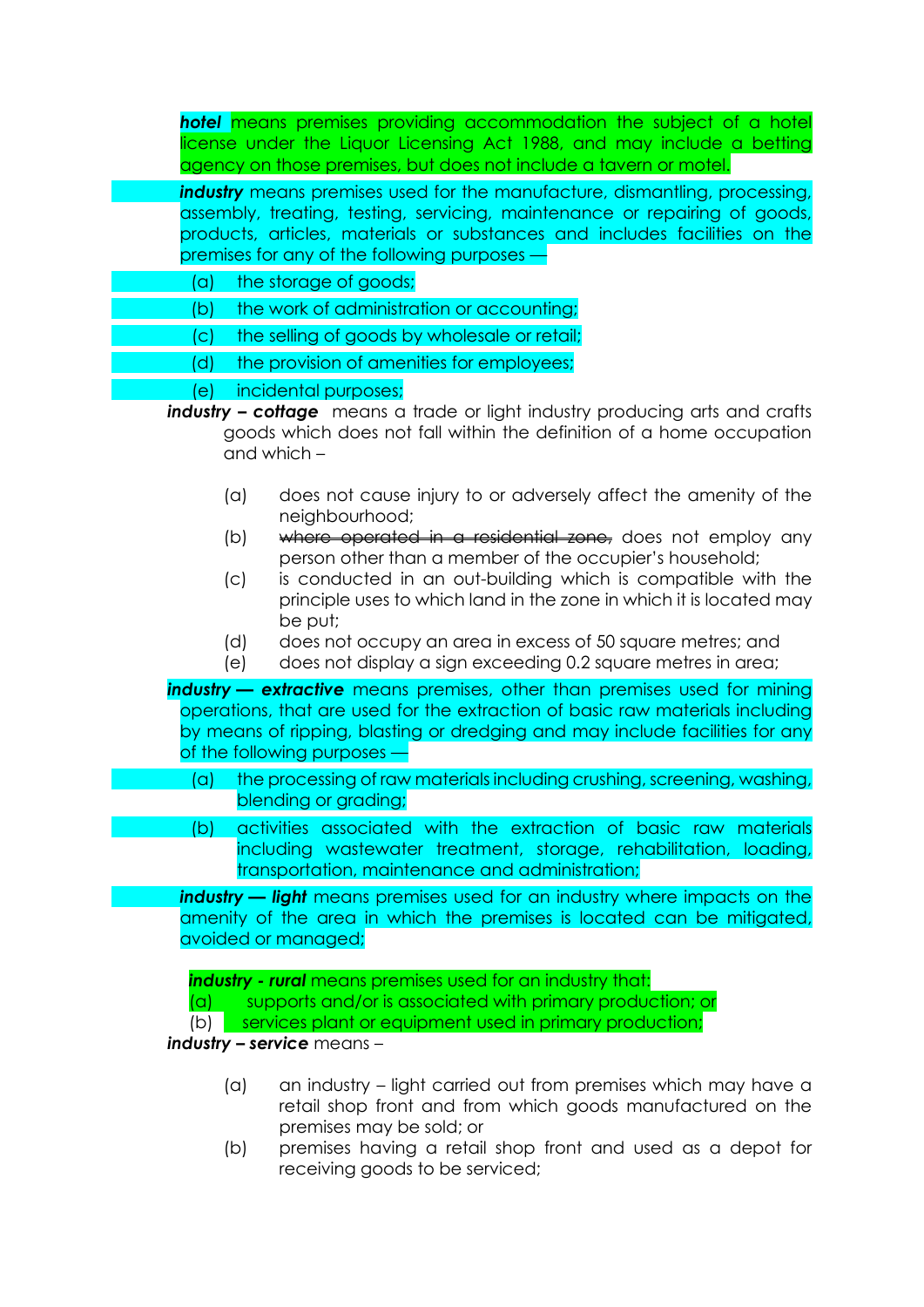| <b>liquor store — small</b> means premises the subject of a liquor store licence<br>granted under the Liquor Control Act 1988 with a net lettable area of not<br>more than 300 m <sup>2</sup> ;                                                                                                                                              |
|----------------------------------------------------------------------------------------------------------------------------------------------------------------------------------------------------------------------------------------------------------------------------------------------------------------------------------------------|
| <b>market</b> means premises used for the display and sale of goods from stalls by<br>independent vendors;                                                                                                                                                                                                                                   |
| <b>medical centre</b> means premises other than a hospital used by 3 or more<br>health practitioners at the same time for the investigation or treatment of<br>human injuries or ailments and for general outpatient care;                                                                                                                   |
| mining operations means premises where mining operations, as that term is<br>defined in the Mining Act 1978 section 8(1) is carried out;                                                                                                                                                                                                     |
| motel means premises, which may be licensed under the Liquor Control<br>Act 1988 -                                                                                                                                                                                                                                                           |
| used to accommodate guests in a manner similar to a hotel; and<br>(a)                                                                                                                                                                                                                                                                        |
| with specific provision for the accommodation of guests with motor<br>(b)<br>vehicles;                                                                                                                                                                                                                                                       |
| motor vehicle, boat or caravan sales means premises used to sell or hire motor<br>vehicles, boats or caravans;                                                                                                                                                                                                                               |
| <b>motor vehicle repair</b> means premises used for or in connection with                                                                                                                                                                                                                                                                    |
| electrical and mechanical repairs, or overhauls, to vehicles other than<br>(a)<br>panel beating, spray painting or chassis reshaping of vehicles; or                                                                                                                                                                                         |
| repairs to tyres other than recapping or re-treading of tyres;<br>(b)                                                                                                                                                                                                                                                                        |
| <b>motor vehicle wash</b> means premises primarily used to wash motor vehicles;                                                                                                                                                                                                                                                              |
| nature based park means premises that are defined in the Caravan Parks and<br><b>Camping Grounds Regulations 1997;</b>                                                                                                                                                                                                                       |
| office means premises used for administration, clerical, technical, professional<br>or similar business activities;                                                                                                                                                                                                                          |
| park home park means premises used as a park home park as defined in the<br><b>Caravan Parks and Camping Grounds Regulations 1997;</b>                                                                                                                                                                                                       |
| place of worship means premises used for religious activities such as a chapel,<br>church, mosque, synagogue or temple;                                                                                                                                                                                                                      |
| reception centre means premises used for hosted functions on formal or<br>ceremonial occasions;                                                                                                                                                                                                                                              |
| recreation - private means premises that are -                                                                                                                                                                                                                                                                                               |
| used for indoor or outdoor leisure, recreation or sport; and<br>(a)                                                                                                                                                                                                                                                                          |
| not usually open to the public without charge;<br>(b)                                                                                                                                                                                                                                                                                        |
| renewable energy facility means premises used to generate energy from a<br>renewable energy source and includes any building or other structure used<br>in, or in connection with, the generation of energy by a renewable resource,<br>where energy is being produced for commercial gain (i.e. solar farms as<br>opposed to solar panels); |
| repurposed dwelling - a building or structure not previously used as a single<br>house which has been repurposed for use as a dwelling;<br>roridantial building bas the same meaning as in the Posidential Design Codes:                                                                                                                     |

*residential building* has the same meaning as in the Residential Design Codes; *residential care facility* means a residential facility providing personal and/or nursing care primarily to aged or dependent persons which, as well as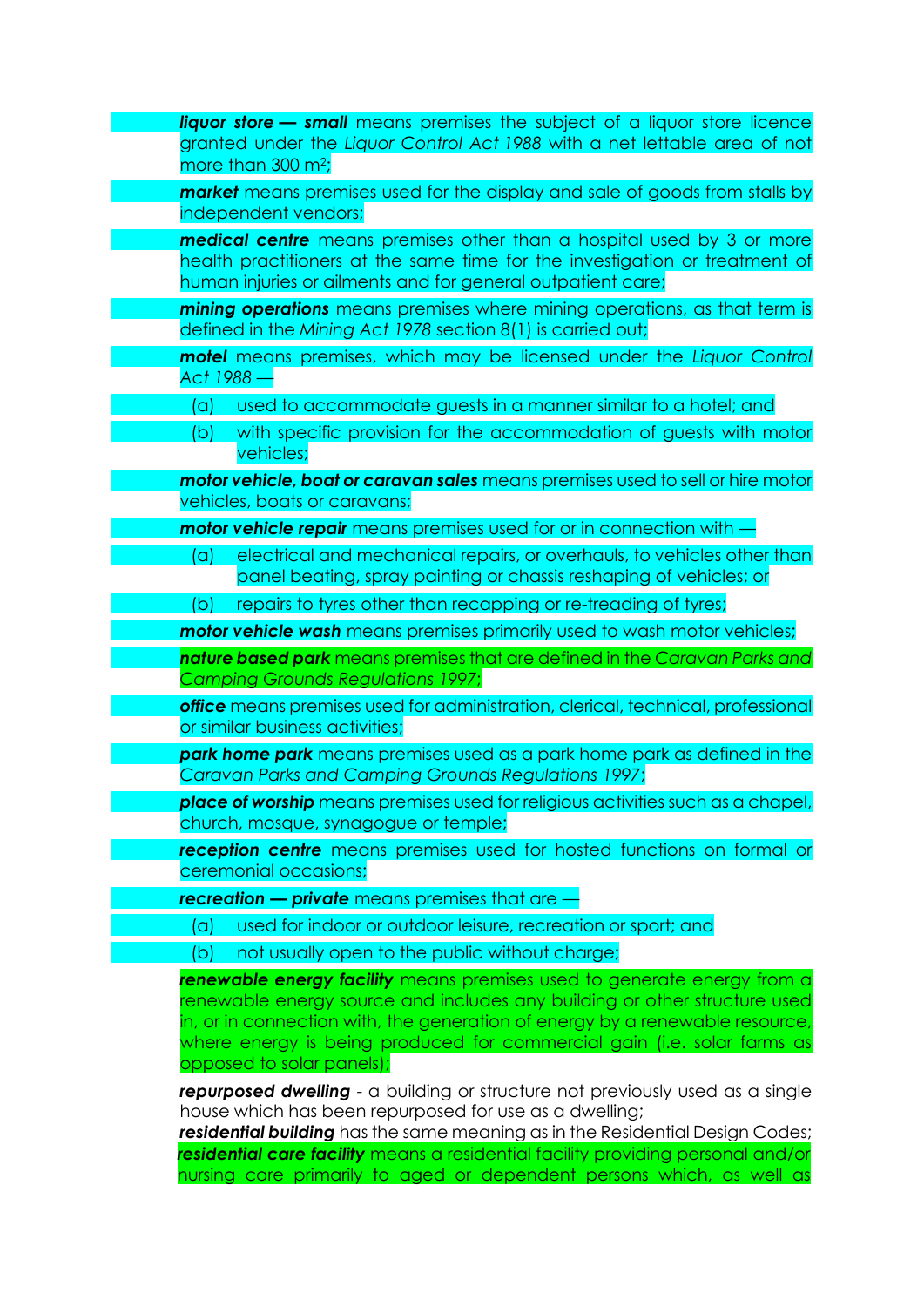| accommodation, includes appropriate staffing to meet the nursing and<br>personal care needs of residents; meals and cleaning services; furnishings,<br>furniture and equipment. This may consist of multiple components that<br>include residential respite (short-term) care, aged or dependent persons'<br>dwellings and a retirement village, but does not include a hospital,<br>rehabilitation or psychiatric facility; |
|------------------------------------------------------------------------------------------------------------------------------------------------------------------------------------------------------------------------------------------------------------------------------------------------------------------------------------------------------------------------------------------------------------------------------|
| resource recovery centre means premises other than a waste disposal facility<br>used for the recovery of resources from waste;                                                                                                                                                                                                                                                                                               |
| restaurant/cafe means premises primarily used for the preparation, sale and<br>serving of food and drinks for consumption on the premises by customers for<br>whom seating is provided, including premises that are licenced under the<br>Liquor Control Act 1988;                                                                                                                                                           |
| restricted premises means premises used for the sale by retail or wholesale, or<br>the offer for hire, loan or exchange, or the exhibition, display or delivery of -                                                                                                                                                                                                                                                         |
| publications that are classified as restricted under the Classification<br>(a)<br>(Publications,<br><b>Films</b><br>Computer<br>Games)<br>Act 1995<br>and<br>(Commonwealth); or                                                                                                                                                                                                                                              |
| materials, compounds, preparations or articles which are used or<br>(b)<br>intended to be used primarily in or in connection with any form of<br>sexual behaviour or activity; or                                                                                                                                                                                                                                            |
| smoking-related implements;<br>(c)                                                                                                                                                                                                                                                                                                                                                                                           |
| retirement village means a development with self-contained, independent<br>dwellings for aged or dependent persons together with communal<br>amenities and land uses incidental and ancillary to the provision of such<br>accommodation, but does not include a development which includes these<br>features as a component of a residential aged care facility;                                                             |
| road house means premises that has direct access to a State road other than<br>a freeway and which provides the services or facilities provided by a freeway<br>service centre and may provide any of the following facilities or services                                                                                                                                                                                   |
| (a) a full range of automotive repair services;                                                                                                                                                                                                                                                                                                                                                                              |
| wrecking, panel beating and spray painting services;<br>(b)                                                                                                                                                                                                                                                                                                                                                                  |
| transport depot facilities;<br>(c)                                                                                                                                                                                                                                                                                                                                                                                           |
| short-term accommodation for guests;<br>(d)<br>facilities for being a muster point in response to accidents, natural<br>(e)                                                                                                                                                                                                                                                                                                  |
| disasters and other emergencies; and                                                                                                                                                                                                                                                                                                                                                                                         |
| (f)<br>dump points for the disposal of black and/or grey water from<br>recreational vehicles.                                                                                                                                                                                                                                                                                                                                |
| rural home business means a dwelling or land around a dwelling used by an<br>occupier of the dwelling to carry out a business, service or occupation if the<br>carrying out of the business, service or occupation -                                                                                                                                                                                                         |
| does not involve employing more than 2 people who are not members<br>(a)<br>of the occupier's household; and                                                                                                                                                                                                                                                                                                                 |
| will not cause injury to or adversely affect the amenity of the<br>(b)<br>neighbourhood; and                                                                                                                                                                                                                                                                                                                                 |
| does not occupy an area greater than 200 m <sup>2</sup> ; and<br>(C)                                                                                                                                                                                                                                                                                                                                                         |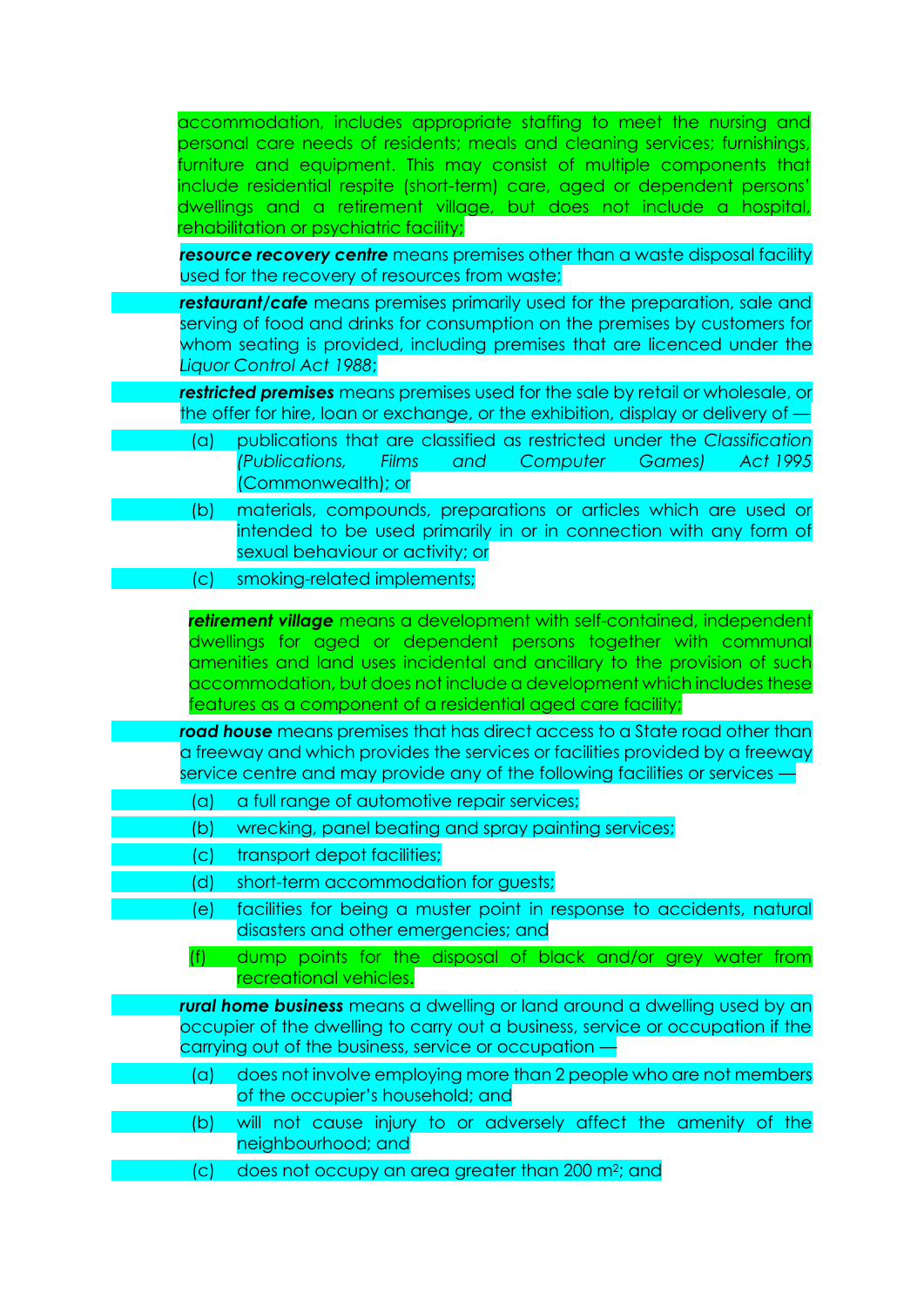| (d)                       | does not involve the retail sale, display or hire of any goods unless the<br>sale, display or hire is done only by means of the Internet; and                                                                                                                                                                                                                       |
|---------------------------|---------------------------------------------------------------------------------------------------------------------------------------------------------------------------------------------------------------------------------------------------------------------------------------------------------------------------------------------------------------------|
| (e)                       | does not result in traffic difficulties as a result of the inadequacy of<br>parking or an increase in traffic volumes in the neighbourhood; and                                                                                                                                                                                                                     |
| (f)                       | does not involve the presence, use or calling of more than 3 vehicles<br>at any one time or of a vehicle of more than 30 tonnes gross weight;                                                                                                                                                                                                                       |
|                           | rural pursuit/hobby farm means any premises, other than premises used for<br>agriculture - extensive or agriculture - intensive, that are used by an<br>occupier of the premises to carry out any of the following activities if carrying<br>out of the activity does not involve permanently employing a person who is<br>not a member of the occupier's household |
| (a)                       | the rearing, agistment, stabling or training of animals;                                                                                                                                                                                                                                                                                                            |
| (b)                       | the keeping of bees;                                                                                                                                                                                                                                                                                                                                                |
| $\mathcal{L}(\mathsf{C})$ | the sale of produce grown solely on the premises;                                                                                                                                                                                                                                                                                                                   |
|                           | second-hand dwelling a dwelling that has been in a different location, and<br>has been dismantled and transported to another location, but does not<br>include a new modular or transportable dwelling;                                                                                                                                                             |
| for –                     | service station means premises other than premises used for a transport<br>depot, panel beating, spray painting, major repairs or wrecking, that are used                                                                                                                                                                                                           |
| (a)                       | the retail sale of petroleum products, motor vehicle accessories and<br>goods of an incidental or convenience nature; and/or                                                                                                                                                                                                                                        |
| (b)                       | the carrying out of greasing, tyre repairs and minor mechanical repairs<br>to motor vehicles;                                                                                                                                                                                                                                                                       |
|                           | shop means premises other than a bulky goods showroom, a liquor store -<br>large or a liquor store — small used to sell goods by retail, to hire goods, or to<br>provide services of a personal nature, including hairdressing or beauty<br>therapy services;                                                                                                       |
|                           | single house has the same meaning as in the Residential Design Codes;                                                                                                                                                                                                                                                                                               |
|                           | <b>small bar</b> means premises the subject of a small bar licence granted under<br>the Liquor Control Act 1988;                                                                                                                                                                                                                                                    |
|                           | tavern means premises the subject of a tavern licence granted under the<br>Liquor Control Act 1988;                                                                                                                                                                                                                                                                 |
|                           | telecommunications infrastructure means premises used to accommodate<br>the infrastructure used by or in connection with a telecommunications<br>network including any line, equipment, apparatus, tower, antenna, tunnel,<br>duct, hole, pit or other structure related to the network;                                                                            |
|                           | <b>tourist development</b> means a building, or a group of buildings forming a<br>complex, other than a bed and breakfast, a caravan park or holiday<br>accommodation, used to provide                                                                                                                                                                              |
| (a)                       | short-term accommodation for guests; and                                                                                                                                                                                                                                                                                                                            |
| (b)                       | onsite facilities for the use of guests; and                                                                                                                                                                                                                                                                                                                        |
| $\mathcal{L}(\mathsf{C})$ | facilities for the management of the development;                                                                                                                                                                                                                                                                                                                   |
|                           | trade display means premises used for the display of trade goods and<br>equipment for the purpose of advertisement;                                                                                                                                                                                                                                                 |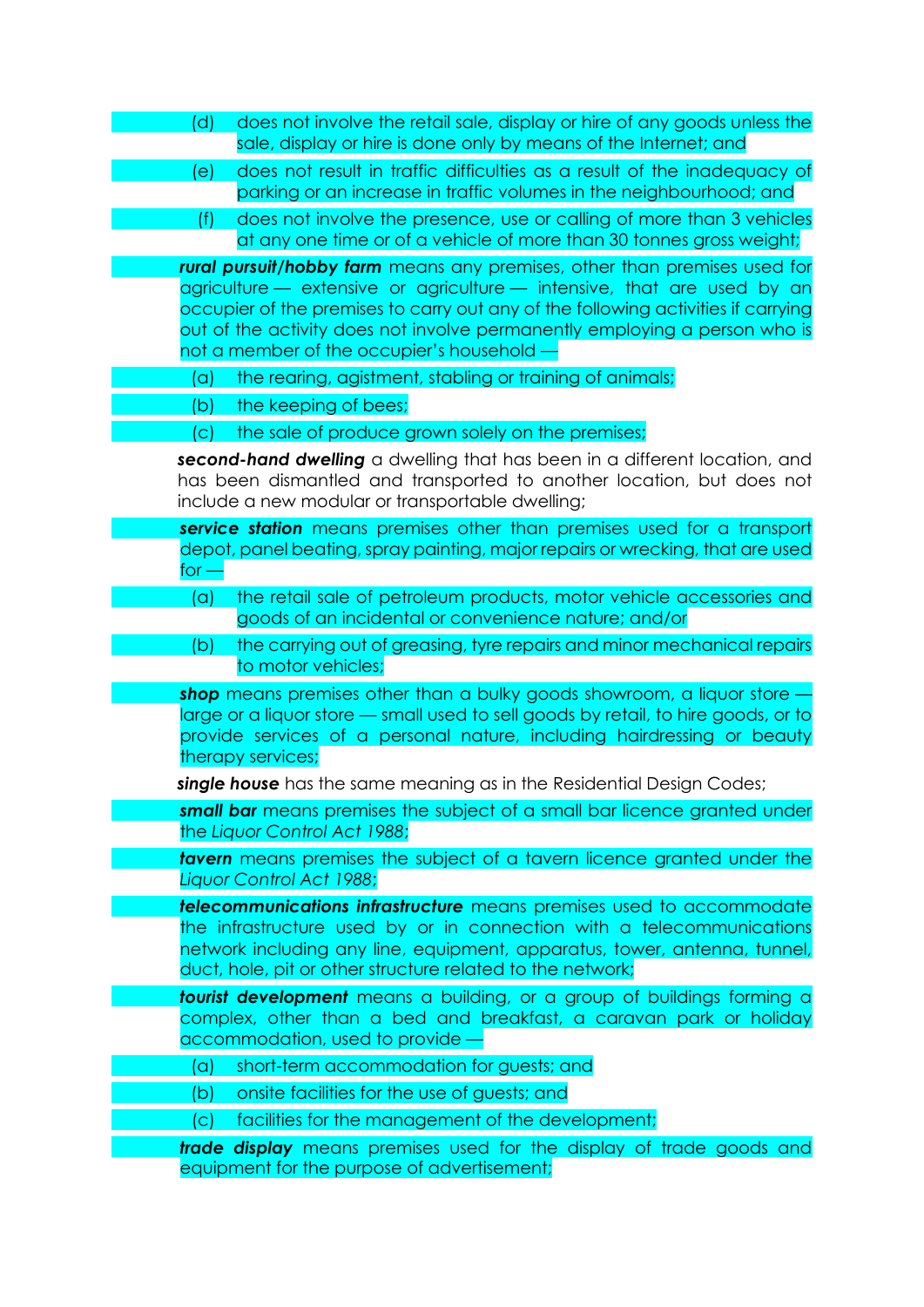|              | <b>trade supplies</b> means premises used to sell by wholesale or retail, or to hire,                                                  |
|--------------|----------------------------------------------------------------------------------------------------------------------------------------|
|              | assemble or manufacture any materials, tools, equipment, machinery or                                                                  |
|              | other goods used for the following purposes including goods which may be                                                               |
|              | assembled or manufactured off the premises -                                                                                           |
| (a)          | automotive repairs and servicing;                                                                                                      |
| (b)          | building including repair and maintenance;                                                                                             |
| (c)          | industry;                                                                                                                              |
| (d)          | landscape gardening;                                                                                                                   |
| (e)          | provision of medical services;                                                                                                         |
| (f)          | primary production;                                                                                                                    |
| (g)          | use by government departments or agencies, including<br>local<br>government;                                                           |
|              | <b>transport depot</b> means premises used primarily for the parking or garaging of                                                    |
|              | 3 or more commercial vehicles including                                                                                                |
| (a)          | any ancillary maintenance or refuelling of those vehicles; and                                                                         |
| (b)          | any ancillary storage of goods brought to the premises by those                                                                        |
|              | vehicles; and                                                                                                                          |
| (C)          | the transfer of goods or persons from one vehicle to another;                                                                          |
|              | tree farm means land used commercially for tree production where trees are                                                             |
|              | planted in blocks of more than one hectare, including land in respect of                                                               |
|              | which a carbon right is registered under the Carbon Rights Act 2003 section 5;                                                         |
|              |                                                                                                                                        |
|              | veterinary centre means premises used to diagnose animal diseases or                                                                   |
|              | disorders, to surgically or medically treat animals, or for the prevention of                                                          |
|              | animal diseases or disorders;                                                                                                          |
|              | warehouse/storage means premises including indoor or outdoor facilities                                                                |
| $used for -$ |                                                                                                                                        |
| (a)<br>(b)   | the storage of goods, equipment, plant or materials; or                                                                                |
|              | the display or sale by wholesale of goods;                                                                                             |
|              | waste disposal facility means premises used                                                                                            |
| (a)          | for the disposal of waste by landfill; or                                                                                              |
| (b)          | the incineration of hazardous, clinical or biomedical waste;                                                                           |
|              | waste storage facility means premises used to collect, consolidate,                                                                    |
|              | temporarily store or sort waste before transfer to a waste disposal facility or a<br>resource recovery facility on a commercial scale; |
|              | winery means premises used for the production of viticultural produce and                                                              |
|              | associated sale of the produce;                                                                                                        |
|              | workforce accommodation means premises, which may include modular or                                                                   |
|              | relocatable buildings, used                                                                                                            |
| (a)          | primarily for the accommodation of workers engaged in construction,                                                                    |
|              | resource, agricultural or other industries on a temporary basis; and                                                                   |
| (b)          | for any associated catering, sporting and recreation facilities for the<br>occupants and authorised visitors.                          |

55(2) A category of land use that is not defined in this Scheme –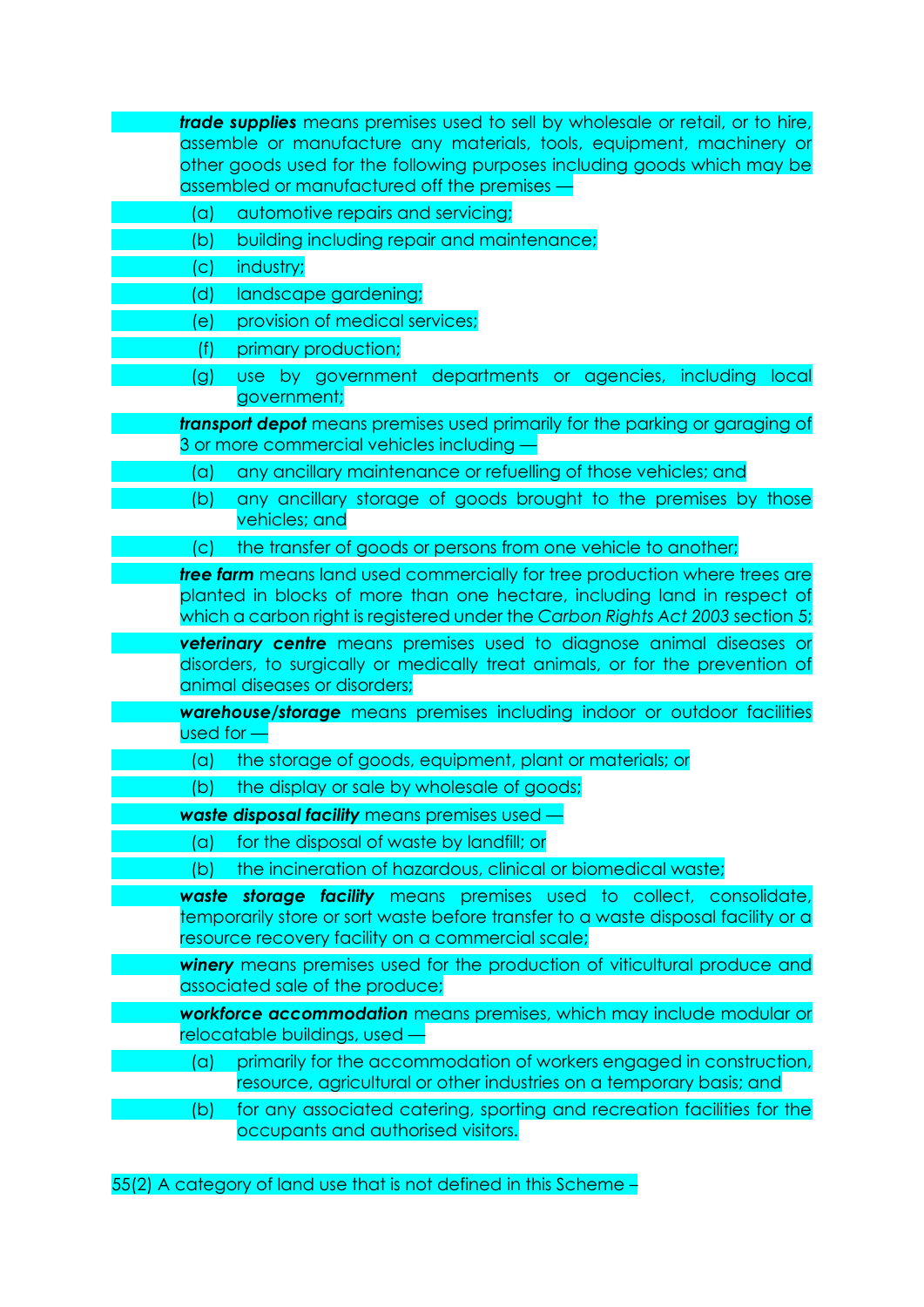- (a) has the meaning it has in Schedule 1 of the Planning and Development (Local Planning Schemes) Regulations 2015; or
- (b) if it is not defined in those Regulations has the same meaning as it has in the R-Codes.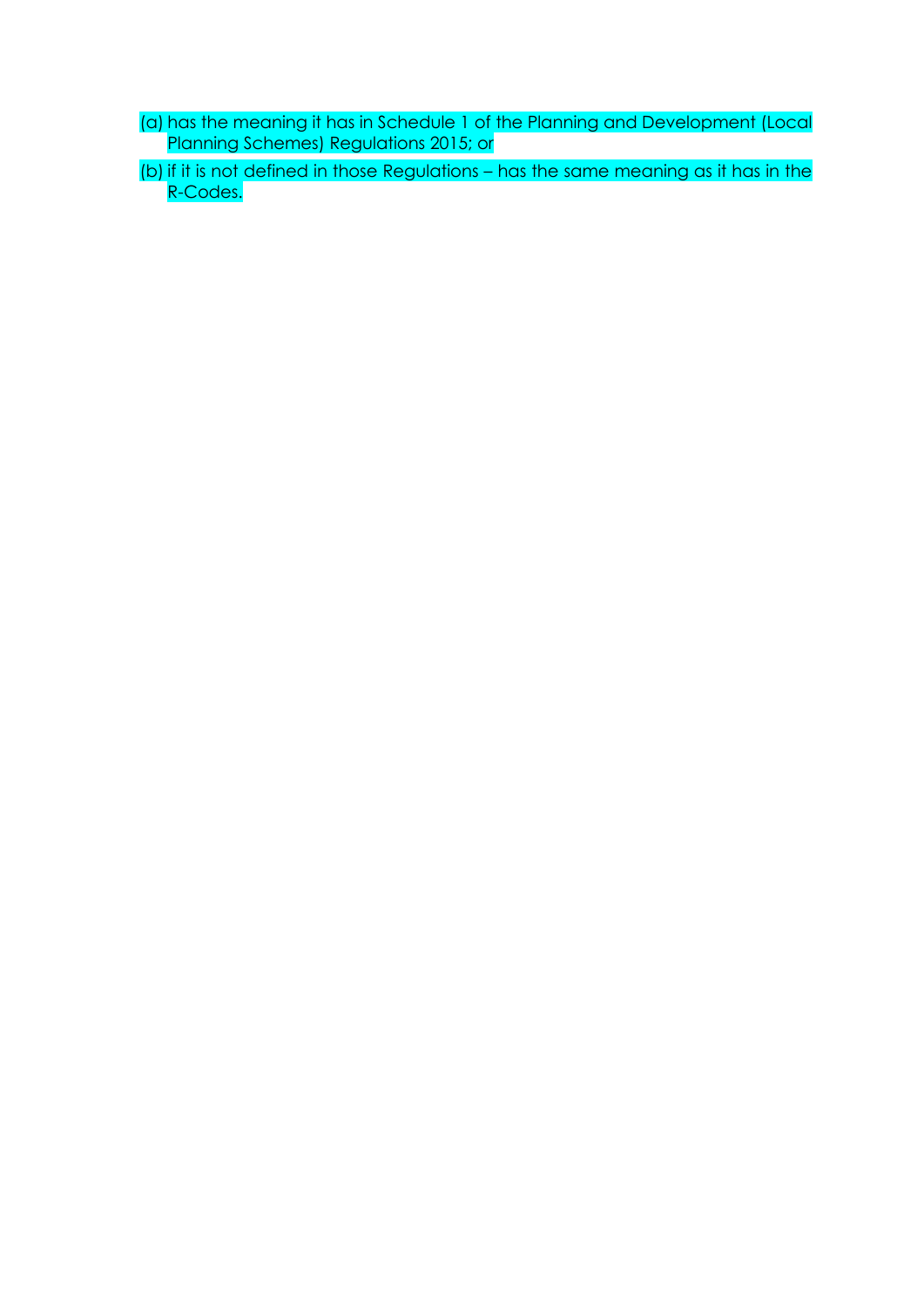# **Schedule A - Supplemental provisions to the deemed provisions**

These provisions are to be read in conjunction with the deemed provisions (Schedule 2) set out in the *Planning and Development (Local Planning Schemes) Regulations 2015.*

61. Development approval is not required for works if -

(a) the works are of a class specified in Column 1 of an item in the Table; and (b) if conditions are set out in Column 2 of the Table opposite that item – all of those conditions are satisfied in relation to the works.

|    | <b>Table</b>                                                                                                                                                    |                                                                                                                                                                                                                                                              |  |  |
|----|-----------------------------------------------------------------------------------------------------------------------------------------------------------------|--------------------------------------------------------------------------------------------------------------------------------------------------------------------------------------------------------------------------------------------------------------|--|--|
|    | Column 1 - Works                                                                                                                                                | <b>Column 2 - Conditions</b>                                                                                                                                                                                                                                 |  |  |
| 22 | The erection or extension<br>of a single house on a lot.                                                                                                        | (a) a single house is a permitted ( $'P'$ ) use in the<br>zone (where the R-Codes do not apply) in which<br>that lot is located;                                                                                                                             |  |  |
|    |                                                                                                                                                                 | (b) the development standards set out in the<br>scheme for that particular zone<br>(including)<br>boundary setbacks) are satisfied; and                                                                                                                      |  |  |
|    |                                                                                                                                                                 | (c) the works are not in a heritage-protected<br>place or lot or location which does not have<br>access to a dedicated and/or constructed<br>road.                                                                                                           |  |  |
| 23 | The erection or extension<br>of an outbuilding, external<br>fixture, boundary wall or<br>fence, patio, pergola,                                                 | (a) a single house is a permitted ('P') use in the<br>zone (where the R-Codes do not apply) in which<br>that lot is located;                                                                                                                                 |  |  |
|    | veranda, deck, garage or<br>carport on the same lot as<br>a single house.                                                                                       | (b) the development standards set out in the<br>scheme for that particular zone (including<br>boundary setbacks) are satisfied; and                                                                                                                          |  |  |
|    |                                                                                                                                                                 | (c) the works are not in a heritage-protected<br>place.                                                                                                                                                                                                      |  |  |
| 24 | The erection or installation<br>landscaping; letter<br>of<br>boxes; or clothes<br>lines<br>where on the same lot as a<br>single house or a grouped<br>dwelling. | Where compliant with all relevant provisions in<br>this Scheme                                                                                                                                                                                               |  |  |
| 25 | The erection or installation<br>of advertisements.                                                                                                              | Where exempt in Schedule 1 except in respect<br>of a sign that is to be erected or installed in<br>heritage protected place.                                                                                                                                 |  |  |
| 26 | The minor filling,<br>excavation or re-<br>contouring of land.                                                                                                  | (a) The Residential Design Codes do not apply<br>(b) There is no more than 0.9 metres change to<br>the natural ground level;<br>(c) the works are not within a flood risk area; and<br>other<br>relevant<br>(d)<br>there are<br>no<br>scheme<br>requirements |  |  |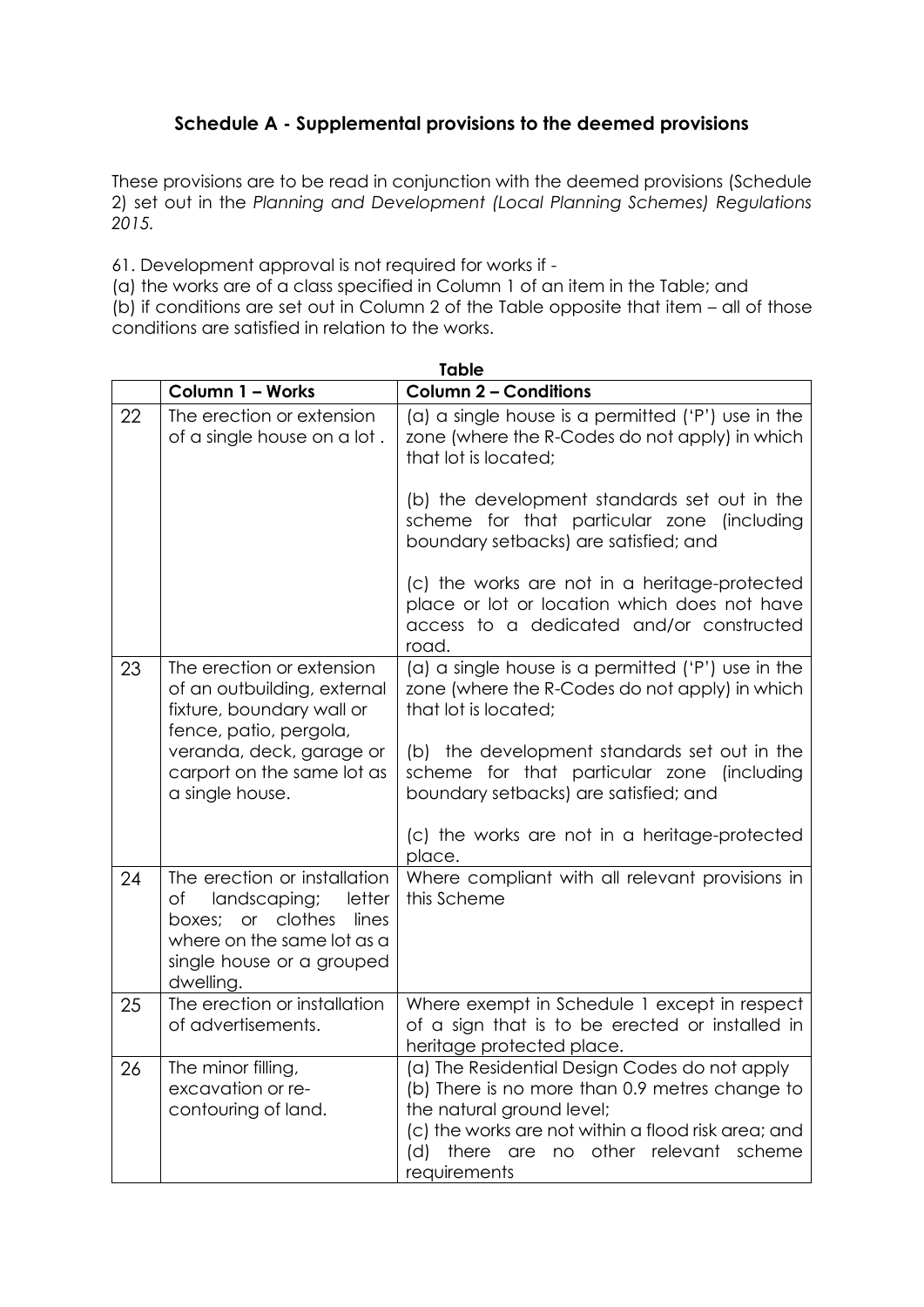| 27 | Retaining walls.                                                             | (a) The Residential Design Codes do not apply;<br>and<br>(b) There is no more than 0.9 metres change to<br>the natural ground level.                                                                                                                                                                                                                                                                                                                       |
|----|------------------------------------------------------------------------------|------------------------------------------------------------------------------------------------------------------------------------------------------------------------------------------------------------------------------------------------------------------------------------------------------------------------------------------------------------------------------------------------------------------------------------------------------------|
| 28 | Satellite dishes and other<br>domestic<br>telecommunication<br>installation. | (a) The works comply with any relevant<br>adopted standards outlined in a local planning<br>policy; and<br>(b) The works are not located in a heritage<br>protected place.                                                                                                                                                                                                                                                                                 |
| 29 | The erection or placement<br>of a sea container.                             | The works are in place for a maximum period of<br>3 months, unless it is associated with storing<br>building materials to support building works<br>approved by the local government.                                                                                                                                                                                                                                                                      |
| 30 | Outbuildings.                                                                | (a) The Residential Design Codes do not apply;<br>and<br>(b) The works comply with any relevant<br>adopted standards outlined in a local planning<br>policy.                                                                                                                                                                                                                                                                                               |
| 31 | A dam.                                                                       | (a) It is located in the Rural or Rural Residential<br>zone for the purposes of water collection,<br>storage, and use that is directly associated with<br>a lawful land use,<br>(b) It is not within 10 metres of a lot boundary or<br>natural waterway;<br>(c) It does not alter or affect waterways or water<br>table; and<br>(d) It does not direct runoff to areas other than<br>the watercourse on site<br>and/or<br>impacts<br>adjoining properties. |

| <b>Clause 61(2)(i)</b> |      | Commercial vehicle parking involving one commercial vehicle<br>per lot in the Rural Townsite or Rural Residential zones where it<br>complies with the relevant development standards set out by the<br>Scheme; |
|------------------------|------|----------------------------------------------------------------------------------------------------------------------------------------------------------------------------------------------------------------|
| Clause $61(2)$ (j)     |      | the use of land in a reserve, where such land is vested in the local<br>government or vested in a public authority:                                                                                            |
|                        | (i)  | for the purpose for which the land is reserved under the<br>Scheme; or                                                                                                                                         |
|                        | 70 L | in the case of land vested in a public quitbority for any                                                                                                                                                      |

(ii) in the case of land vested in a public authority, for any purpose for which land may be lawfully used by that authority.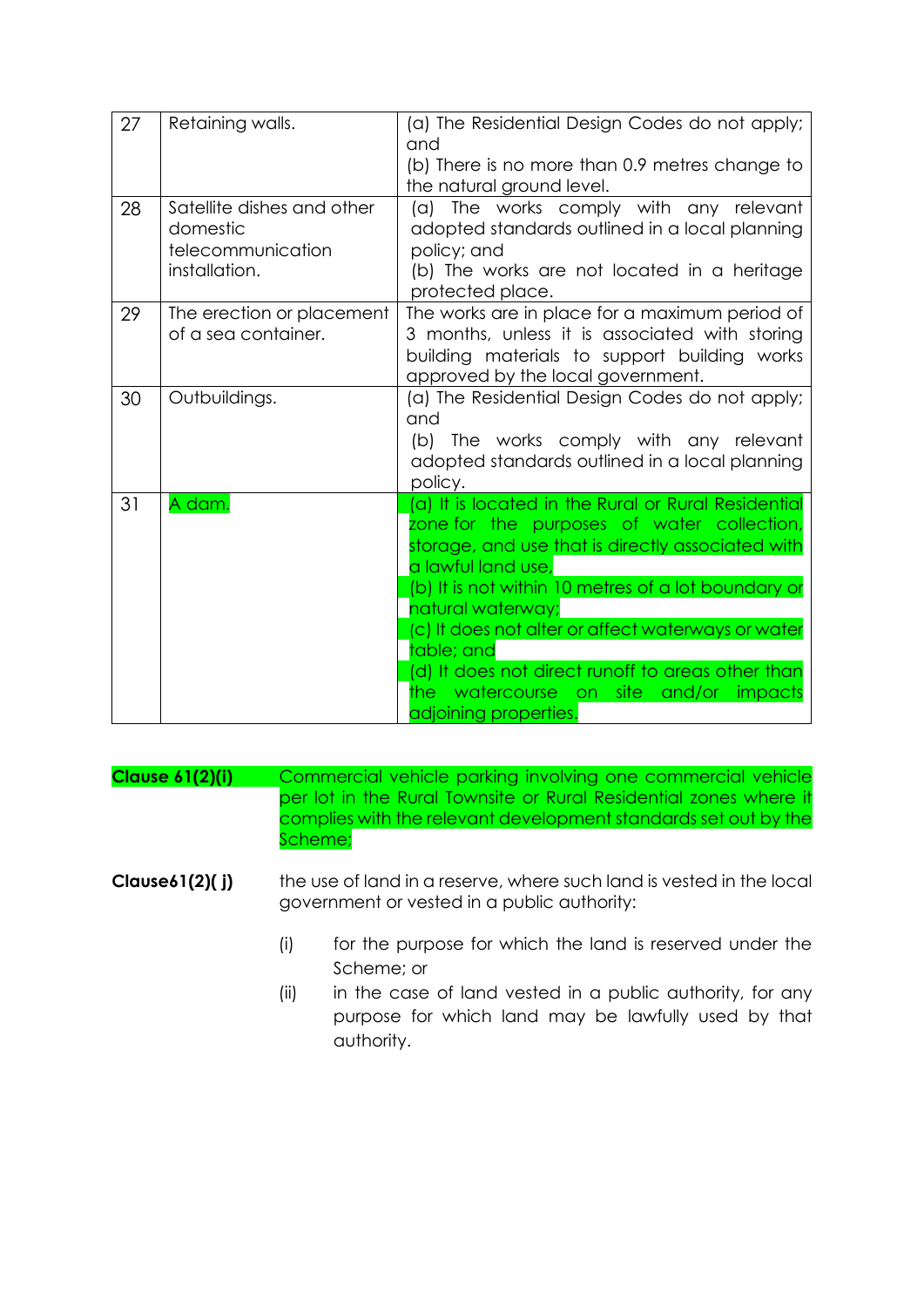# **Schedule 1 - Exempted Signage and Advertisements**

| <b>Land use/works</b>                                                                                                                                               | Exempted sign type and number (includes the change of<br>posters on poster signs and applies to non-illuminated signs<br>unless otherwise stated)                                                                                                                                                                                                                                                                               | <b>Maximum</b><br>area of<br>exempted<br>sign                                                                                                               |
|---------------------------------------------------------------------------------------------------------------------------------------------------------------------|---------------------------------------------------------------------------------------------------------------------------------------------------------------------------------------------------------------------------------------------------------------------------------------------------------------------------------------------------------------------------------------------------------------------------------|-------------------------------------------------------------------------------------------------------------------------------------------------------------|
| <b>Dwellings</b>                                                                                                                                                    | One professional name-plate as appropriate.                                                                                                                                                                                                                                                                                                                                                                                     | 0.2 <sup>2</sup>                                                                                                                                            |
| <b>Bed and Breakfast,</b><br>Home Occupation,<br><b>Holiday House, Family</b><br>Day Care, Industry-<br>Cottage, and other<br>business operating<br>from a dwelling | One advertisement describing the nature of the business<br>operating from a dwelling.                                                                                                                                                                                                                                                                                                                                           | 0.2 <sup>m2</sup>                                                                                                                                           |
| Community Purpose,<br>Place of Worship and<br>community related use                                                                                                 | One advertisement detailing the function and/or the<br>activities of the use/institution concerned.                                                                                                                                                                                                                                                                                                                             | 0.2 <sup>2</sup>                                                                                                                                            |
| <b>Exhibition Centre</b>                                                                                                                                            | Two signs (illuminated or non-illuminated) detailing the<br>entertainment being presented from time to time at the<br>venue upon which the signs are displayed.                                                                                                                                                                                                                                                                 | Each<br>advertisemen<br>t sign not to<br>exceed 5m <sup>2</sup>                                                                                             |
| <b>Bulky Goods</b><br>Showroom, Shop,<br><b>Convenience Store</b><br>and other commercial<br><b>USes</b>                                                            | All advertisements affixed to the building below the top of<br>the awning or, in the absence of an awning, below a line<br>measured at 2.5 metres from the ground level of the building<br>subject to compliance with Local Planning Policy                                                                                                                                                                                     | N/A                                                                                                                                                         |
| Industrial and<br>Warehouse/Storage<br>premises                                                                                                                     | A maximum of 4 advertisements applied to or affixed to the<br>walls of the building but not including signs which project<br>above the eaves or the ridge of the roof of the building, and<br>excluding signs projecting from a building whether or not<br>those signs are connected to a pole, wall or other building.<br>A maximum of two free-standing advertisement signs not<br>exceeding 5m in height above ground level. | Total area of<br>any such<br>advertisemen<br>ts shall not<br>exceed<br>$15m2$ .                                                                             |
|                                                                                                                                                                     |                                                                                                                                                                                                                                                                                                                                                                                                                                 | Maximum<br>permissible<br>total area<br>shall not<br>exceed 10m <sup>2</sup><br>and<br>individual<br>advertisemen<br>t signs shall<br>not exceed<br>$6m2$ . |
| <b>Public Places and</b><br><b>Reserves</b>                                                                                                                         | Advertisement signs (illuminated and non-illuminated)<br>a)<br>relating to the functions of government a public<br>authority or the local government of a municipality<br>excluding those of a promotional nature constructed or<br>exhibited by, or on behalf of any such body;                                                                                                                                                | N/A                                                                                                                                                         |
|                                                                                                                                                                     | Advertisement signs (illuminated and non-illuminated)<br>b)<br>required for the management or control of traffic on<br>any public road, car park, cycleway, railway or<br>waterway where such advertisement has been<br>constructed or exhibited by or at the direction of a<br>government department, public authority or the local<br>government of a municipality; and                                                       | N/A                                                                                                                                                         |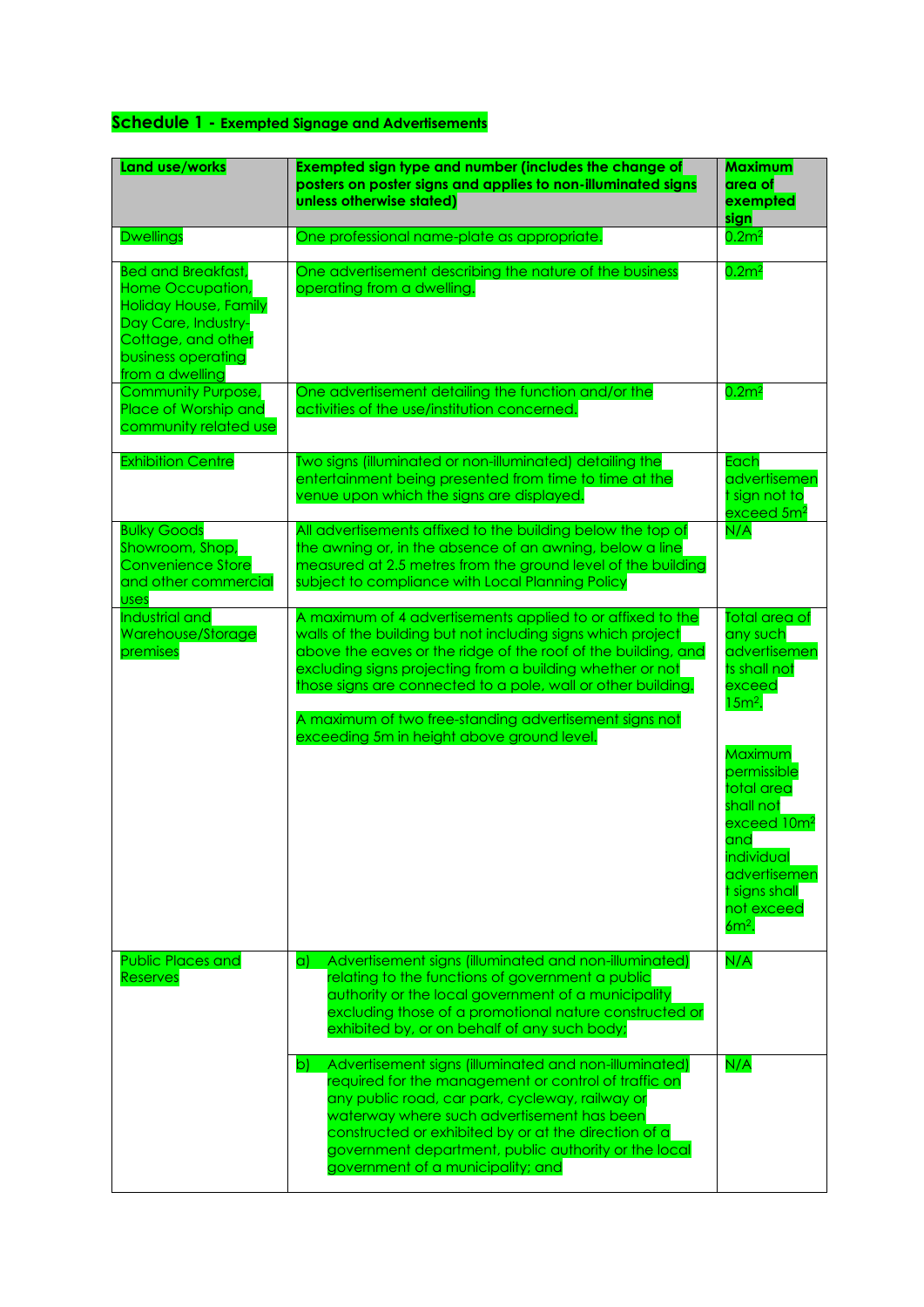|                                                                                                                                                                                                               | Advertisement signs (illuminated and non-illuminated)<br>$\mathsf{C}$<br>required to be exhibited by or pursuant to any statute<br>or regulation or the like made pursuant to powers<br>contained within a statute provided that any such<br>advertisement is constructed and/or exhibited strictly in<br>accordance with the requirements specified therein.                                                           | N/A                                                                       |
|---------------------------------------------------------------------------------------------------------------------------------------------------------------------------------------------------------------|-------------------------------------------------------------------------------------------------------------------------------------------------------------------------------------------------------------------------------------------------------------------------------------------------------------------------------------------------------------------------------------------------------------------------|---------------------------------------------------------------------------|
| <b>Advertisements within</b><br><b>Buildings</b>                                                                                                                                                              | All advertisements placed or displayed within buildings<br>which cannot ordinarily be seen by a person outside of<br>those buildings.                                                                                                                                                                                                                                                                                   | N/A                                                                       |
| All classes of buildings<br>other than single house                                                                                                                                                           | One advertisement sign containing the name, number and<br>address of the building, the purpose for which the building is<br>used or the name and address of the managing agent<br>thereof.                                                                                                                                                                                                                              | 0.2 <sup>2</sup>                                                          |
| <b>Temporary Signs</b>                                                                                                                                                                                        | Advertising signs associated with traffic management<br>b)<br>for events provided signs are -<br>not placed on the road reserve (with the<br>(i)<br>exception of directional signs);<br>displayed for a period not exceeding 8 weeks;<br>(ii)<br>(iii)<br>located to promote the safety of motorists,<br>pedestrians and cyclists.<br>b)<br>Advertising signs associated with traffic management<br>for works on roads. | N/A                                                                       |
| Construction<br><b>Building</b><br>Sites<br>(advertisement<br>signs displayed only for<br>the duration of the<br>construction<br>$\alpha$ s<br>follows):                                                      |                                                                                                                                                                                                                                                                                                                                                                                                                         |                                                                           |
| Dwellings and<br>(i)<br>grouped<br>dwellings                                                                                                                                                                  | One advertisement per street frontage containing details of<br>the project and the contractors undertaking the construction<br>work.                                                                                                                                                                                                                                                                                    | 2m <sup>2</sup>                                                           |
| <b>Property Transactions</b><br>Advertisement<br>signs<br>the<br>displayed<br>for<br>duration of a period<br>over which<br>property<br>transactions<br>are<br><b>offered</b><br>and<br>negotiated as follows. |                                                                                                                                                                                                                                                                                                                                                                                                                         |                                                                           |
| (a) Dwellings                                                                                                                                                                                                 | One sign per street frontage for each property relating to the<br>sale, leasing or impending auction of the property at or upon<br>which the sign is or the signs are displayed.                                                                                                                                                                                                                                        | Each<br>sign<br>shall<br>not<br>exceed<br>an<br>area of 2m <sup>2</sup> . |
| Shop                                                                                                                                                                                                          | All advertisements affixed to the building below the top of the<br>awning, or in the absence of an awning, below a line<br>measured at 5 metres from the ground floor level of the<br>building.                                                                                                                                                                                                                         | N/A                                                                       |